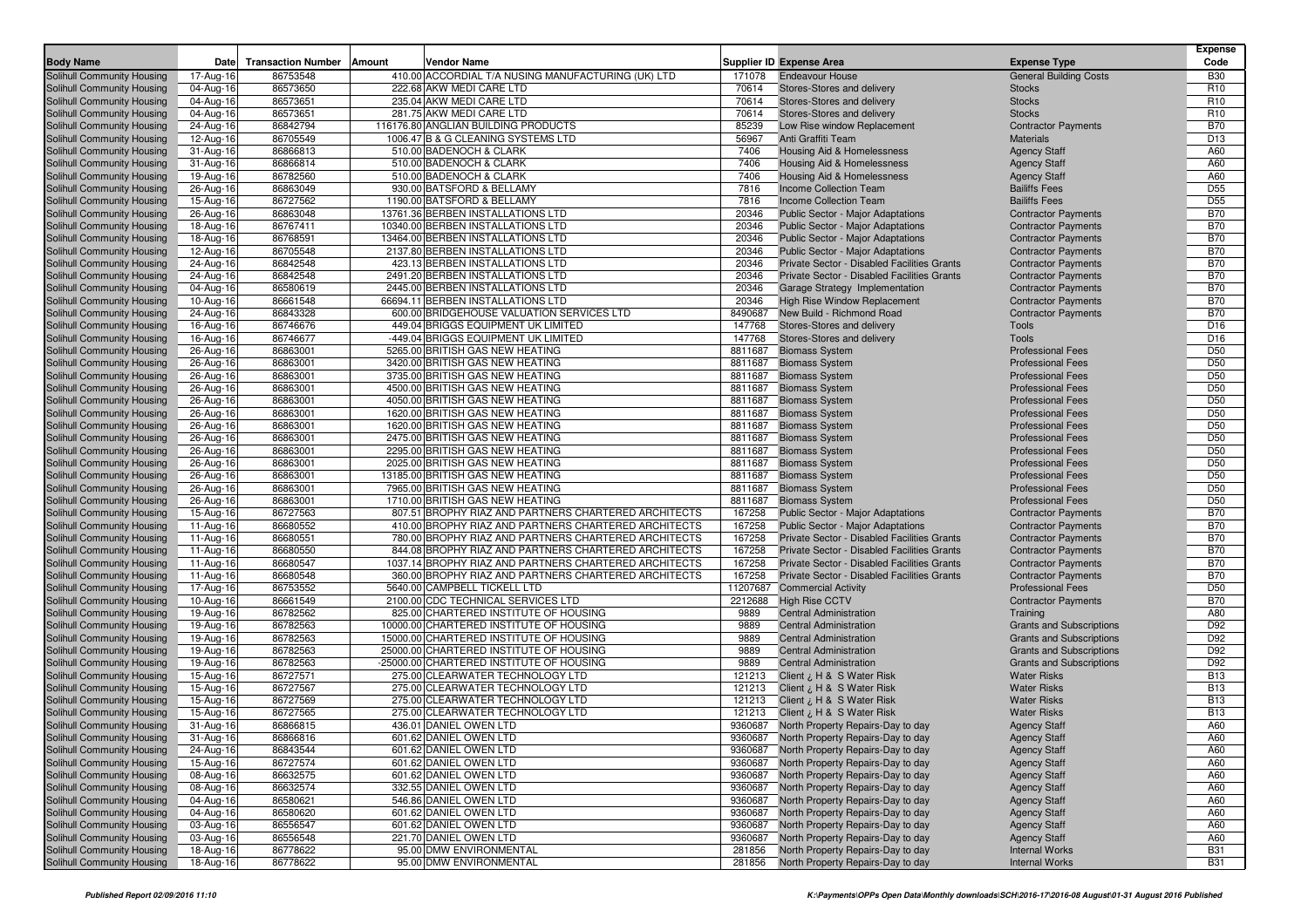| <b>Body Name</b>                                         | Date                   | <b>Transaction Number</b> | Amount | <b>Vendor Name</b>                                   |                  | <b>Supplier ID Expense Area</b>                                        | <b>Expense Type</b>                                      | <b>Expense</b><br>Code   |
|----------------------------------------------------------|------------------------|---------------------------|--------|------------------------------------------------------|------------------|------------------------------------------------------------------------|----------------------------------------------------------|--------------------------|
| Solihull Community Housing                               | 18-Aug-16              | 86778622                  |        | 95.00 DMW ENVIRONMENTAL                              | 281856           | North Property Repairs-Day to day                                      | <b>Internal Works</b>                                    | <b>B31</b>               |
| Solihull Community Housing                               | 18-Aug-16              | 86778622                  |        | 95.00 DMW ENVIRONMENTAL                              | 281856           | North Property Repairs-Day to day                                      | <b>Internal Works</b>                                    | <b>B31</b>               |
| Solihull Community Housing                               | 18-Aug-16              | 86778622                  |        | 95.00 DMW ENVIRONMENTAL                              | 281856           | North Property Repairs-Day to day                                      | <b>Internal Works</b>                                    | <b>B31</b>               |
| Solihull Community Housing                               | 18-Aug-16              | 86778623                  |        | 225.00 DMW ENVIRONMENTAL                             | 281856           | North Property Repairs-Day to day                                      | <b>Internal Works</b>                                    | <b>B31</b>               |
| Solihull Community Housing                               | 18-Aug-16              | 86778623                  |        | 95.00 DMW ENVIRONMENTAL                              | 281856           | North Property Repairs-Day to day                                      | <b>Internal Works</b>                                    | <b>B31</b>               |
| Solihull Community Housing                               | 18-Aug-16              | 86778623                  |        | 135.00 DMW ENVIRONMENTAL                             | 281856           | North Property Repairs-Day to day                                      | <b>Internal Works</b>                                    | <b>B31</b>               |
| Solihull Community Housing                               | 18-Aug-16              | 86778623                  |        | 135.00 DMW ENVIRONMENTAL                             | 281856           | North Property Repairs-Day to day                                      | <b>Internal Works</b>                                    | <b>B31</b>               |
| Solihull Community Housing                               | 18-Aug-16              | 86778623                  |        | 95.00 DMW ENVIRONMENTAL                              | 281856           | North Property Repairs-Day to day                                      | <b>Internal Works</b>                                    | <b>B31</b>               |
| Solihull Community Housing                               | 18-Aug-16              | 86778623                  |        | 95.00 DMW ENVIRONMENTAL                              | 281856           | North Property Repairs-Day to day                                      | <b>Internal Works</b>                                    | <b>B31</b>               |
| Solihull Community Housing                               | 18-Aug-16              | 86778623                  |        | 135.00 DMW ENVIRONMENTAL                             | 281856           | North Property Repairs-Day to day                                      | <b>Internal Works</b>                                    | <b>B31</b>               |
| Solihull Community Housing                               | 18-Aug-16              | 86778623                  |        | 135.00 DMW ENVIRONMENTAL                             | 281856           | North Property Repairs-Day to day                                      | <b>Internal Works</b>                                    | <b>B31</b>               |
| Solihull Community Housing                               | 18-Aug-16              | 86778623                  |        | 225.00 DMW ENVIRONMENTAL                             | 281856           | North Property Repairs-Day to day                                      | <b>Internal Works</b>                                    | <b>B31</b>               |
| Solihull Community Housing                               | 18-Aug-16              | 86778623                  |        | 95.00 DMW ENVIRONMENTAL                              | 281856           | North Property Repairs-Day to day                                      | <b>Internal Works</b>                                    | <b>B31</b>               |
| Solihull Community Housing                               | 18-Aug-16              | 86778623                  |        | 135.00 DMW ENVIRONMENTAL                             | 281856           | North Property Repairs-Day to day                                      | <b>Internal Works</b>                                    | <b>B31</b>               |
| Solihull Community Housing                               | 18-Aug-16              | 86778623                  |        | 95.00 DMW ENVIRONMENTAL                              | 281856           | North Property Repairs-Day to day                                      | <b>Internal Works</b>                                    | <b>B31</b>               |
| Solihull Community Housing                               | 18-Aug-16              | 86778623                  |        | 95.00 DMW ENVIRONMENTAL                              | 281856           | North Property Repairs-Day to day                                      | <b>Internal Works</b>                                    | <b>B31</b>               |
| Solihull Community Housing                               | 18-Aug-16              | 86778623                  |        | 135.00 DMW ENVIRONMENTAL                             | 281856           | North Property Repairs-Day to day                                      | <b>Internal Works</b>                                    | <b>B31</b>               |
| Solihull Community Housing                               | 18-Aug-16              | 86778623                  |        | 135.00 DMW ENVIRONMENTAL                             | 281856           | North Property Repairs-Day to day                                      | <b>Internal Works</b>                                    | <b>B31</b>               |
| Solihull Community Housing                               | 18-Aug-16              | 86778623<br>86778623      |        | 95.00 DMW ENVIRONMENTAL<br>135.00 DMW ENVIRONMENTAL  | 281856<br>281856 | North Property Repairs-Day to day                                      | <b>Internal Works</b><br><b>Internal Works</b>           | <b>B31</b><br><b>B31</b> |
| Solihull Community Housing<br>Solihull Community Housing | 18-Aug-16              | 86778623                  |        | 95.00 DMW ENVIRONMENTAL                              | 281856           | North Property Repairs-Day to day<br>North Property Repairs-Day to day | <b>Internal Works</b>                                    | <b>B31</b>               |
| Solihull Community Housing                               | 18-Aug-16<br>18-Aug-16 | 86778623                  |        | 95.00 DMW ENVIRONMENTAL                              | 281856           | North Property Repairs-Day to day                                      | <b>Internal Works</b>                                    | <b>B31</b>               |
| Solihull Community Housing                               | 18-Aug-16              | 86778623                  |        | 95.00 DMW ENVIRONMENTAL                              | 281856           | North Property Repairs-Day to day                                      | <b>Internal Works</b>                                    | <b>B31</b>               |
| Solihull Community Housing                               | 18-Aug-16              | 86778621                  |        | 85.00 DMW ENVIRONMENTAL                              | 281856           | Direct-Adaptations-Showers                                             | <b>Internal Works</b>                                    | <b>B31</b>               |
| Solihull Community Housing                               | 18-Aug-16              | 86778621                  |        | 135.00 DMW ENVIRONMENTAL                             | 281856           | <b>Direct-Adaptations-Showers</b>                                      | <b>Internal Works</b>                                    | <b>B31</b>               |
| Solihull Community Housing                               | 18-Aug-16              | 86778621                  |        | 135.00 DMW ENVIRONMENTAL                             | 281856           | Direct-Adaptations-Showers                                             | <b>Internal Works</b>                                    | <b>B31</b>               |
| Solihull Community Housing                               | 18-Aug-16              | 86778621                  |        | 85.00 DMW ENVIRONMENTAL                              | 281856           | Direct-Adaptations-Showers                                             | <b>Internal Works</b>                                    | <b>B31</b>               |
| Solihull Community Housing                               | 18-Aug-16              | 86778621                  |        | 85.00 DMW ENVIRONMENTAL                              | 281856           | <b>Direct-Adaptations-Showers</b>                                      | <b>Internal Works</b>                                    | <b>B31</b>               |
| Solihull Community Housing                               | 18-Aug-16              | 86778621                  |        | 85.00 DMW ENVIRONMENTAL                              | 281856           | <b>Direct-Adaptations-Showers</b>                                      | <b>Internal Works</b>                                    | <b>B31</b>               |
| Solihull Community Housing                               | 18-Aug-16              | 86778621                  |        | 135.00 DMW ENVIRONMENTAL                             | 281856           | <b>Direct-Adaptations-Showers</b>                                      | <b>Internal Works</b>                                    | <b>B31</b>               |
| Solihull Community Housing                               | 18-Aug-16              | 86778621                  |        | 135.00 DMW ENVIRONMENTAL                             | 281856           | <b>Direct-Adaptations-Showers</b>                                      | <b>Internal Works</b>                                    | <b>B31</b>               |
| Solihull Community Housing                               | 18-Aug-16              | 86778621                  |        | 85.00 DMW ENVIRONMENTAL                              | 281856           | <b>Direct-Adaptations-Showers</b>                                      | <b>Internal Works</b>                                    | <b>B31</b>               |
| Solihull Community Housing                               | 18-Aug-16              | 86778621                  |        | 85.00 DMW ENVIRONMENTAL                              | 281856           | <b>Direct-Adaptations-Showers</b>                                      | <b>Internal Works</b>                                    | <b>B31</b>               |
| Solihull Community Housing                               | 18-Aug-16              | 86778624                  |        | 95.00 DMW ENVIRONMENTAL                              | 281856           | Gas Warm Air/B'boiler/Storage Heater                                   | <b>Contractor Payments</b>                               | <b>B70</b>               |
| Solihull Community Housing                               | 18-Aug-16              | 86778624                  |        | 95.00 DMW ENVIRONMENTAL                              | 281856           | Gas Warm Air/B'boiler/Storage Heater                                   | <b>Contractor Payments</b>                               | <b>B70</b>               |
| Solihull Community Housing                               | 18-Aug-16              | 86778624                  |        | 95.00 DMW ENVIRONMENTAL                              | 281856           | Gas Warm Air/B'boiler/Storage Heater                                   | <b>Contractor Payments</b>                               | <b>B70</b>               |
| Solihull Community Housing                               | 18-Aug-16              | 86778624                  |        | 95.00 DMW ENVIRONMENTAL                              | 281856           | Gas Warm Air/B'boiler/Storage Heater                                   | <b>Contractor Payments</b>                               | <b>B70</b>               |
| Solihull Community Housing                               | 18-Aug-16              | 86778624                  |        | 95.00 DMW ENVIRONMENTAL                              | 281856           | Gas Warm Air/B'boiler/Storage Heater                                   | <b>Contractor Payments</b>                               | <b>B70</b>               |
| Solihull Community Housing                               | 18-Aug-16              | 86778624                  |        | 95.00 DMW ENVIRONMENTAL                              | 281856           | Gas Warm Air/B'boiler/Storage Heater                                   | <b>Contractor Payments</b>                               | <b>B70</b>               |
| Solihull Community Housing                               | 18-Aug-16              | 86778624                  |        | 135.00 DMW ENVIRONMENTAL                             | 281856           | Garage Strategy Implementation                                         | <b>Contractor Payments</b>                               | <b>B70</b>               |
| Solihull Community Housing                               | 18-Aug-16              | 86778620                  |        | 135.00 DMW ENVIRONMENTAL                             | 281856           | Kitchens                                                               | <b>Contractor Payments</b>                               | <b>B70</b>               |
| Solihull Community Housing                               | 18-Aug-16              | 86778620<br>86778620      |        | 135.00 DMW ENVIRONMENTAL                             | 281856           | Kitchens                                                               | <b>Contractor Payments</b>                               | <b>B70</b><br><b>B70</b> |
| Solihull Community Housing                               | 18-Aug-16              | 86778620                  |        | 135.00 DMW ENVIRONMENTAL<br>135.00 DMW ENVIRONMENTAL | 281856<br>281856 | Kitchens                                                               | <b>Contractor Payments</b>                               | <b>B70</b>               |
| Solihull Community Housing<br>Solihull Community Housing | 18-Aug-16<br>18-Aug-16 | 86778620                  |        | 135.00 DMW ENVIRONMENTAL                             | 281856           | Kitchens<br>Kitchens                                                   | <b>Contractor Payments</b><br><b>Contractor Payments</b> | <b>B70</b>               |
| Solihull Community Housing                               | 18-Aug-16              | 86778623                  |        | 135.00 DMW ENVIRONMENTAL                             | 281856           | Kitchens                                                               | <b>Contractor Payments</b>                               | <b>B70</b>               |
| Solihull Community Housing                               | 18-Aug-16              | 86778620                  |        | 135.00 DMW ENVIRONMENTAL                             | 281856           | Kitchens                                                               | <b>Contractor Payments</b>                               | <b>B70</b>               |
| Solihull Community Housing                               | 18-Aug-16              | 86778620                  |        | 135.00 DMW ENVIRONMENTAL                             | 281856           | Kitchens                                                               | <b>Contractor Payments</b>                               | <b>B70</b>               |
| Solihull Community Housing                               | 18-Aug-16              | 86778620                  |        | 85.00 DMW ENVIRONMENTAL                              | 281856           | Kitchens                                                               | <b>Contractor Payments</b>                               | <b>B70</b>               |
| Solihull Community Housing                               | 18-Aug-16              | 86778620                  |        | 135.00 DMW ENVIRONMENTAL                             | 281856           | Kitchens                                                               | <b>Contractor Payments</b>                               | <b>B70</b>               |
| Solihull Community Housing                               | 18-Aug-16              | 86778620                  |        | 135.00 DMW ENVIRONMENTAL                             | 281856           | Kitchens                                                               | <b>Contractor Payments</b>                               | <b>B70</b>               |
| Solihull Community Housing                               | 18-Aug-16              | 86778620                  |        | 135.00 DMW ENVIRONMENTAL                             | 281856           | Kitchens                                                               | <b>Contractor Payments</b>                               | <b>B70</b>               |
| Solihull Community Housing                               | 18-Aug-16              | 86778620                  |        | 135.00 DMW ENVIRONMENTAL                             | 281856           | <b>Kitchens</b>                                                        | <b>Contractor Payments</b>                               | <b>B70</b>               |
| Solihull Community Housing                               | 18-Aug-16              | 86778620                  |        | 135.00 DMW ENVIRONMENTAL                             | 281856           | Kitchens                                                               | <b>Contractor Payments</b>                               | <b>B70</b>               |
| Solihull Community Housing                               | 18-Aug-16              | 86778620                  |        | 135.00 DMW ENVIRONMENTAL                             | 281856           | <b>Kitchens</b>                                                        | <b>Contractor Payments</b>                               | <b>B70</b>               |
| Solihull Community Housing                               | 18-Aug-16              | 86778620                  |        | 135.00 DMW ENVIRONMENTAL                             | 281856           | <b>Kitchens</b>                                                        | <b>Contractor Payments</b>                               | <b>B70</b>               |
| Solihull Community Housing                               | 18-Aug-16              | 86778620                  |        | 85.00 DMW ENVIRONMENTAL                              | 281856           | Kitchens                                                               | <b>Contractor Payments</b>                               | <b>B70</b>               |
| Solihull Community Housing                               | 18-Aug-16              | 86778620                  |        | 85.00 DMW ENVIRONMENTAL                              | 281856           | Kitchens                                                               | <b>Contractor Payments</b>                               | <b>B70</b>               |
| Solihull Community Housing                               | 18-Aug-16              | 86778620                  |        | 135.00 DMW ENVIRONMENTAL                             | 281856           | Kitchens                                                               | <b>Contractor Payments</b>                               | <b>B70</b>               |
| Solihull Community Housing                               | 18-Aug-16              | 86778620                  |        | 135.00 DMW ENVIRONMENTAL                             | 281856           | Kitchens                                                               | <b>Contractor Payments</b>                               | <b>B70</b>               |
| Solihull Community Housing                               | 18-Aug-16              | 86778620                  |        | 85.00 DMW ENVIRONMENTAL                              | 281856           | Kitchens                                                               | <b>Contractor Payments</b>                               | <b>B70</b>               |
| Solihull Community Housing                               | 18-Aug-16              | 86778618                  |        | 135.00 DMW ENVIRONMENTAL                             | 281856           | Kitchens                                                               | <b>Contractor Payments</b>                               | <b>B70</b>               |
| Solihull Community Housing                               | 18-Aug-16              | 86778618                  |        | 135.00 DMW ENVIRONMENTAL                             | 281856           | Kitchens                                                               | <b>Contractor Payments</b>                               | <b>B70</b>               |
| Solihull Community Housing                               | 18-Aug-16              | 86778618                  |        | 85.00 DMW ENVIRONMENTAL                              | 281856 Kitchens  |                                                                        | <b>Contractor Payments</b>                               | <b>B70</b>               |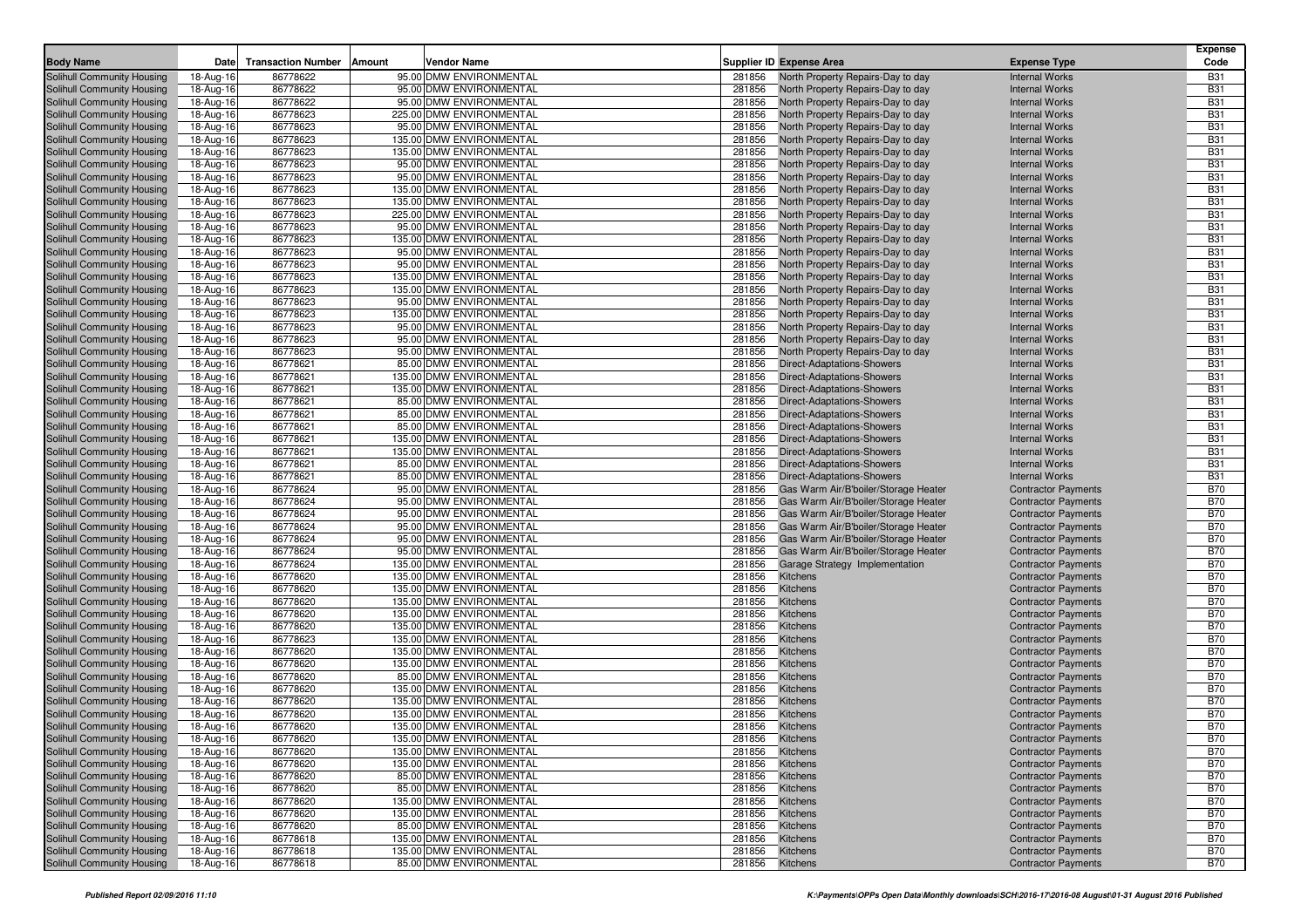| <b>Body Name</b>                                         | Date                   | <b>Transaction Number</b><br>Amount<br>Vendor Name |                  | <b>Supplier ID Expense Area</b>                                          | <b>Expense Type</b>                                          | <b>Expense</b><br>Code   |
|----------------------------------------------------------|------------------------|----------------------------------------------------|------------------|--------------------------------------------------------------------------|--------------------------------------------------------------|--------------------------|
| Solihull Community Housing                               | 18-Aug-16              | 135.00 DMW ENVIRONMENTAL<br>86778618               | 281856           | Kitchens                                                                 | <b>Contractor Payments</b>                                   | <b>B70</b>               |
| Solihull Community Housing                               | 18-Aug-16              | 86778618<br>135.00 DMW ENVIRONMENTAL               | 281856           | Kitchens                                                                 | <b>Contractor Payments</b>                                   | <b>B70</b>               |
| Solihull Community Housing                               | 18-Aug-16              | 86778618<br>85.00 DMW ENVIRONMENTAL                | 281856           | Kitchens                                                                 | <b>Contractor Payments</b>                                   | <b>B70</b>               |
| Solihull Community Housing                               | 18-Aug-16              | 135.00 DMW ENVIRONMENTAL<br>86778618               | 281856           | Kitchens                                                                 | <b>Contractor Payments</b>                                   | <b>B70</b>               |
| Solihull Community Housing                               | 18-Aug-16              | 86778618<br>135.00 DMW ENVIRONMENTAL               | 281856           | Kitchens                                                                 | <b>Contractor Payments</b>                                   | <b>B70</b>               |
| Solihull Community Housing                               | 18-Aug-16              | 86778618<br>135.00 DMW ENVIRONMENTAL               | 281856           | Kitchens                                                                 | <b>Contractor Payments</b>                                   | <b>B70</b>               |
| Solihull Community Housing                               | 18-Aug-16              | 86778618<br>135.00 DMW ENVIRONMENTAL               | 281856           | Kitchens                                                                 | <b>Contractor Payments</b>                                   | <b>B70</b>               |
| Solihull Community Housing                               | 18-Aug-16              | 85.00 DMW ENVIRONMENTAL<br>86778618                | 281856           | Kitchens                                                                 | <b>Contractor Payments</b>                                   | <b>B70</b>               |
| Solihull Community Housing                               | 18-Aug-16              | 135.00 DMW ENVIRONMENTAL<br>86778618               | 281856           | Kitchens                                                                 | <b>Contractor Payments</b>                                   | <b>B70</b>               |
| Solihull Community Housing                               | 23-Aug-16              | 272.96 DODD GROUP<br>86821629                      | 164798           | North Property Repairs-Voids                                             | Voids                                                        | <b>B38</b>               |
| Solihull Community Housing                               | 23-Aug-16              | 86821627<br>243.60 DODD GROUP                      | 164798           | North Property Repairs-Voids                                             | Voids                                                        | <b>B38</b>               |
| Solihull Community Housing                               | 23-Aug-16              | 394.88 DODD GROUP<br>86821611                      | 164798           | North Property Repairs-Voids                                             | Voids                                                        | <b>B38</b>               |
| Solihull Community Housing                               | 23-Aug-16              | 232.35 DODD GROUP<br>86821608                      | 164798           | North Property Repairs-Voids                                             | Voids                                                        | <b>B38</b>               |
| Solihull Community Housing                               | 23-Aug-16              | 86821560<br>591.69 DODD GROUP                      | 164798           | North Property Repairs-Voids                                             | Voids                                                        | <b>B38</b>               |
| Solihull Community Housing<br>Solihull Community Housing | 23-Aug-16              | 86821552<br>262.41 DODD GROUP<br>291.80 DODD GROUP | 164798<br>164798 | <b>North Property Repairs-Voids</b>                                      | Voids<br>Voids                                               | <b>B38</b><br><b>B38</b> |
| Solihull Community Housing                               | 23-Aug-16              | 86821614<br>86612633<br>751.86 DODD GROUP          | 164798           | North Property Repairs-Voids<br>North Property Repairs-Voids             | Voids                                                        | <b>B38</b>               |
| Solihull Community Housing                               | 08-Aug-16<br>08-Aug-16 | 86612632<br>271.88 DODD GROUP                      | 164798           | North Property Repairs-Voids                                             | Voids                                                        | <b>B38</b>               |
| Solihull Community Housing                               | 08-Aug-16              | 86612631<br>892.90 DODD GROUP                      | 164798           | North Property Repairs-Voids                                             | Voids                                                        | <b>B38</b>               |
| Solihull Community Housing                               | 08-Aug-16              | 86612629<br>626.81 DODD GROUP                      | 164798           | North Property Repairs-Voids                                             | Voids                                                        | <b>B38</b>               |
| Solihull Community Housing                               | 08-Aug-16              | 86612628<br>275.20 DODD GROUP                      | 164798           | North Property Repairs-Voids                                             | Voids                                                        | <b>B38</b>               |
| Solihull Community Housing                               | 08-Aug-16              | 86612625<br>210.69 DODD GROUP                      | 164798           | North Property Repairs-Voids                                             | Voids                                                        | <b>B38</b>               |
| Solihull Community Housing                               | 08-Aug-16              | 86612621<br>257.28 DODD GROUP                      | 164798           | North Property Repairs-Voids                                             | Voids                                                        | <b>B38</b>               |
| Solihull Community Housing                               | 08-Aug-16              | 248.33 DODD GROUP<br>86612614                      | 164798           | <b>North Property Repairs-Voids</b>                                      | Voids                                                        | <b>B38</b>               |
| Solihull Community Housing                               | 08-Aug-16              | 86612607<br>336.96 DODD GROUP                      | 164798           | North Property Repairs-Voids                                             | Voids                                                        | <b>B38</b>               |
| Solihull Community Housing                               | 08-Aug-16              | 86612606<br>377.51 DODD GROUP                      | 164798           | <b>North Property Repairs-Voids</b>                                      | Voids                                                        | <b>B38</b>               |
| Solihull Community Housing                               | 08-Aug-16              | 86612604<br>638.88 DODD GROUP                      | 164798           | North Property Repairs-Voids                                             | Voids                                                        | <b>B38</b>               |
| Solihull Community Housing                               | 08-Aug-16              | 86612603<br>490.70 DODD GROUP                      | 164798           | North Property Repairs-Voids                                             | Voids                                                        | <b>B38</b>               |
| Solihull Community Housing                               | 08-Aug-16              | 86612602<br>382.54 DODD GROUP                      | 164798           | North Property Repairs-Voids                                             | Voids                                                        | <b>B38</b>               |
| Solihull Community Housing                               | 08-Aug-16              | 86612605<br>407.96 DODD GROUP                      | 164798           | North Property Repairs-Voids                                             | Voids                                                        | <b>B38</b>               |
| Solihull Community Housing                               | 08-Aug-16              | 86612601<br>445.83 DODD GROUP                      | 164798           | North Property Repairs-Voids                                             | Voids                                                        | <b>B38</b>               |
| Solihull Community Housing                               | 08-Aug-16              | 86612600<br>866.64 DODD GROUP                      | 164798           | North Property Repairs-Voids                                             | Voids                                                        | <b>B38</b>               |
| Solihull Community Housing                               | 08-Aug-16              | 86612599<br>689.07 DODD GROUP                      | 164798           | <b>North Property Repairs-Voids</b>                                      | Voids                                                        | <b>B38</b>               |
| Solihull Community Housing                               | 08-Aug-16              | 86612598<br>415.64 DODD GROUP                      | 164798           | North Property Repairs-Voids                                             | Voids                                                        | <b>B38</b>               |
| Solihull Community Housing                               | 08-Aug-16              | 86612597<br>374.86 DODD GROUP                      | 164798           | North Property Repairs-Voids                                             | Voids                                                        | <b>B38</b>               |
| Solihull Community Housing                               | 08-Aug-16              | 86612596<br>481.50 DODD GROUP<br>441.85 DODD GROUP | 164798           | North Property Repairs-Voids                                             | Voids                                                        | <b>B38</b><br><b>B38</b> |
| Solihull Community Housing<br>Solihull Community Housing | 08-Aug-16<br>08-Aug-16 | 86612595<br>86612594<br>363.96 DODD GROUP          | 164798<br>164798 | North Property Repairs-Voids<br>North Property Repairs-Voids             | Voids<br>Voids                                               | <b>B38</b>               |
| Solihull Community Housing                               | 08-Aug-16              | 86612593<br>388.49 DODD GROUP                      | 164798           | North Property Repairs-Voids                                             | Voids                                                        | <b>B38</b>               |
| Solihull Community Housing                               | 08-Aug-16              | 412.25 DODD GROUP<br>86612592                      | 164798           | North Property Repairs-Voids                                             | Voids                                                        | <b>B38</b>               |
| Solihull Community Housing                               | 08-Aug-16              | 86612590<br>411.28 DODD GROUP                      | 164798           | North Property Repairs-Voids                                             | Voids                                                        | <b>B38</b>               |
| Solihull Community Housing                               | 08-Aug-16              | 86612587<br>350.62 DODD GROUP                      | 164798           | North Property Repairs-Voids                                             | Voids                                                        | <b>B38</b>               |
| Solihull Community Housing                               | 08-Aug-16              | 86612589<br>668.53 DODD GROUP                      | 164798           | North Property Repairs-Voids                                             | Voids                                                        | <b>B38</b>               |
| Solihull Community Housing                               | 08-Aug-16              | 86612588<br>599.95 DODD GROUP                      | 164798           | North Property Repairs-Voids                                             | Voids                                                        | <b>B38</b>               |
| Solihull Community Housing                               | 08-Aug-16              | 86612591<br>704.36 DODD GROUP                      | 164798           | North Property Repairs-Voids                                             | Voids                                                        | <b>B38</b>               |
| Solihull Community Housing                               | 23-Aug-16              | 482.86 DODD GROUP<br>86826549                      | 164798           | Public Sector - Major Adaptations                                        | <b>Contractor Payments</b>                                   | <b>B70</b>               |
| Solihull Community Housing                               | 08-Aug-16              | 86615551<br>426.85 DODD GROUP                      | 164798           | <b>Public Sector - Major Adaptations</b>                                 | <b>Contractor Payments</b>                                   | <b>B70</b>               |
| Solihull Community Housing                               | 08-Aug-16              | 86615550<br>474.26 DODD GROUP                      | 164798           | <b>Public Sector - Major Adaptations</b>                                 | <b>Contractor Payments</b>                                   | <b>B70</b>               |
| Solihull Community Housing                               | 08-Aug-16              | 618.16 DODD GROUP<br>86615548                      | 164798           | <b>Public Sector - Major Adaptations</b>                                 | <b>Contractor Payments</b>                                   | <b>B70</b>               |
| Solihull Community Housing                               | 08-Aug-16              | 86615549<br>989.86 DODD GROUP                      | 164798           | <b>Public Sector - Major Adaptations</b>                                 | <b>Contractor Payments</b>                                   | <b>B70</b>               |
| Solihull Community Housing                               | 08-Aug-16              | 86615547<br>700.39 DODD GROUP                      | 164798           | <b>Public Sector - Major Adaptations</b>                                 | <b>Contractor Payments</b>                                   | <b>B70</b>               |
| Solihull Community Housing                               | 23-Aug-16              | 86817586<br>240.54 DODD GROUP                      | 164798           | <b>Mechanical &amp; Electrical</b>                                       | <b>Utility Related Works</b>                                 | <b>B34</b>               |
| Solihull Community Housing                               | 23-Aug-16              | 86817582<br>330.29 DODD GROUP                      | 164798           | <b>Mechanical &amp; Electrical</b>                                       | <b>Utility Related Works</b>                                 | <b>B34</b>               |
| Solihull Community Housing                               | 23-Aug-16              | 86817572<br>416.91 DODD GROUP                      |                  | 164798 Mechanical & Electrical                                           | <b>Utility Related Works</b>                                 | <b>B34</b>               |
| Solihull Community Housing                               | 23-Aug-16              | 340.46 DODD GROUP<br>86817568                      |                  | 164798 Mechanical & Electrical                                           | <b>Utility Related Works</b>                                 | <b>B34</b>               |
| Solihull Community Housing                               | 23-Aug-16              | 261.04 DODD GROUP<br>86817567<br>241.21 DODD GROUP | 164798           | <b>Mechanical &amp; Electrical</b>                                       | <b>Utility Related Works</b>                                 | <b>B34</b><br><b>B34</b> |
| Solihull Community Housing<br>Solihull Community Housing | 23-Aug-16<br>23-Aug-16 | 86817565<br>761.41 DODD GROUP<br>86817563          | 164798<br>164798 | <b>Mechanical &amp; Electrical</b><br><b>Mechanical &amp; Electrical</b> | <b>Utility Related Works</b><br><b>Utility Related Works</b> | <b>B34</b>               |
| Solihull Community Housing                               | 23-Aug-16              | 442.32 DODD GROUP<br>86817887                      | 164798           | <b>Mechanical &amp; Electrical</b>                                       | <b>Utility Related Works</b>                                 | <b>B34</b>               |
| Solihull Community Housing                               | 23-Aug-16              | 219.84 DODD GROUP<br>86818065                      | 164798           | <b>Mechanical &amp; Electrical</b>                                       | <b>Utility Related Works</b>                                 | <b>B34</b>               |
| Solihull Community Housing                               | 23-Aug-16              | 86817964<br>443.63 DODD GROUP                      | 164798           | <b>Mechanical &amp; Electrical</b>                                       | <b>Utility Related Works</b>                                 | <b>B34</b>               |
| Solihull Community Housing                               | 23-Aug-16              | 277.89 DODD GROUP<br>86817958                      | 164798           | <b>Mechanical &amp; Electrical</b>                                       | <b>Utility Related Works</b>                                 | <b>B34</b>               |
| Solihull Community Housing                               | 08-Aug-16              | 277.89 DODD GROUP<br>86611623                      | 164798           | <b>Mechanical &amp; Electrical</b>                                       | <b>Utility Related Works</b>                                 | <b>B34</b>               |
| Solihull Community Housing                               | 08-Aug-16              | 86611569<br>277.89 DODD GROUP                      |                  | 164798 Mechanical & Electrical                                           | <b>Utility Related Works</b>                                 | <b>B34</b>               |
|                                                          |                        |                                                    |                  |                                                                          |                                                              |                          |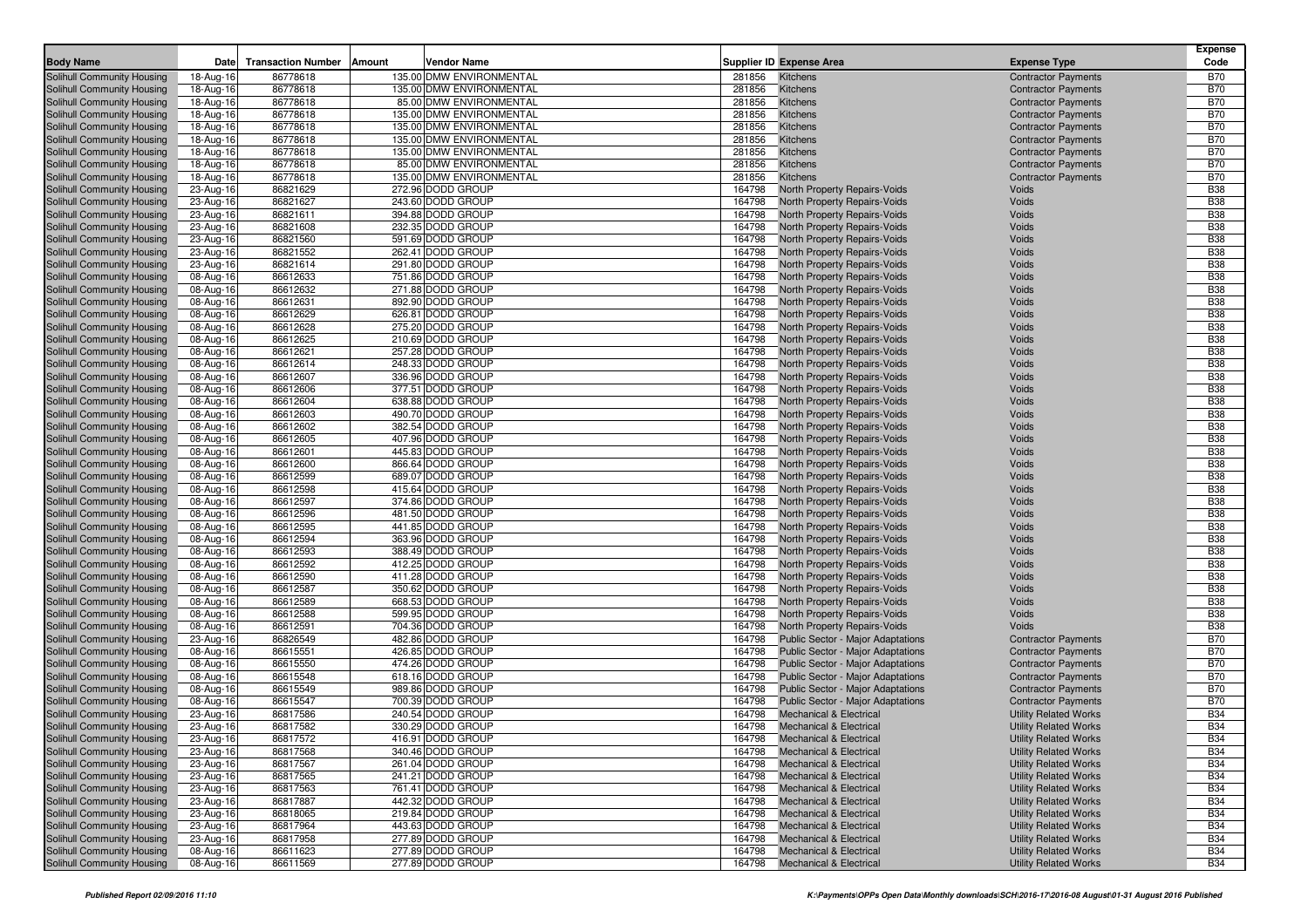| <b>Body Name</b>                                         | Date                   | <b>Transaction Number</b> | <b>Vendor Name</b><br>Amount           |                  | Supplier ID Expense Area                                                 | <b>Expense Type</b>                                          | <b>Expense</b><br>Code   |
|----------------------------------------------------------|------------------------|---------------------------|----------------------------------------|------------------|--------------------------------------------------------------------------|--------------------------------------------------------------|--------------------------|
| Solihull Community Housing                               | 08-Aug-16              | 86611566                  | 292.47 DODD GROUP                      | 164798           | <b>Mechanical &amp; Electrical</b>                                       | <b>Utility Related Works</b>                                 | <b>B34</b>               |
| Solihull Community Housing                               | 08-Aug-16              | 86611564                  | 1606.03 DODD GROUP                     | 164798           | <b>Mechanical &amp; Electrical</b>                                       | <b>Utility Related Works</b>                                 | <b>B34</b>               |
| Solihull Community Housing                               | 08-Aug-16              | 86611563                  | 292.39 DODD GROUP                      | 164798           | <b>Mechanical &amp; Electrical</b>                                       | <b>Utility Related Works</b>                                 | <b>B34</b>               |
| Solihull Community Housing                               | 08-Aug-16              | 86611562                  | 307.25 DODD GROUP                      | 164798           | <b>Mechanical &amp; Electrical</b>                                       | <b>Utility Related Works</b>                                 | <b>B34</b>               |
| Solihull Community Housing                               | 08-Aug-16              | 86611553                  | 244.71 DODD GROUP                      | 164798           | <b>Mechanical &amp; Electrical</b>                                       | <b>Utility Related Works</b>                                 | <b>B34</b>               |
| Solihull Community Housing                               | 08-Aug-16              | 86611551                  | 227.08 DODD GROUP                      | 164798           | <b>Mechanical &amp; Electrical</b>                                       | <b>Utility Related Works</b>                                 | <b>B34</b>               |
| Solihull Community Housing                               | 08-Aug-16              | 86611550                  | 557.68 DODD GROUP                      | 164798           | <b>Mechanical &amp; Electrical</b>                                       | <b>Utility Related Works</b>                                 | <b>B34</b>               |
| Solihull Community Housing                               | 08-Aug-16              | 86611552                  | 256.07 DODD GROUP                      | 164798           | <b>Mechanical &amp; Electrical</b>                                       | <b>Utility Related Works</b>                                 | <b>B34</b>               |
| Solihull Community Housing                               | 08-Aug-16              | 86611706                  | 233.64 DODD GROUP                      | 164798           | <b>Mechanical &amp; Electrical</b>                                       | <b>Utility Related Works</b>                                 | <b>B34</b>               |
| Solihull Community Housing                               | 08-Aug-16              | 86611683                  | 227.08 DODD GROUP                      | 164798           | <b>Mechanical &amp; Electrical</b>                                       | <b>Utility Related Works</b>                                 | <b>B34</b>               |
| Solihull Community Housing                               | 23-Aug-16              | 86817632                  | 415.14 DODD GROUP                      | 164798           | <b>Mechanical &amp; Electrical</b>                                       | <b>Utility Related Works</b>                                 | <b>B34</b>               |
| Solihull Community Housing                               | 23-Aug-16              | 86817559                  | 351.77 DODD GROUP                      | 164798           | <b>Mechanical &amp; Electrical</b>                                       | <b>Utility Related Works</b>                                 | <b>B34</b>               |
| Solihull Community Housing                               | 23-Aug-16              | 86817558                  | 398.87 DODD GROUP                      | 164798           | <b>Mechanical &amp; Electrical</b>                                       | <b>Utility Related Works</b>                                 | <b>B34</b>               |
| Solihull Community Housing                               | 23-Aug-16              | 86817557                  | 394.84 DODD GROUP                      | 164798           | <b>Mechanical &amp; Electrical</b>                                       | <b>Utility Related Works</b>                                 | <b>B34</b>               |
| Solihull Community Housing                               | 23-Aug-16              | 86817556                  | 366.02 DODD GROUP                      | 164798           | <b>Mechanical &amp; Electrical</b>                                       | <b>Utility Related Works</b>                                 | <b>B34</b>               |
| Solihull Community Housing                               | 23-Aug-16              | 86817554                  | 212.31 DODD GROUP                      | 164798           | <b>Mechanical &amp; Electrical</b>                                       | <b>Utility Related Works</b>                                 | <b>B34</b>               |
| Solihull Community Housing                               | 23-Aug-16              | 86817553                  | 355.35 DODD GROUP                      | 164798           | <b>Mechanical &amp; Electrical</b>                                       | <b>Utility Related Works</b>                                 | <b>B34</b>               |
| Solihull Community Housing                               | 23-Aug-16              | 86817552                  | 344.69 DODD GROUP<br>438.52 DODD GROUP | 164798           | <b>Mechanical &amp; Electrical</b>                                       | <b>Utility Related Works</b>                                 | <b>B34</b><br><b>B34</b> |
| Solihull Community Housing<br>Solihull Community Housing | 23-Aug-16<br>23-Aug-16 | 86817550<br>86817549      | 385.66 DODD GROUP                      | 164798<br>164798 | <b>Mechanical &amp; Electrical</b><br><b>Mechanical &amp; Electrical</b> | <b>Utility Related Works</b><br><b>Utility Related Works</b> | <b>B34</b>               |
| Solihull Community Housing                               | 23-Aug-16              | 86817547                  | 480.40 DODD GROUP                      | 164798           | <b>Mechanical &amp; Electrical</b>                                       | <b>Utility Related Works</b>                                 | <b>B34</b>               |
| Solihull Community Housing                               | 23-Aug-16              | 86817555                  | 340.23 DODD GROUP                      | 164798           | <b>Mechanical &amp; Electrical</b>                                       | <b>Utility Related Works</b>                                 | <b>B34</b>               |
| Solihull Community Housing                               | 23-Aug-16              | 86817701                  | 402.23 DODD GROUP                      | 164798           | <b>Mechanical &amp; Electrical</b>                                       | <b>Utility Related Works</b>                                 | <b>B34</b>               |
| Solihull Community Housing                               | 23-Aug-16              | 86817697                  | 371.35 DODD GROUP                      | 164798           | <b>Mechanical &amp; Electrical</b>                                       | <b>Utility Related Works</b>                                 | <b>B34</b>               |
| Solihull Community Housing                               | 23-Aug-16              | 86817762                  | 351.77 DODD GROUP                      | 164798           | <b>Mechanical &amp; Electrical</b>                                       | <b>Utility Related Works</b>                                 | <b>B34</b>               |
| Solihull Community Housing                               | 23-Aug-16              | 86817741                  | 331.91 DODD GROUP                      | 164798           | <b>Mechanical &amp; Electrical</b>                                       | <b>Utility Related Works</b>                                 | <b>B34</b>               |
| Solihull Community Housing                               | 23-Aug-16              | 86817732                  | 312.09 DODD GROUP                      | 164798           | <b>Mechanical &amp; Electrical</b>                                       | <b>Utility Related Works</b>                                 | <b>B34</b>               |
| Solihull Community Housing                               | 23-Aug-16              | 86818085                  | 344.69 DODD GROUP                      | 164798           | <b>Mechanical &amp; Electrical</b>                                       | <b>Utility Related Works</b>                                 | <b>B34</b>               |
| Solihull Community Housing                               | 23-Aug-16              | 86818053                  | 214.53 DODD GROUP                      | 164798           | <b>Mechanical &amp; Electrical</b>                                       | <b>Utility Related Works</b>                                 | <b>B34</b>               |
| Solihull Community Housing                               | 23-Aug-16              | 86818050                  | 351.77 DODD GROUP                      | 164798           | <b>Mechanical &amp; Electrical</b>                                       | <b>Utility Related Works</b>                                 | <b>B34</b>               |
| Solihull Community Housing                               | 23-Aug-16              | 86818049                  | 351.77 DODD GROUP                      | 164798           | <b>Mechanical &amp; Electrical</b>                                       | <b>Utility Related Works</b>                                 | <b>B34</b>               |
| Solihull Community Housing                               | 23-Aug-16              | 86818041                  | 362.43 DODD GROUP                      | 164798           | <b>Mechanical &amp; Electrical</b>                                       | <b>Utility Related Works</b>                                 | <b>B34</b>               |
| Solihull Community Housing                               | 23-Aug-16              | 86818045                  | 329.57 DODD GROUP                      | 164798           | <b>Mechanical &amp; Electrical</b>                                       | <b>Utility Related Works</b>                                 | <b>B34</b>               |
| Solihull Community Housing                               | 23-Aug-16              | 86818073                  | 360.68 DODD GROUP                      | 164798           | <b>Mechanical &amp; Electrical</b>                                       | <b>Utility Related Works</b>                                 | <b>B34</b>               |
| Solihull Community Housing                               | 08-Aug-16              | 86611580                  | 488.35 DODD GROUP                      | 164798           | <b>Mechanical &amp; Electrical</b>                                       | <b>Utility Related Works</b>                                 | <b>B34</b>               |
| Solihull Community Housing                               | 08-Aug-16              | 86611577                  | 367.77 DODD GROUP                      | 164798           | <b>Mechanical &amp; Electrical</b>                                       | <b>Utility Related Works</b>                                 | <b>B34</b>               |
| Solihull Community Housing                               | 08-Aug-16              | 86611576                  | 230.60 DODD GROUP                      | 164798           | <b>Mechanical &amp; Electrical</b>                                       | <b>Utility Related Works</b>                                 | <b>B34</b>               |
| Solihull Community Housing                               | 08-Aug-16              | 86611573                  | 351.77 DODD GROUP                      | 164798           | <b>Mechanical &amp; Electrical</b>                                       | <b>Utility Related Works</b>                                 | <b>B34</b>               |
| Solihull Community Housing                               | 08-Aug-16              | 86611782                  | 351.77 DODD GROUP                      | 164798           | <b>Mechanical &amp; Electrical</b>                                       | <b>Utility Related Works</b>                                 | <b>B34</b>               |
| Solihull Community Housing                               | 08-Aug-16              | 86611755                  | 306.05 DODD GROUP                      | 164798           | <b>Mechanical &amp; Electrical</b>                                       | <b>Utility Related Works</b>                                 | <b>B34</b>               |
| Solihull Community Housing                               | 08-Aug-16              | 86611752                  | 236.12 DODD GROUP                      | 164798           | <b>Mechanical &amp; Electrical</b>                                       | <b>Utility Related Works</b>                                 | <b>B34</b><br><b>B34</b> |
| Solihull Community Housing                               | 08-Aug-16              | 86611751<br>86611756      | 360.68 DODD GROUP<br>360.68 DODD GROUP | 164798<br>164798 | <b>Mechanical &amp; Electrical</b><br><b>Mechanical &amp; Electrical</b> | <b>Utility Related Works</b>                                 | <b>B34</b>               |
| Solihull Community Housing<br>Solihull Community Housing | 08-Aug-16<br>19-Aug-16 | 86782564                  | 9529.71 DODD GROUP                     | 164798           | <b>Mechanical &amp; Electrical</b>                                       | <b>Utility Related Works</b><br><b>Other Building costs</b>  | <b>B39</b>               |
| Solihull Community Housing                               | 23-Aug-16              | 86826550                  | 370.73 DODD GROUP                      | 164798           | Private Sector - Disabled Facilities Grants                              | <b>Contractor Payments</b>                                   | <b>B70</b>               |
| Solihull Community Housing                               | 23-Aug-16              | 86826548                  | 749.66 DODD GROUP                      | 164798           | Private Sector - Disabled Facilities Grants                              | <b>Contractor Payments</b>                                   | <b>B70</b>               |
| Solihull Community Housing                               | 23-Aug-16              | 86826547                  | 487.68 DODD GROUP                      | 164798           | Private Sector - Disabled Facilities Grants                              | <b>Contractor Payments</b>                                   | <b>B70</b>               |
| Solihull Community Housing                               | 08-Aug-16              | 86615552                  | 464.73 DODD GROUP                      | 164798           | Private Sector - Disabled Facilities Grants                              | <b>Contractor Payments</b>                                   | <b>B70</b>               |
| Solihull Community Housing                               | 23-Aug-16              | 86817889                  | 2876.30 DODD GROUP                     | 164798           | Gas Warm Air/B'boiler/Storage Heater                                     | <b>Contractor Payments</b>                                   | <b>B70</b>               |
| Solihull Community Housing                               | 23-Aug-16              | 86817936                  | 1696.28 DODD GROUP                     | 164798           | Gas Warm Air/B'boiler/Storage Heater                                     | <b>Contractor Payments</b>                                   | <b>B70</b>               |
| Solihull Community Housing                               | 23-Aug-16              | 86817935                  | 2876.30 DODD GROUP                     | 164798           | Gas Warm Air/B'boiler/Storage Heater                                     | <b>Contractor Payments</b>                                   | <b>B70</b>               |
| Solihull Community Housing                               | 23-Aug-16              | 86817933                  | 2876.30 DODD GROUP                     | 164798           | Gas Warm Air/B'boiler/Storage Heater                                     | <b>Contractor Payments</b>                                   | <b>B70</b>               |
| Solihull Community Housing                               | 23-Aug-16              | 86817890                  | 2876.30 DODD GROUP                     | 164798           | Gas Warm Air/B'boiler/Storage Heater                                     | <b>Contractor Payments</b>                                   | <b>B70</b>               |
| Solihull Community Housing                               | $23-Aug-16$            | 86817932                  | 1696.28 DODD GROUP                     | 164798           | Gas Warm Air/B'boiler/Storage Heater                                     | <b>Contractor Payments</b>                                   | <b>B70</b>               |
| Solihull Community Housing                               | 23-Aug-16              | 86817931                  | 2876.30 DODD GROUP                     | 164798           | Gas Warm Air/B'boiler/Storage Heater                                     | <b>Contractor Payments</b>                                   | <b>B70</b>               |
| Solihull Community Housing                               | 23-Aug-16              | 86817930                  | 2206.31 DODD GROUP                     | 164798           | Gas Warm Air/B'boiler/Storage Heater                                     | <b>Contractor Payments</b>                                   | <b>B70</b>               |
| <b>Solihull Community Housing</b>                        | 23-Aug-16              | 86817929                  | 2876.30 DODD GROUP                     | 164798           | Gas Warm Air/B'boiler/Storage Heater                                     | <b>Contractor Payments</b>                                   | <b>B70</b>               |
| Solihull Community Housing                               | 23-Aug-16              | 86817927                  | 2876.30 DODD GROUP                     | 164798           | Gas Warm Air/B'boiler/Storage Heater                                     | <b>Contractor Payments</b>                                   | <b>B70</b>               |
| Solihull Community Housing                               | 23-Aug-16              | 86817922                  | 1696.28 DODD GROUP                     | 164798           | Gas Warm Air/B'boiler/Storage Heater                                     | <b>Contractor Payments</b>                                   | <b>B70</b>               |
| Solihull Community Housing                               | 23-Aug-16              | 86817913                  | 2230.30 DODD GROUP                     | 164798           | Gas Warm Air/B'boiler/Storage Heater                                     | <b>Contractor Payments</b>                                   | <b>B70</b>               |
| Solihull Community Housing                               | 23-Aug-16              | 86817912                  | 2206.31 DODD GROUP                     | 164798           | Gas Warm Air/B'boiler/Storage Heater                                     | <b>Contractor Payments</b>                                   | <b>B70</b>               |
| Solihull Community Housing                               | 23-Aug-16              | 86817910                  | 2310.63 DODD GROUP                     | 164798           | Gas Warm Air/B'boiler/Storage Heater                                     | <b>Contractor Payments</b>                                   | <b>B70</b>               |
| Solihull Community Housing                               | 23-Aug-16              | 86817909                  | 2876.30 DODD GROUP                     | 164798           | Gas Warm Air/B'boiler/Storage Heater                                     | <b>Contractor Payments</b>                                   | <b>B70</b>               |
| Solihull Community Housing                               | 23-Aug-16              | 86817907                  | 2876.30 DODD GROUP                     | 164798           | Gas Warm Air/B'boiler/Storage Heater                                     | <b>Contractor Payments</b>                                   | <b>B70</b>               |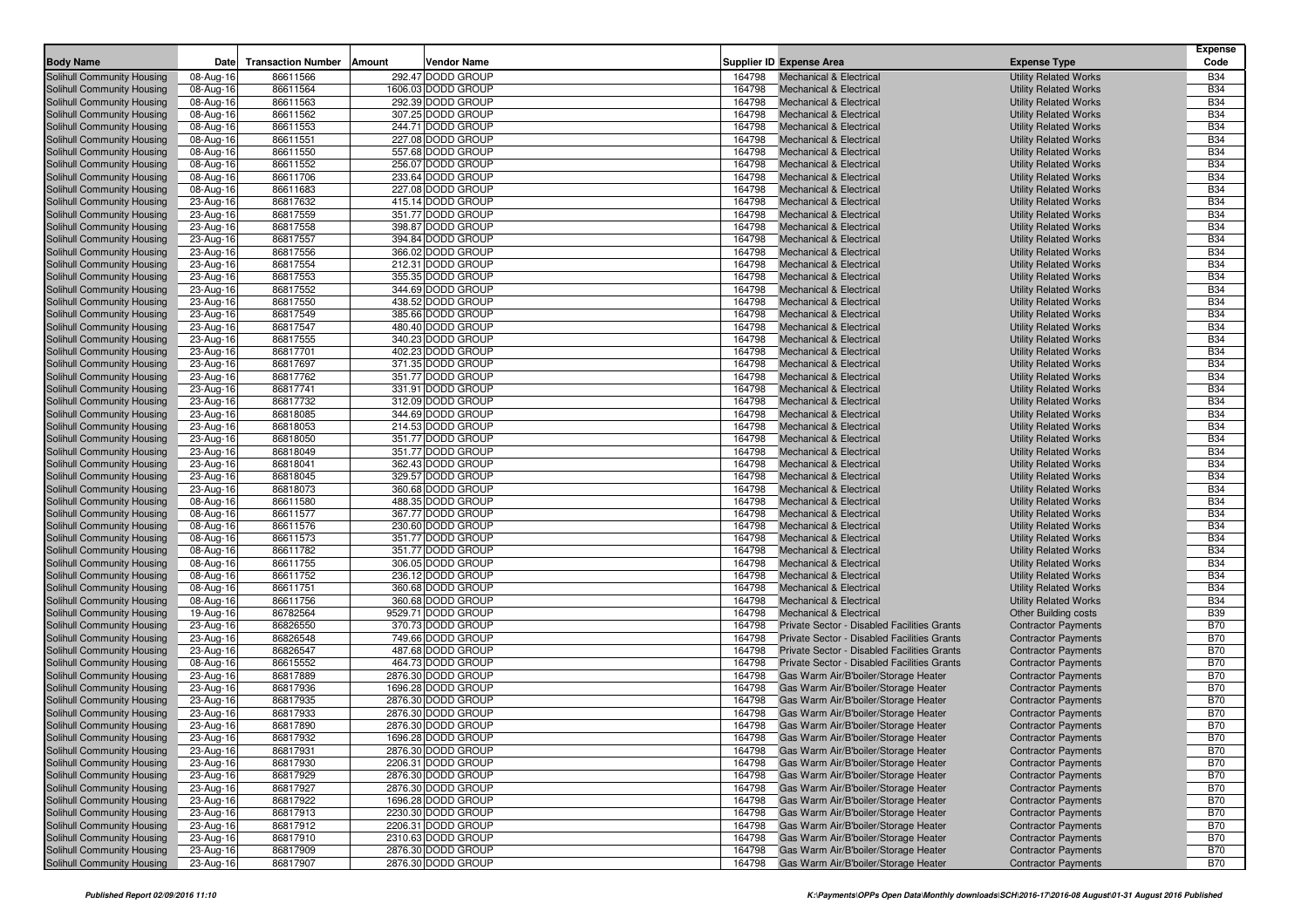| <b>Body Name</b>                                         | Date                   | <b>Transaction Number</b> | Amount | Vendor Name                              |                  | <b>Supplier ID Expense Area</b>                                | <b>Expense Type</b>                                      | <b>Expense</b><br>Code   |
|----------------------------------------------------------|------------------------|---------------------------|--------|------------------------------------------|------------------|----------------------------------------------------------------|----------------------------------------------------------|--------------------------|
| Solihull Community Housing                               | 23-Aug-16              | 86817921                  |        | 2206.31 DODD GROUP                       | 164798           | Gas Warm Air/B'boiler/Storage Heater                           | <b>Contractor Payments</b>                               | <b>B70</b>               |
| Solihull Community Housing                               | 23-Aug-16              | 86817916                  |        | 2206.31 DODD GROUP                       | 164798           | Gas Warm Air/B'boiler/Storage Heater                           | <b>Contractor Payments</b>                               | <b>B70</b>               |
| Solihull Community Housing                               | 23-Aug-16              | 86817915                  |        | 2876.30 DODD GROUP                       | 164798           | Gas Warm Air/B'boiler/Storage Heater                           | <b>Contractor Payments</b>                               | <b>B70</b>               |
| Solihull Community Housing                               | 23-Aug-16              | 86817918                  |        | 2206.31 DODD GROUP                       | 164798           | Gas Warm Air/B'boiler/Storage Heater                           | <b>Contractor Payments</b>                               | <b>B70</b>               |
| Solihull Community Housing                               | 23-Aug-16              | 86817905                  |        | 2876.30 DODD GROUP                       | 164798           | Gas Warm Air/B'boiler/Storage Heater                           | <b>Contractor Payments</b>                               | <b>B70</b>               |
| Solihull Community Housing                               | 23-Aug-16              | 86817902                  |        | 2876.30 DODD GROUP                       | 164798           | Gas Warm Air/B'boiler/Storage Heater                           | <b>Contractor Payments</b>                               | <b>B70</b>               |
| Solihull Community Housing                               | 23-Aug-16              | 86817900                  |        | 2876.30 DODD GROUP                       | 164798           | Gas Warm Air/B'boiler/Storage Heater                           | <b>Contractor Payments</b>                               | <b>B70</b>               |
| Solihull Community Housing                               | 23-Aug-16              | 86817897                  |        | 2876.30 DODD GROUP                       | 164798           | Gas Warm Air/B'boiler/Storage Heater                           | <b>Contractor Payments</b>                               | <b>B70</b>               |
| Solihull Community Housing                               | 23-Aug-16              | 86817895                  |        | 2876.30 DODD GROUP                       | 164798           | Gas Warm Air/B'boiler/Storage Heater                           | <b>Contractor Payments</b>                               | <b>B70</b>               |
| Solihull Community Housing                               | 23-Aug-16              | 86817894                  |        | 2876.30 DODD GROUP                       | 164798           | Gas Warm Air/B'boiler/Storage Heater                           | <b>Contractor Payments</b>                               | <b>B70</b>               |
| Solihull Community Housing                               | 23-Aug-16              | 86817891                  |        | 2206.31 DODD GROUP                       | 164798           | Gas Warm Air/B'boiler/Storage Heater                           | <b>Contractor Payments</b>                               | <b>B70</b>               |
| Solihull Community Housing                               | 23-Aug-16              | 86817898                  |        | 2876.30 DODD GROUP                       | 164798           | Gas Warm Air/B'boiler/Storage Heater                           | <b>Contractor Payments</b>                               | <b>B70</b>               |
| Solihull Community Housing                               | 30-Aug-16              | 86863737                  |        | 231.53 DODD GROUP                        | 164798           | <b>Electrical Improvement Works</b>                            | <b>Contractor Payments</b>                               | <b>B70</b>               |
| Solihull Community Housing                               | 30-Aug-16              | 86863729                  |        | 225.50 DODD GROUP                        | 164798           | <b>Electrical Improvement Works</b>                            | <b>Contractor Payments</b>                               | <b>B70</b>               |
| Solihull Community Housing                               | 30-Aug-16              | 86863733                  |        | 290.09 DODD GROUP                        | 164798           | <b>Electrical Improvement Works</b>                            | <b>Contractor Payments</b>                               | <b>B70</b>               |
| Solihull Community Housing                               | 30-Aug-16              | 86863726                  |        | 299.16 DODD GROUP                        | 164798           | <b>Electrical Improvement Works</b>                            | <b>Contractor Payments</b>                               | <b>B70</b>               |
| Solihull Community Housing                               | 23-Aug-16              | 86824547                  |        | 1177.56 DODD GROUP                       | 164798           | Kitchens                                                       | <b>Contractor Payments</b>                               | <b>B70</b>               |
| Solihull Community Housing                               | 23-Aug-16              | 86823548                  |        | 621.23 DODD GROUP                        | 164798           | Kitchens                                                       | <b>Contractor Payments</b>                               | <b>B70</b>               |
| Solihull Community Housing                               | 23-Aug-16              | 86824548                  |        | 705.97 DODD GROUP                        | 164798           | <b>Kitchens</b>                                                | <b>Contractor Payments</b>                               | <b>B70</b>               |
| Solihull Community Housing                               | 08-Aug-16              | 86612675                  |        | 873.38 DODD GROUP<br>306.95 DODD GROUP   | 164798           | Kitchens                                                       | <b>Contractor Payments</b>                               | <b>B70</b>               |
| Solihull Community Housing                               | 08-Aug-16              | 86612674                  |        |                                          | 164798           | Kitchens                                                       | <b>Contractor Payments</b>                               | <b>B70</b>               |
| Solihull Community Housing<br>Solihull Community Housing | 08-Aug-16              | 86612672<br>86612671      |        | 534.53 DODD GROUP<br>366.25 DODD GROUP   | 164798           | Kitchens<br>Kitchens                                           | <b>Contractor Payments</b>                               | <b>B70</b><br><b>B70</b> |
|                                                          | 08-Aug-16              | 86612673                  |        | 303.57 DODD GROUP                        | 164798<br>164798 | Kitchens                                                       | <b>Contractor Payments</b>                               | <b>B70</b>               |
| Solihull Community Housing<br>Solihull Community Housing | 08-Aug-16              | 86612670                  |        | 366.13 DODD GROUP                        | 164798           | Kitchens                                                       | <b>Contractor Payments</b><br><b>Contractor Payments</b> | <b>B70</b>               |
| Solihull Community Housing                               | 08-Aug-16<br>01-Aug-16 | 86507550                  |        | 304.75 DODD GROUP                        | 164798           | <b>Electrical Testing</b>                                      | <b>Utility Related Works</b>                             | <b>B34</b>               |
| Solihull Community Housing                               | 01-Aug-16              | 86505569                  |        | 1407.59 DODD GROUP                       | 164798           | <b>Electrical Testing</b>                                      | <b>Utility Related Works</b>                             | <b>B34</b>               |
| Solihull Community Housing                               | 30-Aug-16              | 86864877                  |        | 580.00 DOORFIT PRODUCTS LTD              | 5228             | Stores-Stores and delivery                                     | <b>Stocks</b>                                            | R <sub>10</sub>          |
| Solihull Community Housing                               | 30-Aug-16              | 86864876                  |        | 75.20 DOORFIT PRODUCTS LTD               | 5228             | Stores-Stores and delivery                                     | <b>Stocks</b>                                            | R <sub>10</sub>          |
| Solihull Community Housing                               | 30-Aug-16              | 86864876                  |        | 479.80 DOORFIT PRODUCTS LTD              | 5228             | Stores-Stores and delivery                                     | <b>Stocks</b>                                            | R <sub>10</sub>          |
| Solihull Community Housing                               | 16-Aug-16              | 86740550                  |        | 660.00 DOORFIT PRODUCTS LTD              | 5228             | Stores-Stores and delivery                                     | <b>Stocks</b>                                            | R <sub>10</sub>          |
| Solihull Community Housing                               | 16-Aug-16              | 86740550                  |        | 580.00 DOORFIT PRODUCTS LTD              | 5228             | Stores-Stores and delivery                                     | <b>Stocks</b>                                            | R <sub>10</sub>          |
| Solihull Community Housing                               | 10-Aug-16              | 86669821                  |        | 290.00 DOORFIT PRODUCTS LTD              | 5228             | Stores-Stores and delivery                                     | <b>Stocks</b>                                            | R <sub>10</sub>          |
| Solihull Community Housing                               | 10-Aug-16              | 86669821                  |        | 290.00 DOORFIT PRODUCTS LTD              | 5228             | Stores-Stores and delivery                                     | <b>Stocks</b>                                            | R <sub>10</sub>          |
| Solihull Community Housing                               | 04-Aug-16              | 86573558                  |        | 479.80 DOORFIT PRODUCTS LTD              | 5228             | Stores-Stores and delivery                                     | <b>Stocks</b>                                            | R <sub>10</sub>          |
| Solihull Community Housing                               | 31-Aug-16              | 86866900                  |        | 215.06 DRAINTECH SERVICES (MIDLANDS) LTD | 338596           | North Property Repairs-Day to day                              | <b>Other Works</b>                                       | <b>B32</b>               |
| Solihull Community Housing                               | 12-Aug-16              | 86711627                  |        | 267.70 DRAINTECH SERVICES (MIDLANDS) LTD | 338596           | North Property Repairs-Day to day                              | <b>Other Works</b>                                       | <b>B32</b>               |
| Solihull Community Housing                               | 12-Aug-16              | 86711626                  |        | 307.00 DRAINTECH SERVICES (MIDLANDS) LTD | 338596           | North Property Repairs-Day to day                              | <b>Other Works</b>                                       | <b>B32</b>               |
| Solihull Community Housing                               | 12-Aug-16              | 86711608                  |        | 225.34 DRAINTECH SERVICES (MIDLANDS) LTD | 338596           | North Property Repairs-Day to day                              | <b>Other Works</b>                                       | <b>B32</b>               |
| Solihull Community Housing                               | 04-Aug-16              | 86573575                  |        | 240.00 DRS LTD                           | 272292           | Stores-Stores and delivery                                     | <b>Stocks</b>                                            | R <sub>10</sub>          |
| Solihull Community Housing                               | 16-Aug-16              | 86746678                  |        | 186.14 DULUX DECORATOR CENTRES           | 69460            | North Property Repairs-Voids                                   | <b>Internal Works</b>                                    | <b>B31</b>               |
| Solihull Community Housing                               | 16-Aug-16              | 86746678                  |        | 554.26 DULUX DECORATOR CENTRES           | 69460            | Gas Warm Air/B'boiler/Storage Heater                           | <b>Contractor Payments</b>                               | <b>B70</b>               |
| Solihull Community Housing                               | 30-Aug-16              | 86864888                  |        | 20.00 E J GILBERT & SONS                 | 5296             | Stores-Stores and delivery                                     | <b>Stocks</b>                                            | R <sub>10</sub>          |
| Solihull Community Housing                               | 30-Aug-16              | 86864888                  |        | 28.49 E J GILBERT & SONS                 | 5296             | Stores-Stores and delivery                                     | <b>Stocks</b>                                            | R <sub>10</sub>          |
| Solihull Community Housing                               | 30-Aug-16              | 86864888                  |        | 36.26 E J GILBERT & SONS                 | 5296             | Stores-Stores and delivery                                     | <b>Stocks</b>                                            | R <sub>10</sub>          |
| Solihull Community Housing                               | 30-Aug-16              | 86864888                  |        | 168.00 E J GILBERT & SONS                | 5296             | Stores-Stores and delivery                                     | <b>Stocks</b>                                            | R <sub>10</sub>          |
| Solihull Community Housing                               | 24-Aug-16              | 86855565                  |        | 5.93 E J GILBERT & SONS                  | 5296             | Stores-Stores and delivery                                     | <b>Stocks</b>                                            | R <sub>10</sub>          |
| Solihull Community Housing                               | 24-Aug-16              | 86855565                  |        | 208.41 E J GILBERT & SONS                | 5296             | Stores-Stores and delivery                                     | <b>Stocks</b>                                            | R <sub>10</sub>          |
| Solihull Community Housing                               | 19-Aug-16              | 86782570                  |        | 32482.23 E MANTON LTD                    | 5299             | <b>Chapelhouse Depot</b>                                       | <b>Contractor Payments</b>                               | <b>B70</b>               |
| Solihull Community Housing                               | 22-Aug-16              | 86802561                  |        | 230.32 E.ON ENERGY                       | 108799           | Private Sector Leasing - 87 Warwick Rd                         | Gas                                                      | <b>B10</b>               |
| Solihull Community Housing                               | 18-Aug-16              | 86767134                  |        | 0.83 E.ON ENERGY                         | 108799           | <b>Private Sector Leasing</b>                                  | Electricity                                              | <b>B11</b>               |
| Solihull Community Housing<br>Solihull Community Housing | 18-Aug-16              | 86767134                  |        | 10.00 E.ON ENERGY                        | 108799           | <b>Private Sector Leasing</b>                                  | Electricity                                              | <b>B11</b>               |
|                                                          | 18-Aug-16              | 86767134                  |        | 96.07 E.ON ENERGY<br>28.13 E.ON ENERGY   | 108799           | <b>Private Sector Leasing</b>                                  | Electricity                                              | <b>B11</b>               |
| Solihull Community Housing                               | 18-Aug-16              | 86767134                  |        |                                          |                  | 108799 Private Sector Leasing                                  | Electricity                                              | <b>B11</b><br><b>B11</b> |
| Solihull Community Housing<br>Solihull Community Housing | 18-Aug-16<br>18-Aug-16 | 86767134<br>86767134      |        | -5.32 E.ON ENERGY<br>126.08 E.ON ENERGY  | 108799           | 108799 Private Sector Leasing<br><b>Private Sector Leasing</b> | Electricity<br>Gas                                       | <b>B10</b>               |
| Solihull Community Housing                               | 18-Aug-16              | 86778786                  |        | -70.00 ECLIPSE ACCESS SOLUTIONS LTD      | 141696           | Sub Contractors Tax                                            | <b>Creditor: Inland Revenue</b>                          | S02                      |
| Solihull Community Housing                               | 10-Aug-16              | 86661547                  |        | -139.00 ECLIPSE ACCESS SOLUTIONS LTD     | 141696           | Sub Contractors Tax                                            | <b>Creditor: Inland Revenue</b>                          | S02                      |
| Solihull Community Housing                               | 18-Aug-16              | 86778786                  |        | 1816.00 ECLIPSE ACCESS SOLUTIONS LTD     | 141696           | <b>Public Sector - Major Adaptations</b>                       | <b>Contractor Payments</b>                               | <b>B70</b>               |
| Solihull Community Housing                               | 18-Aug-16              | 86778786                  |        | -1816.00 ECLIPSE ACCESS SOLUTIONS LTD    | 141696           | <b>Public Sector - Major Adaptations</b>                       | <b>Contractor Payments</b>                               | <b>B70</b>               |
| Solihull Community Housing                               | 18-Aug-16              | 86778786                  |        | 1816.00 ECLIPSE ACCESS SOLUTIONS LTD     | 141696           | <b>Public Sector - Major Adaptations</b>                       | <b>Contractor Payments</b>                               | <b>B70</b>               |
| Solihull Community Housing                               | 10-Aug-16              | 86661547                  |        | 1005.00 ECLIPSE ACCESS SOLUTIONS LTD     | 141696           | Public Sector - Major Adaptations                              | <b>Contractor Payments</b>                               | <b>B70</b>               |
| Solihull Community Housing                               | 24-Aug-16              | 86842551                  |        | -374.77 EDEN ADAPTIONS LTD               | 267999           | Sub Contractors Tax                                            | <b>Creditor: Inland Revenue</b>                          | S02                      |
| Solihull Community Housing                               | 24-Aug-16              | 86842551                  |        | 6246.12 EDEN ADAPTIONS LTD               | 267999           | Private Sector - Disabled Facilities Grants                    | <b>Contractor Payments</b>                               | <b>B70</b>               |
|                                                          |                        |                           |        |                                          |                  |                                                                |                                                          |                          |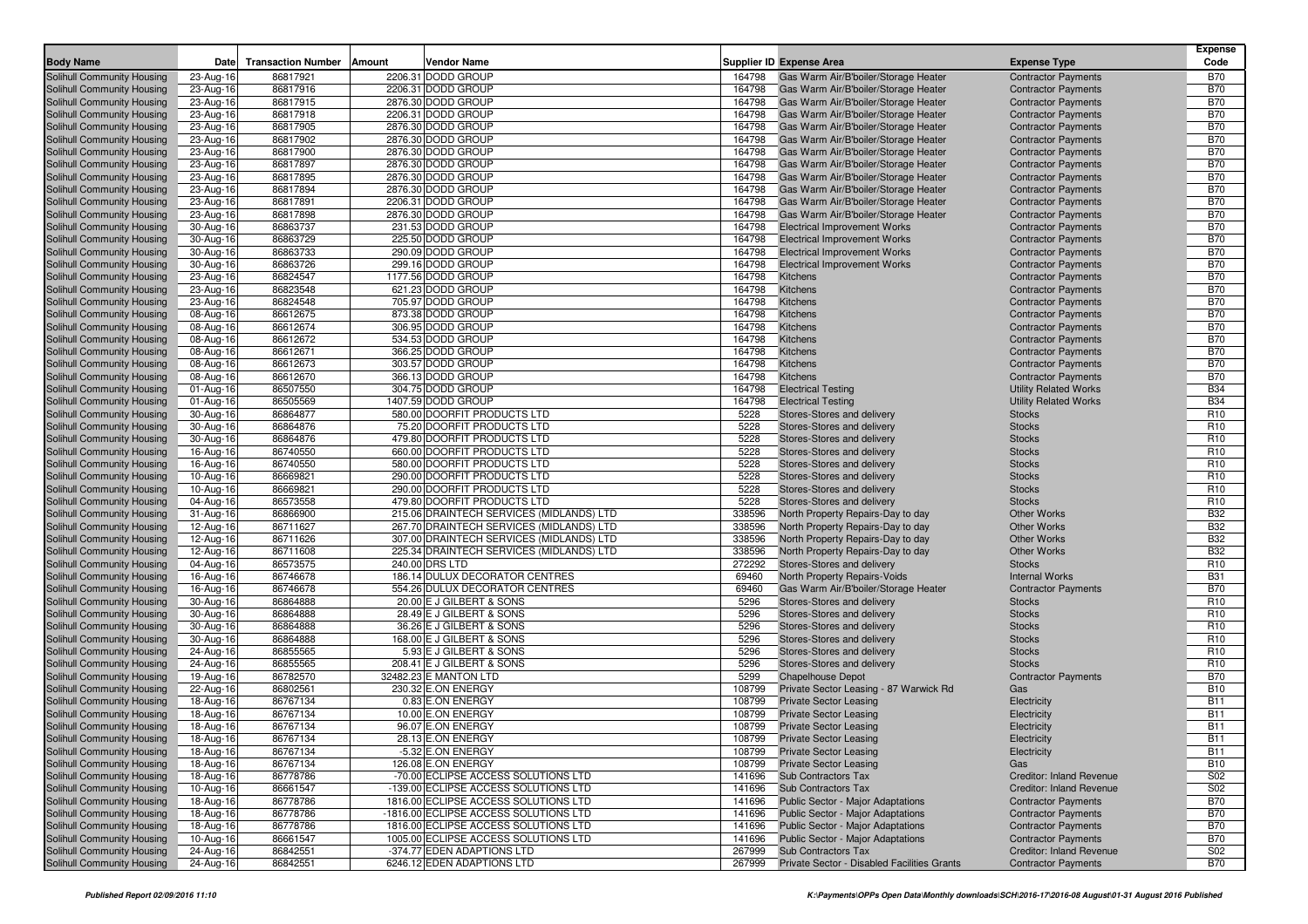| <b>Body Name</b>           | Date      | <b>Transaction Number   Amount</b> | <b>Vendor Name</b>                      |         | <b>Supplier ID Expense Area</b>             | <b>Expense Type</b>                      | <b>Expense</b><br>Code |
|----------------------------|-----------|------------------------------------|-----------------------------------------|---------|---------------------------------------------|------------------------------------------|------------------------|
| Solihull Community Housing | 02-Aug-16 | 86533547                           | 3.80 EDENRED                            | 276843  | <b>Central Administration</b>               | Other Fees and Charges                   | D <sub>59</sub>        |
| Solihull Community Housing | 02-Aug-16 | 86533547                           | 949.00 EDENRED                          | 276843  | <b>Payroll Deductions</b>                   | <b>General Creditors</b>                 | S01                    |
| Solihull Community Housing | 16-Aug-16 | 86746682                           | 3026.20 ELDERCARE                       | 78964   | Safe and Sound Operational                  | <b>Other Supplies And Services Costs</b> | D90                    |
| Solihull Community Housing | 16-Aug-16 | 86746680                           | 500.03 ELDERCARE                        | 78964   | Safe and Sound Operational                  | Equipment Rental/Lease                   | D <sub>18</sub>        |
| Solihull Community Housing | 16-Aug-16 | 86746681                           | 342.59 ELDERCARE                        | 78964   | Safe and Sound Operational                  | Equipment Rental/Lease                   | D <sub>18</sub>        |
| Solihull Community Housing | 18-Aug-16 | 86778785                           | 253.00 ENVIROCALL LTD                   | 105902  | North Property Repairs-Day to day           | <b>Internal Works</b>                    | <b>B31</b>             |
| Solihull Community Housing | 18-Aug-16 | 86778785                           | 491.60 ENVIROCALL LTD                   | 105902  | North Property Repairs-Day to day           | <b>Internal Works</b>                    | <b>B31</b>             |
| Solihull Community Housing | 18-Aug-16 | 86778784                           | 108.00 ENVIROCALL LTD                   | 105902  | North Property Repairs-Day to day           | <b>Internal Works</b>                    | <b>B31</b>             |
| Solihull Community Housing | 18-Aug-16 | 86778783                           | 201.70 ENVIROCALL LTD                   | 105902  | North Property Repairs-Day to day           | <b>Internal Works</b>                    | <b>B31</b>             |
| Solihull Community Housing | 18-Aug-16 | 86778783                           | 707.60 ENVIROCALL LTD                   | 105902  | North Property Repairs-Day to day           | <b>Internal Works</b>                    | <b>B31</b>             |
| Solihull Community Housing | 18-Aug-16 | 86778783                           | 420.80 ENVIROCALL LTD                   | 105902  | North Property Repairs-Day to day           | <b>Internal Works</b>                    | <b>B31</b>             |
| Solihull Community Housing | 18-Aug-16 | 86778783                           | 387.60 ENVIROCALL LTD                   | 105902  | North Property Repairs-Day to day           | <b>Internal Works</b>                    | <b>B31</b>             |
| Solihull Community Housing | 18-Aug-16 | 86778782                           | 186.00 ENVIROCALL LTD                   | 105902  | North Property Repairs-Day to day           | <b>Internal Works</b>                    | <b>B31</b>             |
| Solihull Community Housing | 18-Aug-16 | 86778782                           | 568.20 ENVIROCALL LTD                   | 105902  | North Property Repairs-Day to day           | <b>Internal Works</b>                    | <b>B31</b>             |
| Solihull Community Housing | 18-Aug-16 | 86778782                           | 203.10 ENVIROCALL LTD                   | 105902  | North Property Repairs-Day to day           | <b>Internal Works</b>                    | <b>B31</b>             |
| Solihull Community Housing | 18-Aug-16 | 86778782                           | 508.40 ENVIROCALL LTD                   | 105902  | North Property Repairs-Day to day           | <b>Internal Works</b>                    | <b>B31</b>             |
| Solihull Community Housing | 18-Aug-16 | 86778782                           | 420.80 ENVIROCALL LTD                   | 105902  | North Property Repairs-Day to day           | <b>Internal Works</b>                    | <b>B31</b>             |
| Solihull Community Housing | 18-Aug-16 | 86778781                           | 487.80 ENVIROCALL LTD                   | 105902  | North Property Repairs-Day to day           | <b>Internal Works</b>                    | <b>B31</b>             |
| Solihull Community Housing | 18-Aug-16 | 86778780                           | 364.00 ENVIROCALL LTD                   | 105902  | North Property Repairs-Day to day           | <b>Internal Works</b>                    | <b>B31</b>             |
| Solihull Community Housing | 18-Aug-16 | 86778781                           | 100.05 ENVIROCALL LTD                   | 105902  | North Property Repairs-Day to day           | <b>Internal Works</b>                    | <b>B31</b>             |
| Solihull Community Housing | 18-Aug-16 | 86778779                           | 176.00 ENVIROCALL LTD                   | 105902  | North Property Repairs-Day to day           | <b>Internal Works</b>                    | <b>B31</b>             |
| Solihull Community Housing | 18-Aug-16 | 86778779                           | 108.00 ENVIROCALL LTD                   | 105902  | North Property Repairs-Day to day           | <b>Internal Works</b>                    | <b>B31</b>             |
| Solihull Community Housing | 18-Aug-16 | 86778778                           | 251.60 ENVIROCALL LTD                   | 105902  | North Property Repairs-Day to day           | <b>Internal Works</b>                    | <b>B31</b>             |
| Solihull Community Housing | 18-Aug-16 | 86778778                           | 288.80 ENVIROCALL LTD                   | 105902  | North Property Repairs-Day to day           | <b>Internal Works</b>                    | <b>B31</b>             |
| Solihull Community Housing | 18-Aug-16 | 86778778                           | 50.00 ENVIROCALL LTD                    | 105902  | North Property Repairs-Day to day           | <b>Internal Works</b>                    | <b>B31</b>             |
| Solihull Community Housing | 18-Aug-16 | 86778778                           | 418.20 ENVIROCALL LTD                   | 105902  | North Property Repairs-Day to day           | <b>Internal Works</b>                    | <b>B31</b>             |
| Solihull Community Housing | 18-Aug-16 | 86778777                           | 42.50 ENVIROCALL LTD                    | 105902  | North Property Repairs-Day to day           | <b>Internal Works</b>                    | <b>B31</b>             |
| Solihull Community Housing | 18-Aug-16 | 86778777                           | 49.60 ENVIROCALL LTD                    | 105902  | North Property Repairs-Day to day           | <b>Internal Works</b>                    | <b>B31</b>             |
| Solihull Community Housing | 18-Aug-16 | 86778777                           | 314.10 ENVIROCALL LTD                   | 105902  | North Property Repairs-Day to day           | <b>Internal Works</b>                    | <b>B31</b>             |
| Solihull Community Housing | 18-Aug-16 | 86778783                           | 55.50 ENVIROCALL LTD                    | 105902  | Direct-Adaptations-Showers                  | <b>Internal Works</b>                    | <b>B31</b>             |
| Solihull Community Housing | 18-Aug-16 | 86778779                           | 1576.20 ENVIROCALL LTD                  | 105902  | <b>Direct-Adaptations-Showers</b>           | <b>Internal Works</b>                    | <b>B31</b>             |
| Solihull Community Housing | 18-Aug-16 | 86778784                           | 385.00 ENVIROCALL LTD                   | 105902  | Direct - Asbestos                           | <b>Internal Works</b>                    | <b>B31</b>             |
| Solihull Community Housing | 18-Aug-16 | 86778783                           | 661.60 ENVIROCALL LTD                   | 105902  | Gas Warm Air/B'boiler/Storage Heater        | <b>Contractor Payments</b>               | <b>B70</b>             |
| Solihull Community Housing | 18-Aug-16 | 86778782                           | 633.20 ENVIROCALL LTD                   | 105902  | Gas Warm Air/B'boiler/Storage Heater        | <b>Contractor Payments</b>               | <b>B70</b>             |
| Solihull Community Housing | 18-Aug-16 | 86778778                           | 446.90 ENVIROCALL LTD                   | 105902  | Structural Works - Non MST                  | <b>Contractor Payments</b>               | <b>B70</b>             |
| Solihull Community Housing | 18-Aug-16 | 86778783                           | 130.60 ENVIROCALL LTD                   | 105902  | Kitchens                                    | <b>Contractor Payments</b>               | <b>B70</b>             |
| Solihull Community Housing | 24-Aug-16 | 86842558                           | 8820.00 ENVIRONMENT AGENCY              | 20162   | Stores-Stores and delivery                  | <b>Waste Disposal</b>                    | E20                    |
| Solihull Community Housing | 24-Aug-16 | 86843750                           | 740.00 ENVIRONMENTAL CONTRACTS LTD      | 9435687 | Anti Graffiti Team                          | <b>Materials</b>                         | D <sub>13</sub>        |
| Solihull Community Housing | 15-Aug-16 | 86727575                           | 14503.34 ENVIRONMENTAL CONTRACTS LTD    | 9435687 | Stores-Stores and delivery                  | <b>Waste Disposal</b>                    | E20                    |
| Solihull Community Housing | 15-Aug-16 | 86727575                           | 535.20 ENVIRONMENTAL CONTRACTS LTD      | 9435687 | Direct - Asbestos                           | <b>Waste Disposal</b>                    | E20                    |
| Solihull Community Housing | 02-Aug-16 | 86533551                           | 5570.00 ETIVE TECHNOLOGIES              | 6340686 | <b>IT Strategy</b>                          | ICT - General                            | D30                    |
| Solihull Community Housing | 10-Aug-16 | 86661550                           | 570.00 EUROPEAN METAL RECYCLING LTD     | 95606   | Stores-Stores and delivery                  | <b>Waste Disposal</b>                    | E20                    |
| Solihull Community Housing | 10-Aug-16 | 86661551                           | 247.00 EUROPEAN METAL RECYCLING LTD     | 95606   | Stores-Stores and delivery                  | <b>Waste Disposal</b>                    | E20                    |
| Solihull Community Housing | 26-Aug-16 | 86863008                           | 875.00 FAMILY CARE TRUST (SOLIHULL)     | 5472    | North Property Repairs-Voids                | Voids                                    | <b>B38</b>             |
| Solihull Community Housing | 26-Aug-16 | 86863006                           | 1070.00 FAMILY CARE TRUST (SOLIHULL)    | 5472    | North Property Repairs-Voids                | Voids                                    | <b>B38</b>             |
| Solihull Community Housing | 26-Aug-16 | 86863007                           | 500.00 FAMILY CARE TRUST (SOLIHULL      | 5472    | North Property Repairs-Voids                | Voids                                    | <b>B38</b>             |
| Solihull Community Housing | 26-Aug-16 | 86863005                           | 1695.00 FAMILY CARE TRUST (SOLIHULL)    | 5472    | North Property Repairs-Voids                | Voids                                    | <b>B38</b>             |
| Solihull Community Housing | 18-Aug-16 | 86778576                           | 293.85 FLOOR RESTORATIONS LTD           | 5521    | North Property Repairs-Day to day           | <b>Internal Works</b>                    | <b>B31</b>             |
| Solihull Community Housing | 18-Aug-16 | 86778577                           | 286.14 FLOOR RESTORATIONS LTD           | 5521    | Direct-Adaptations-Showers                  | <b>Internal Works</b>                    | <b>B31</b>             |
| Solihull Community Housing | 18-Aug-16 | 86778571                           | 241.15 FLOOR RESTORATIONS LTD           | 5521    | Direct-Adaptations-Showers                  | <b>Internal Works</b>                    | <b>B31</b>             |
| Solihull Community Housing | 04-Aug-16 | 86580625                           | 112.00 G & S SMIRTHWAITE LTD            | 56903   | Private Sector - Disabled Facilities Grants | <b>Contractor Payments</b>               | <b>B70</b>             |
| Solihull Community Housing | 04-Aug-16 | 86580625                           | 200.00 G & S SMIRTHWAITE LTD            | 56903   | Private Sector - Disabled Facilities Grants | <b>Contractor Payments</b>               | <b>B70</b>             |
| Solihull Community Housing | 08-Aug-16 | 86632559                           | 41957.85 GARDINER CONSTRUCTION SERVICES | 4777686 | Garage Strategy Implementation              | <b>Contractor Payments</b>               | <b>B70</b>             |
| Solihull Community Housing | 05-Aug-16 | 86592640                           | 289.44 GEBERIT SALE LTD                 |         | 11312687 North Property Repairs-Day to day  | Materials                                | D <sub>13</sub>        |
| Solihull Community Housing | 05-Aug-16 | 86592550                           | 440.48 GEBERIT SALE LTD                 |         | 11312687 North Property Repairs-Day to day  | Materials                                | D <sub>13</sub>        |
| Solihull Community Housing | 26-Aug-16 | 86863056                           | 230.00 GRANGE REMOVAL CO LTD            | 5676    | <b>Housing Aid &amp; Homelessness</b>       | Other Supplies And Services Costs        | D90                    |
| Solihull Community Housing | 26-Aug-16 | 86863055                           | 230.00 GRANGE REMOVAL CO LTD            | 5676    | <b>Housing Aid &amp; Homelessness</b>       | Other Supplies And Services Costs        | D90                    |
| Solihull Community Housing | 22-Aug-16 | 86802570                           | 230.00 GRANGE REMOVAL CO LTD            | 5676    | Housing Aid & Homelessness                  | Other Supplies And Services Costs        | D90                    |
| Solihull Community Housing | 22-Aug-16 | 86802568                           | 230.00 GRANGE REMOVAL CO LTD            | 5676    | Housing Aid & Homelessness                  | Other Supplies And Services Costs        | D90                    |
| Solihull Community Housing | 08-Aug-16 | 86632570                           | 230.00 GRANGE REMOVAL CO LTD            | 5676    | <b>Welfare Reform Work</b>                  | <b>Professional Fees</b>                 | D <sub>50</sub>        |
| Solihull Community Housing | 08-Aug-16 | 86632569                           | 230.00 GRANGE REMOVAL CO LTD            | 5676    | Welfare Reform Work                         | <b>Professional Fees</b>                 | D <sub>50</sub>        |
| Solihull Community Housing | 08-Aug-16 | 86632568                           | 230.00 GRANGE REMOVAL CO LTD            | 5676    | Welfare Reform Work                         | <b>Professional Fees</b>                 | D <sub>50</sub>        |
| Solihull Community Housing | 08-Aug-16 | 86632567                           | 230.00 GRANGE REMOVAL CO LTD            | 5676    | <b>Welfare Reform Work</b>                  | <b>Professional Fees</b>                 | D <sub>50</sub>        |
| Solihull Community Housing | 08-Aug-16 | 86632566                           | 230.00 GRANGE REMOVAL CO LTD            | 5676    | Welfare Reform Work                         | <b>Professional Fees</b>                 | <b>D50</b>             |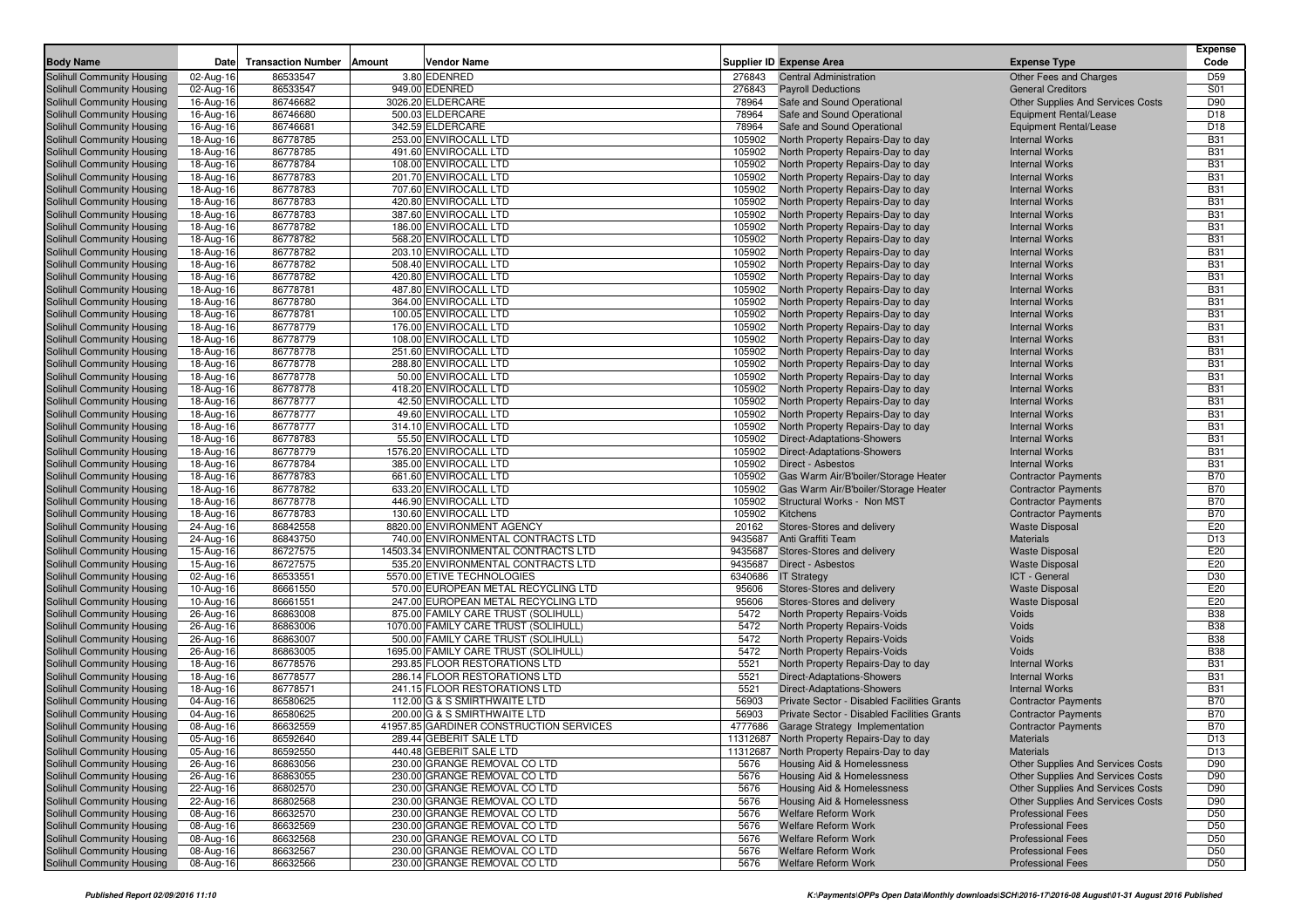| <b>Body Name</b>                                         | <b>Date</b>             | <b>Transaction Number</b> | <b>Vendor Name</b><br>Amount                                         |                 | Supplier ID Expense Area                                                 | <b>Expense Type</b>                                          | <b>Expense</b><br>Code   |
|----------------------------------------------------------|-------------------------|---------------------------|----------------------------------------------------------------------|-----------------|--------------------------------------------------------------------------|--------------------------------------------------------------|--------------------------|
| Solihull Community Housing                               | 08-Aug-16               | 86632565                  | 230.00 GRANGE REMOVAL CO LTD                                         | 5676            | <b>Welfare Reform Work</b>                                               | <b>Professional Fees</b>                                     | D50                      |
| Solihull Community Housing                               | 19-Aug-16               | 86782557                  | 530.40 GUY WARDLE                                                    | 2196686         | Training                                                                 | Training                                                     | A80                      |
| Solihull Community Housing                               | 19-Aug-16               | 86782565                  | 246.14 HAMMOND LUBRICANTS & CHEMICALS LTD                            | 1120597         | Anti Graffiti Team                                                       | <b>Materials</b>                                             | D <sub>13</sub>          |
| Solihull Community Housing                               | 18-Aug-16               | 86778582                  | 303.24 HARROLD-JONES SERVICES                                        | 5768            | <b>Mechanical &amp; Electrical</b>                                       | <b>Utility Related Works</b>                                 | <b>B34</b>               |
| Solihull Community Housing                               | 18-Aug-16               | 86778581                  | 303.24 HARROLD-JONES SERVICES                                        | 5768            | <b>Mechanical &amp; Electrical</b>                                       | <b>Utility Related Works</b>                                 | <b>B34</b>               |
| Solihull Community Housing                               | 18-Aug-16               | 86778580                  | 303.24 HARROLD-JONES SERVICES                                        | 5768            | <b>Mechanical &amp; Electrical</b>                                       | <b>Utility Related Works</b>                                 | <b>B34</b>               |
| Solihull Community Housing                               | 18-Aug-16               | 86778583                  | 303.24 HARROLD-JONES SERVICES                                        | 5768            | <b>Mechanical &amp; Electrical</b>                                       | <b>Utility Related Works</b>                                 | <b>B34</b>               |
| Solihull Community Housing                               | 18-Aug-16               | 86778579                  | 303.24 HARROLD-JONES SERVICES                                        | 5768            | <b>Mechanical &amp; Electrical</b>                                       | <b>Utility Related Works</b>                                 | <b>B34</b>               |
| Solihull Community Housing                               | 18-Aug-16               | 86778578                  | 303.24 HARROLD-JONES SERVICES                                        | 5768            | <b>Mechanical &amp; Electrical</b>                                       | <b>Utility Related Works</b>                                 | <b>B34</b>               |
| Solihull Community Housing                               | 18-Aug-16               | 86778600                  | 303.24 HARROLD-JONES SERVICES                                        | 5768            | <b>Mechanical &amp; Electrical</b>                                       | <b>Utility Related Works</b>                                 | <b>B34</b>               |
| Solihull Community Housing                               | 18-Aug-16               | 86778616                  | 303.24 HARROLD-JONES SERVICES                                        | 5768            | <b>Mechanical &amp; Electrical</b>                                       | <b>Utility Related Works</b>                                 | <b>B34</b>               |
| Solihull Community Housing                               | 18-Aug-16               | 86778615                  | 303.24 HARROLD-JONES SERVICES                                        | 5768            | <b>Mechanical &amp; Electrical</b>                                       | <b>Utility Related Works</b>                                 | <b>B34</b>               |
| Solihull Community Housing                               | 18-Aug-16               | 86778614                  | 303.24 HARROLD-JONES SERVICES                                        | 5768            | <b>Mechanical &amp; Electrical</b>                                       | <b>Utility Related Works</b>                                 | <b>B34</b>               |
| Solihull Community Housing                               | 18-Aug-16               | 86778613                  | 303.24 HARROLD-JONES SERVICES                                        | 5768            | <b>Mechanical &amp; Electrical</b>                                       | <b>Utility Related Works</b>                                 | <b>B34</b>               |
| Solihull Community Housing                               | 18-Aug-16               | 86778612                  | 303.24 HARROLD-JONES SERVICES                                        | 5768            | <b>Mechanical &amp; Electrical</b>                                       | <b>Utility Related Works</b>                                 | <b>B34</b>               |
| Solihull Community Housing                               | 18-Aug-16               | 86778611                  | 303.24 HARROLD-JONES SERVICES                                        | 5768            | <b>Mechanical &amp; Electrical</b>                                       | <b>Utility Related Works</b>                                 | <b>B34</b>               |
| Solihull Community Housing                               | 18-Aug-16               | 86778610                  | 303.24 HARROLD-JONES SERVICES                                        | 5768            | <b>Mechanical &amp; Electrical</b>                                       | <b>Utility Related Works</b>                                 | <b>B34</b>               |
| Solihull Community Housing                               | 18-Aug-16               | 86778609                  | 303.24 HARROLD-JONES SERVICES                                        | 5768            | <b>Mechanical &amp; Electrical</b>                                       | <b>Utility Related Works</b>                                 | <b>B34</b>               |
| Solihull Community Housing                               | 18-Aug-16               | 86778608                  | 303.24 HARROLD-JONES SERVICES                                        | 5768            | <b>Mechanical &amp; Electrical</b>                                       | <b>Utility Related Works</b>                                 | <b>B34</b>               |
| Solihull Community Housing                               | 18-Aug-16               | 86778606                  | 303.24 HARROLD-JONES SERVICES                                        | 5768            | <b>Mechanical &amp; Electrical</b>                                       | <b>Utility Related Works</b>                                 | <b>B34</b>               |
| Solihull Community Housing                               | 18-Aug-16               | 86778605                  | 303.24 HARROLD-JONES SERVICES                                        | 5768            | <b>Mechanical &amp; Electrical</b>                                       | <b>Utility Related Works</b>                                 | <b>B34</b>               |
| Solihull Community Housing                               | 18-Aug-16               | 86778604                  | 303.24 HARROLD-JONES SERVICES                                        | 5768            | <b>Mechanical &amp; Electrical</b>                                       | <b>Utility Related Works</b>                                 | <b>B34</b>               |
| Solihull Community Housing                               | 18-Aug-16               | 86778607                  | 303.24 HARROLD-JONES SERVICES                                        | 5768            | <b>Mechanical &amp; Electrical</b>                                       | <b>Utility Related Works</b>                                 | <b>B34</b>               |
| Solihull Community Housing                               | 18-Aug-16               | 86778603                  | 303.24 HARROLD-JONES SERVICES                                        | 5768            | <b>Mechanical &amp; Electrical</b>                                       | <b>Utility Related Works</b>                                 | <b>B34</b>               |
| Solihull Community Housing                               | 18-Aug-16               | 86778602                  | 303.24 HARROLD-JONES SERVICES                                        | 5768            | <b>Mechanical &amp; Electrical</b>                                       | <b>Utility Related Works</b>                                 | <b>B34</b>               |
| Solihull Community Housing                               | 18-Aug-16               | 86778601                  | 303.24 HARROLD-JONES SERVICES                                        | 5768            | <b>Mechanical &amp; Electrical</b>                                       | <b>Utility Related Works</b>                                 | <b>B34</b>               |
| Solihull Community Housing                               | 18-Aug-16               | 86778599                  | 303.24 HARROLD-JONES SERVICES<br>303.24 HARROLD-JONES SERVICES       | 5768            | <b>Mechanical &amp; Electrical</b>                                       | <b>Utility Related Works</b>                                 | <b>B34</b><br><b>B34</b> |
| Solihull Community Housing                               | 18-Aug-16               | 86778598<br>86778597      | 303.24 HARROLD-JONES SERVICES                                        | 5768<br>5768    | <b>Mechanical &amp; Electrical</b><br><b>Mechanical &amp; Electrical</b> | <b>Utility Related Works</b>                                 | <b>B34</b>               |
| Solihull Community Housing<br>Solihull Community Housing | 18-Aug-16<br>18-Aug-16  | 86778596                  | 303.24 HARROLD-JONES SERVICES                                        | 5768            | <b>Mechanical &amp; Electrical</b>                                       | <b>Utility Related Works</b><br><b>Utility Related Works</b> | <b>B34</b>               |
| Solihull Community Housing                               | 18-Aug-16               | 86778595                  | 303.24 HARROLD-JONES SERVICES                                        | 5768            | <b>Mechanical &amp; Electrical</b>                                       | <b>Utility Related Works</b>                                 | <b>B34</b>               |
| Solihull Community Housing                               | 18-Aug-16               | 86778594                  | 303.24 HARROLD-JONES SERVICES                                        | 5768            | <b>Mechanical &amp; Electrical</b>                                       | <b>Utility Related Works</b>                                 | <b>B34</b>               |
| Solihull Community Housing                               | 18-Aug-16               | 86778593                  | 303.24 HARROLD-JONES SERVICES                                        | 5768            | <b>Mechanical &amp; Electrical</b>                                       | <b>Utility Related Works</b>                                 | <b>B34</b>               |
| Solihull Community Housing                               | 18-Aug-16               | 86778592                  | 303.24 HARROLD-JONES SERVICES                                        | 5768            | <b>Mechanical &amp; Electrical</b>                                       | <b>Utility Related Works</b>                                 | <b>B34</b>               |
| Solihull Community Housing                               | 18-Aug-16               | 86778591                  | 303.24 HARROLD-JONES SERVICES                                        | 5768            | <b>Mechanical &amp; Electrical</b>                                       | <b>Utility Related Works</b>                                 | <b>B34</b>               |
| Solihull Community Housing                               | 18-Aug-16               | 86778589                  | 303.24 HARROLD-JONES SERVICES                                        | 5768            | <b>Mechanical &amp; Electrical</b>                                       | <b>Utility Related Works</b>                                 | <b>B34</b>               |
| Solihull Community Housing                               | 18-Aug-16               | 86778588                  | 303.24 HARROLD-JONES SERVICES                                        | 5768            | <b>Mechanical &amp; Electrical</b>                                       | <b>Utility Related Works</b>                                 | <b>B34</b>               |
| Solihull Community Housing                               | 18-Aug-16               | 86778590                  | 303.24 HARROLD-JONES SERVICES                                        | 5768            | <b>Mechanical &amp; Electrical</b>                                       | <b>Utility Related Works</b>                                 | <b>B34</b>               |
| Solihull Community Housing                               | 18-Aug-16               | 86778587                  | 303.24 HARROLD-JONES SERVICES                                        | 5768            | <b>Mechanical &amp; Electrical</b>                                       | <b>Utility Related Works</b>                                 | <b>B34</b>               |
| Solihull Community Housing                               | 18-Aug-16               | 86778585                  | 303.24 HARROLD-JONES SERVICES                                        | 5768            | <b>Mechanical &amp; Electrical</b>                                       | <b>Utility Related Works</b>                                 | <b>B34</b>               |
| Solihull Community Housing                               | 18-Aug-16               | 86778584                  | 303.24 HARROLD-JONES SERVICES                                        | 5768            | <b>Mechanical &amp; Electrical</b>                                       | <b>Utility Related Works</b>                                 | <b>B34</b>               |
| Solihull Community Housing                               | 18-Aug-16               | 86778586                  | 303.24 HARROLD-JONES SERVICES                                        | 5768            | <b>Mechanical &amp; Electrical</b>                                       | <b>Utility Related Works</b>                                 | <b>B34</b>               |
| Solihull Community Housing                               | 19-Aug-16               | 86782567                  | 1070.00 HERON PRESS                                                  | 42709           | <b>Endeavour House</b>                                                   | Postages                                                     | D <sub>21</sub>          |
| Solihull Community Housing                               | 11-Aug-16               | 86680554                  | 2376.76 HI-SPEC FACILITIES SERVICES PLC                              | 9978688         | <b>Endeavour House</b>                                                   | Cleaning                                                     | <b>B50</b>               |
| Solihull Community Housing                               | 11-Aug-16               | 86680554                  | 1051.67 HI-SPEC FACILITIES SERVICES PLC                              | 9978688         | <b>Endeavour House</b>                                                   | <b>Other Premises Costs</b>                                  | <b>B90</b>               |
| Solihull Community Housing                               | $11-Auq-16$             | 86680554                  | 887.64 HI-SPEC FACILITIES SERVICES PLC                               | 9978688         | Business Support - MST Back Office Support                               | Cleaning                                                     | <b>B50</b>               |
| Solihull Community Housing                               | 11-Aug-16               | 86680554                  | 163.51 HI-SPEC FACILITIES SERVICES PLC                               | 9978688         | <b>Greenfield Centre</b>                                                 | Cleaning                                                     | <b>B50</b>               |
| Solihull Community Housing                               | 11-Aug-16               | 86680554                  | 163.51 HI-SPEC FACILITIES SERVICES PLC                               | 9978688         | <b>Auckland Hall</b>                                                     | Cleaning                                                     | <b>B50</b>               |
| Solihull Community Housing                               | 11-Aug-16               | 86680554                  | 345.71 HI-SPEC FACILITIES SERVICES PLC                               | 9978688         | <b>Frontline Offices</b>                                                 | Cleaning                                                     | <b>B50</b>               |
| Solihull Community Housing                               | 11-Aug-16               | 86680554                  | 648.21 HI-SPEC FACILITIES SERVICES PLC                               | 9978688         | <b>Frontline Offices</b>                                                 | Cleaning                                                     | <b>B50</b>               |
| Solihull Community Housing                               | $11-Auq-16$             | 86680554                  | 163.51 HI-SPEC FACILITIES SERVICES PLC                               | 9978688         | Whar Hall Farm Community Hall                                            | Cleaning                                                     | <b>B50</b>               |
| Solihull Community Housing                               | 11-Aug-16               | 86680554                  | 216.07 HI-SPEC FACILITIES SERVICES PLC                               | 9978688         | <b>Crabtree Hall</b>                                                     | Cleaning                                                     | <b>B50</b>               |
| Solihull Community Housing                               | $01$ -Aug-16            | 86502556                  | 355.00 HMCTS                                                         | 701596          | Income Collection Team                                                   | <b>Court Fees</b>                                            | D <sub>54</sub>          |
| Solihull Community Housing                               | $\overline{01}$ -Aug-16 | 86502547                  | 355.00 HMCTS                                                         |                 | 701596 Income Collection Team                                            | Court Fees                                                   | D <sub>54</sub>          |
| Solihull Community Housing                               | 19-Aug-16               | 86782568                  | 1095.00 HQN LTD                                                      |                 | 120599 Central Administration                                            | <b>Grants and Subscriptions</b>                              | D92                      |
| Solihull Community Housing                               | 02-Aug-16               | 86541547                  | 393.94 HUNTLEY REFRIGERATION LTD                                     |                 | 2041642 Endeavour House                                                  | <b>General Building Costs</b>                                | <b>B30</b>               |
| Solihull Community Housing                               | 26-Aug-16               | 86863040                  | -420.00 HUNTLEY REFRIGERATION LTD                                    |                 | 2041642 Sub Contractors Tax                                              | Creditor: Inland Revenue                                     | S02                      |
| Solihull Community Housing                               | 26-Aug-16               | 86863040                  | 2100.00 HUNTLEY REFRIGERATION LTD                                    |                 | 2041642 Business Support - MST Back Office Support                       | Other Works                                                  | <b>B32</b>               |
| Solihull Community Housing                               | 11-Aug-16               | 86679547                  | 1043.10 INLAND REVENUE ONLY                                          | 5962            | Sub Contractors Tax                                                      | Creditor: Inland Revenue                                     | S02                      |
| Solihull Community Housing<br>Solihull Community Housing | 30-Aug-16               | 86863701<br>86863042      | 1511.96 INLAND REVENUE ONLY<br>2348.42 J C S COCHRANE ELECTRICAL LTD | 5962<br>4056686 | <b>Endeavour House</b><br><b>Electrical Sub Mains</b>                    | <b>Catering Provisions</b><br><b>Contractor Payments</b>     | D75<br><b>B70</b>        |
| Solihull Community Housing                               | 26-Aug-16<br>26-Aug-16  | 86863043                  | 4027.99 J C S COCHRANE ELECTRICAL LTD                                |                 | 4056686 Electrical Sub Mains                                             | <b>Contractor Payments</b>                                   | <b>B70</b>               |
| Solihull Community Housing                               | 26-Aug-16               | 86863041                  | 2208.40 J C S COCHRANE ELECTRICAL LTD                                |                 | 4056686 Electrical Sub Mains                                             | <b>Contractor Payments</b>                                   | <b>B70</b>               |
| Solihull Community Housing                               | 16-Aug-16               | 86746714                  | 4203.63 J C S COCHRANE ELECTRICAL LTD                                |                 | 4056686 Electrical Sub Mains                                             | <b>Contractor Payments</b>                                   | <b>B70</b>               |
|                                                          |                         |                           |                                                                      |                 |                                                                          |                                                              |                          |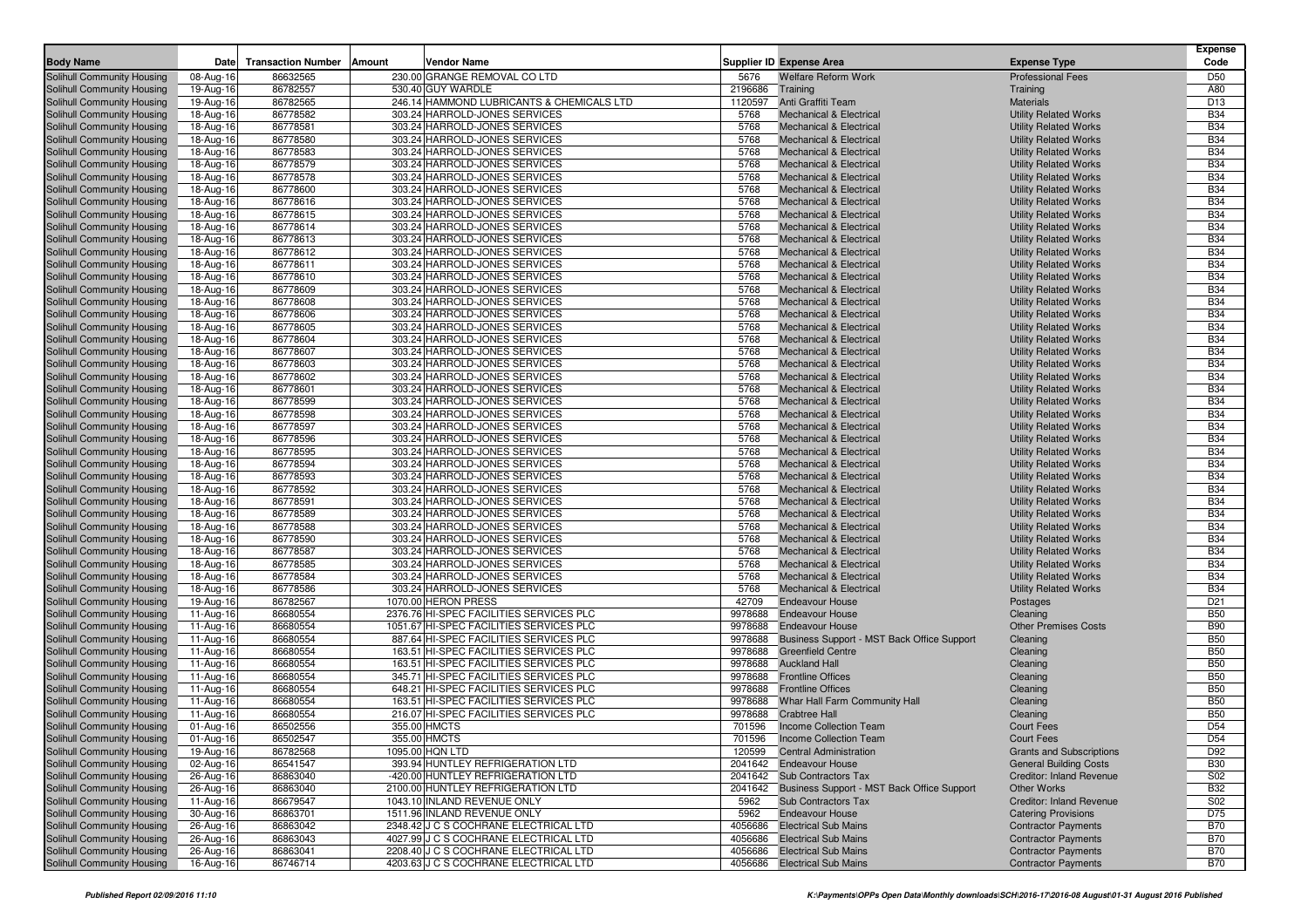| <b>Body Name</b>                                         | Date                   | <b>Transaction Number   Amount</b> | Vendor Name                                    |              | <b>Supplier ID Expense Area</b>                          | <b>Expense Type</b>            | <b>Expense</b><br>Code             |
|----------------------------------------------------------|------------------------|------------------------------------|------------------------------------------------|--------------|----------------------------------------------------------|--------------------------------|------------------------------------|
| Solihull Community Housing                               | 16-Aug-16              | 86746691                           | 3822.22 J C S COCHRANE ELECTRICAL LTD          |              | 4056686 Electrical Sub Mains                             | <b>Contractor Payments</b>     | <b>B70</b>                         |
| Solihull Community Housing                               | 16-Aug-16              | 86746688                           | 6100.21 J C S COCHRANE ELECTRICAL LTD          | 4056686      | <b>Electrical Sub Mains</b>                              | <b>Contractor Payments</b>     | <b>B70</b>                         |
| Solihull Community Housing                               | 15-Aug-16              | 86727577                           | 2430.81 J C S COCHRANE ELECTRICAL LTD          | 4056686      | <b>Electrical Sub Mains</b>                              | <b>Contractor Payments</b>     | <b>B70</b>                         |
| Solihull Community Housing                               | 15-Aug-16              | 86727578                           | 2973.94 J C S COCHRANE ELECTRICAL LTD          | 4056686      | <b>Electrical Sub Mains</b>                              | <b>Contractor Payments</b>     | <b>B70</b>                         |
| Solihull Community Housing                               | 31-Aug-16              | 86866818                           | 681.50 JAMES ANDREWS RECRUITMENT SOLUTIONS LTD | 673596       | Housing Aid & Homelessness                               | <b>Agency Staff</b>            | A60                                |
| Solihull Community Housing                               | 31-Aug-16              | 86866817                           | 719.23 JAMES ANDREWS RECRUITMENT SOLUTIONS LTD | 673596       | <b>Housing Aid &amp; Homelessness</b>                    | <b>Agency Staff</b>            | A60                                |
| Solihull Community Housing                               | 26-Aug-16              | 86863054                           | 818.81 JAMES ANDREWS RECRUITMENT SOLUTIONS LTD | 673596       | Housing Aid & Homelessness                               | <b>Agency Staff</b>            | A60                                |
| Solihull Community Housing                               | 26-Aug-16              | 86863052                           | 629.00 JAMES ANDREWS RECRUITMENT SOLUTIONS LTD | 673596       | <b>Housing Aid &amp; Homelessness</b>                    | <b>Agency Staff</b>            | A60                                |
| Solihull Community Housing                               | 26-Aug-16              | 86863051                           | 590.75 JAMES ANDREWS RECRUITMENT SOLUTIONS LTD | 673596       | Housing Aid & Homelessness                               | <b>Agency Staff</b>            | A60                                |
| Solihull Community Housing                               | 26-Aug-16              | 86863050                           | 705.00 JAMES ANDREWS RECRUITMENT SOLUTIONS LTD | 673596       | <b>Housing Aid &amp; Homelessness</b>                    | <b>Agency Staff</b>            | A60                                |
| Solihull Community Housing                               | 05-Aug-16              | 86594549                           | 851.88 JAMES ANDREWS RECRUITMENT SOLUTIONS LTD | 673596       | Housing Aid & Homelessness                               | <b>Agency Staff</b>            | A60                                |
| Solihull Community Housing                               | 05-Aug-16              | 86594548                           | 629.00 JAMES ANDREWS RECRUITMENT SOLUTIONS LTD | 673596       | Housing Aid & Homelessness                               | <b>Agency Staff</b>            | A60                                |
| <b>Solihull Community Housing</b>                        | 05-Aug-16              | 86594547                           | 820.16 JAMES ANDREWS RECRUITMENT SOLUTIONS LTD | 673596       | Housing Aid & Homelessness                               | <b>Agency Staff</b>            | A60                                |
| Solihull Community Housing                               | 05-Aug-16              | 86592644                           | 831.63 JAMES ANDREWS RECRUITMENT SOLUTIONS LTD | 673596       | Housing Aid & Homelessness                               | <b>Agency Staff</b>            | A60                                |
| Solihull Community Housing                               | 05-Aug-16              | 86592643                           | 916.50 JAMES ANDREWS RECRUITMENT SOLUTIONS LTD | 673596       | Housing Aid & Homelessness                               | <b>Agency Staff</b>            | A60                                |
| Solihull Community Housing                               | 05-Aug-16              | 86592642                           | 16.75 JAMES ANDREWS RECRUITMENT SOLUTIONS LTD  | 673596       | Housing Aid & Homelessness                               | <b>Agency Staff</b>            | A60                                |
| Solihull Community Housing                               | 05-Aug-16              | 86592642                           | 747.00 JAMES ANDREWS RECRUITMENT SOLUTIONS LTD | 673596       | Housing Aid & Homelessness                               | <b>Agency Staff</b>            | A60                                |
| Solihull Community Housing                               | 18-Aug-16              | 86767410                           | 80127.82 JESSUP BROTHERS LTD                   | 3190686      | New Build - Oakthorpe Drive                              | <b>Contractor Payments</b>     | <b>B70</b>                         |
| Solihull Community Housing                               | 05-Aug-16              | 86594562                           | 78877.00 JESSUP BROTHERS LTD                   | 3190686      | New Build - Ipswich Walk                                 | <b>Contractor Payments</b>     | <b>B70</b>                         |
| Solihull Community Housing                               | 30-Aug-16              | 86864906                           | 77.84 JEWSON LTD                               | 6111         | Stores-Stores and delivery                               | <b>Stocks</b>                  | R <sub>10</sub>                    |
| Solihull Community Housing                               | 30-Aug-16              | 86864906                           | 68.20 JEWSON LTD                               | 6111         | Stores-Stores and delivery                               | <b>Stocks</b>                  | R <sub>10</sub>                    |
| Solihull Community Housing                               | 30-Aug-16              | 86864906                           | 90.00 JEWSON LTD                               | 6111         | Stores-Stores and delivery                               | <b>Stocks</b>                  | R <sub>10</sub>                    |
| Solihull Community Housing                               | 30-Aug-16              | 86864906                           | 56.50 JEWSON LTD                               | 6111         | Stores-Stores and delivery                               | <b>Stocks</b>                  | R <sub>10</sub>                    |
| Solihull Community Housing                               | 30-Aug-16              | 86864906                           | 75.60 JEWSON LTD                               | 6111         | Stores-Stores and delivery                               | <b>Stocks</b>                  | R <sub>10</sub>                    |
| Solihull Community Housing                               | 30-Aug-16              | 86864906                           | 22.96 JEWSON LTD                               | 6111         | Stores-Stores and delivery                               | <b>Stocks</b>                  | R <sub>10</sub>                    |
| Solihull Community Housing                               | 30-Aug-16              | 86864906                           | 195.18 JEWSON LTD                              | 6111         | Stores-Stores and delivery                               | <b>Stocks</b>                  | R <sub>10</sub>                    |
| Solihull Community Housing                               | 30-Aug-16              | 86864906                           | 19.65 JEWSON LTD                               | 6111         | Stores-Stores and delivery                               | <b>Stocks</b>                  | R <sub>10</sub>                    |
| Solihull Community Housing<br>Solihull Community Housing | 30-Aug-16              | 86864906                           | 23.92 JEWSON LTD<br>63.10 JEWSON LTD           | 6111<br>6111 | Stores-Stores and delivery                               | <b>Stocks</b>                  | R <sub>10</sub><br>R <sub>10</sub> |
| Solihull Community Housing                               | 30-Aug-16              | 86864906<br>86864906               | 72.40 JEWSON LTD                               | 6111         | Stores-Stores and delivery<br>Stores-Stores and delivery | <b>Stocks</b><br><b>Stocks</b> | R <sub>10</sub>                    |
| Solihull Community Housing                               | 30-Aug-16<br>30-Aug-16 | 86864906                           | 235.80 JEWSON LTD                              | 6111         | Stores-Stores and delivery                               | <b>Stocks</b>                  | R <sub>10</sub>                    |
| Solihull Community Housing                               | 30-Aug-16              | 86864906                           | 22.20 JEWSON LTD                               | 6111         | Stores-Stores and delivery                               | <b>Stocks</b>                  | R <sub>10</sub>                    |
| Solihull Community Housing                               | 30-Aug-16              | 86864906                           | 53.50 JEWSON LTD                               | 6111         | Stores-Stores and delivery                               | <b>Stocks</b>                  | R <sub>10</sub>                    |
| <b>Solihull Community Housing</b>                        | 30-Aug-16              | 86864906                           | 54.00 JEWSON LTD                               | 6111         | Stores-Stores and delivery                               | <b>Stocks</b>                  | R <sub>10</sub>                    |
| Solihull Community Housing                               | 30-Aug-16              | 86864906                           | 26.00 JEWSON LTD                               | 6111         | Stores-Stores and delivery                               | <b>Stocks</b>                  | R <sub>10</sub>                    |
| Solihull Community Housing                               | 30-Aug-16              | 86864906                           | 65.04 JEWSON LTD                               | 6111         | Stores-Stores and delivery                               | <b>Stocks</b>                  | R <sub>10</sub>                    |
| Solihull Community Housing                               | 30-Aug-16              | 86864906                           | 91.00 JEWSON LTD                               | 6111         | Stores-Stores and delivery                               | <b>Stocks</b>                  | R <sub>10</sub>                    |
| Solihull Community Housing                               | 30-Aug-16              | 86864906                           | 10.00 JEWSON LTD                               | 6111         | Stores-Stores and delivery                               | <b>Stocks</b>                  | R <sub>10</sub>                    |
| <b>Solihull Community Housing</b>                        | 30-Aug-16              | 86864906                           | 29.12 JEWSON LTD                               | 6111         | Stores-Stores and delivery                               | <b>Stocks</b>                  | R <sub>10</sub>                    |
| Solihull Community Housing                               | 30-Aug-16              | 86864906                           | 393.30 JEWSON LTD                              | 6111         | Stores-Stores and delivery                               | <b>Stocks</b>                  | R <sub>10</sub>                    |
| Solihull Community Housing                               | 30-Aug-16              | 86864900                           | 67.90 JEWSON LTD                               | 6111         | Stores-Stores and delivery                               | <b>Stocks</b>                  | R <sub>10</sub>                    |
| Solihull Community Housing                               | 30-Aug-16              | 86864900                           | 122.78 JEWSON LTD                              | 6111         | Stores-Stores and delivery                               | <b>Stocks</b>                  | R <sub>10</sub>                    |
| Solihull Community Housing                               | 30-Aug-16              | 86864900                           | 61.72 JEWSON LTD                               | 6111         | Stores-Stores and delivery                               | <b>Stocks</b>                  | R <sub>10</sub>                    |
| Solihull Community Housing                               | 30-Aug-16              | 86864900                           | 29.35 JEWSON LTD                               | 6111         | Stores-Stores and delivery                               | <b>Stocks</b>                  | R <sub>10</sub>                    |
| Solihull Community Housing                               | 30-Aug-16              | 86864900                           | 822.50 JEWSON LTD                              | 6111         | Stores-Stores and delivery                               | <b>Stocks</b>                  | R <sub>10</sub>                    |
| Solihull Community Housing                               | 30-Aug-16              | 86864900                           | 337.50 JEWSON LTD                              | 6111         | Stores-Stores and delivery                               | <b>Stocks</b>                  | R <sub>10</sub>                    |
| Solihull Community Housing                               | 30-Aug-16              | 86864900                           | 21.80 JEWSON LTD                               | 6111         | Stores-Stores and delivery                               | <b>Stocks</b>                  | R <sub>10</sub>                    |
| Solihull Community Housing                               | 30-Aug-16              | 86864900                           | 14.20 JEWSON LTD                               | 6111         | Stores-Stores and delivery                               | <b>Stocks</b>                  | R <sub>10</sub>                    |
| Solihull Community Housing                               | 30-Aug-16              | 86864900                           | 41.40 JEWSON LTD                               | 6111         | Stores-Stores and delivery                               | <b>Stocks</b>                  | R <sub>10</sub>                    |
| Solihull Community Housing                               | 30-Aug-16              | 86864900                           | 64.08 JEWSON LTD                               | 6111         | Stores-Stores and delivery                               | <b>Stocks</b>                  | R <sub>10</sub>                    |
| Solihull Community Housing                               | 30-Aug-16              | 86864900                           | 35.04 JEWSON LTD                               | 6111         | Stores-Stores and delivery                               | <b>Stocks</b>                  | R <sub>10</sub>                    |
| Solihull Community Housing                               | 30-Aug-16              | 86864900                           | 15.80 JEWSON LTD                               | 6111         | Stores-Stores and delivery                               | <b>Stocks</b>                  | R <sub>10</sub>                    |
| Solihull Community Housing                               | 30-Aug-16              | 86864900                           | 13.00 JEWSON LTD                               | 6111         | Stores-Stores and delivery<br>Stores-Stores and delivery | <b>Stocks</b>                  | R <sub>10</sub>                    |
| Solihull Community Housing                               | 30-Aug-16<br>30-Aug-16 | 86864896                           | 587.50 JEWSON LTD                              | 6111         |                                                          | <b>Stocks</b>                  | R <sub>10</sub>                    |
| Solihull Community Housing<br>Solihull Community Housing | 30-Aug-16              | 86864896<br>86864896               | 5.60 JEWSON LTD<br>243.60 JEWSON LTD           | 6111<br>6111 | Stores-Stores and delivery<br>Stores-Stores and delivery | <b>Stocks</b><br><b>Stocks</b> | R <sub>10</sub><br>R <sub>10</sub> |
| Solihull Community Housing                               | 30-Aug-16              | 86864896                           | 267.00 JEWSON LTD                              | 6111         | Stores-Stores and delivery                               | <b>Stocks</b>                  | R <sub>10</sub>                    |
| Solihull Community Housing                               | 30-Aug-16              | 86864896                           | 304.60 JEWSON LTD                              | 6111         | Stores-Stores and delivery                               | <b>Stocks</b>                  | R <sub>10</sub>                    |
| Solihull Community Housing                               | 30-Aug-16              | 86864896                           | 144.00 JEWSON LTD                              | 6111         | Stores-Stores and delivery                               | <b>Stocks</b>                  | R <sub>10</sub>                    |
| Solihull Community Housing                               | 30-Aug-16              | 86864896                           | 14.00 JEWSON LTD                               | 6111         | Stores-Stores and delivery                               | <b>Stocks</b>                  | R <sub>10</sub>                    |
| Solihull Community Housing                               | 30-Aug-16              | 86864896                           | 192.00 JEWSON LTD                              | 6111         | Stores-Stores and delivery                               | <b>Stocks</b>                  | R <sub>10</sub>                    |
| Solihull Community Housing                               | 30-Aug-16              | 86864896                           | 10.00 JEWSON LTD                               | 6111         | Stores-Stores and delivery                               | <b>Stocks</b>                  | R <sub>10</sub>                    |
| Solihull Community Housing                               | 30-Aug-16              | 86864896                           | 478.20 JEWSON LTD                              | 6111         | Stores-Stores and delivery                               | <b>Stocks</b>                  | R <sub>10</sub>                    |
| Solihull Community Housing                               | 30-Aug-16              | 86864896                           | 24.60 JEWSON LTD                               | 6111         | Stores-Stores and delivery                               | <b>Stocks</b>                  | <b>R10</b>                         |
|                                                          |                        |                                    |                                                |              |                                                          |                                |                                    |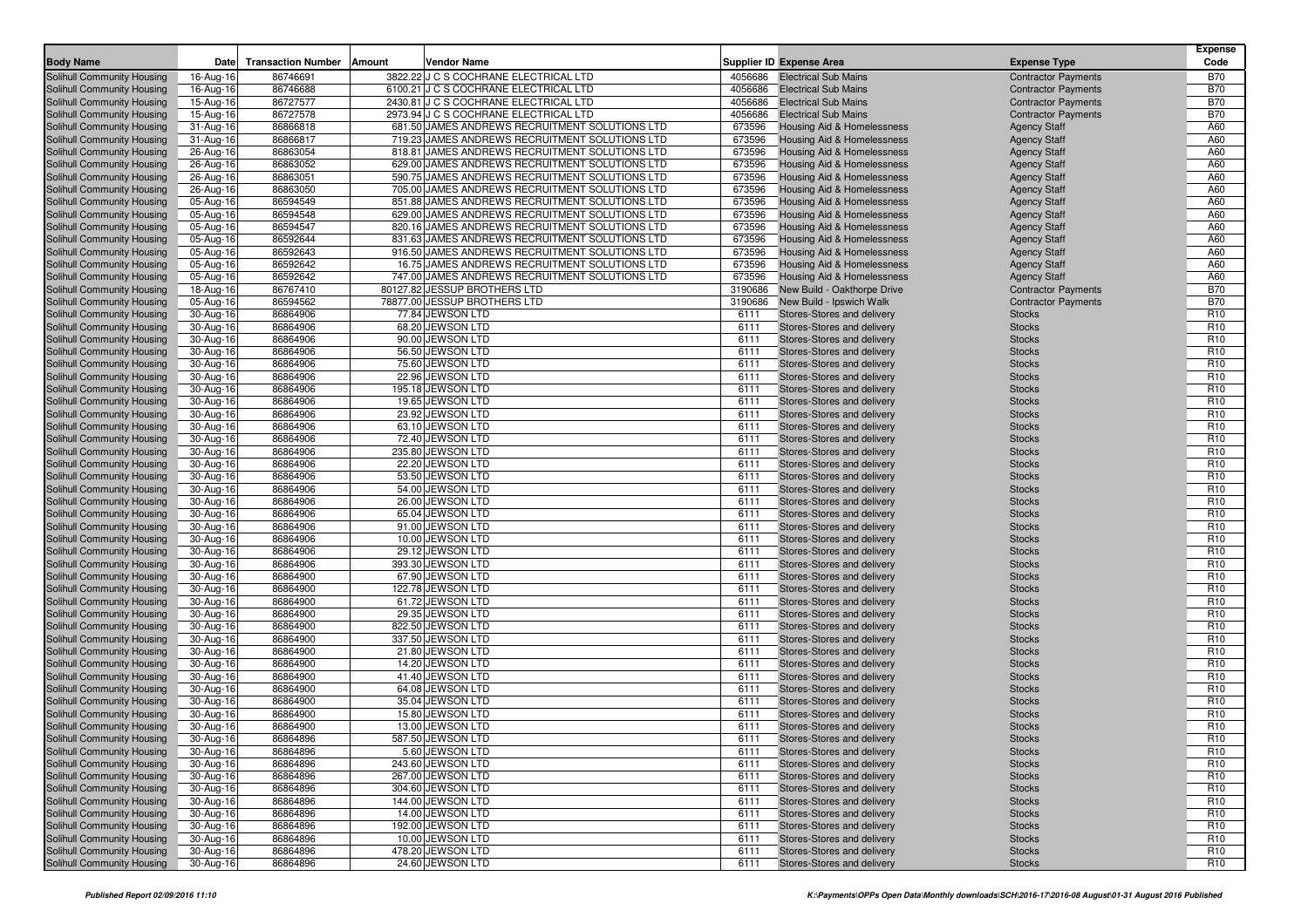| <b>Body Name</b>                                         | Date                   | <b>Transaction Number</b><br>Amount<br><b>Vendor Name</b>     |              | <b>Supplier ID Expense Area</b>                          | <b>Expense Type</b>            | <b>Expense</b><br>Code             |
|----------------------------------------------------------|------------------------|---------------------------------------------------------------|--------------|----------------------------------------------------------|--------------------------------|------------------------------------|
|                                                          | 30-Aug-16              | 86864896<br>13.40 JEWSON LTD                                  | 6111         | Stores-Stores and delivery                               |                                | R <sub>10</sub>                    |
| Solihull Community Housing<br>Solihull Community Housing | 30-Aug-16              | 174.70 JEWSON LTD<br>86864896                                 | 6111         | Stores-Stores and delivery                               | <b>Stocks</b><br><b>Stocks</b> | R <sub>10</sub>                    |
| Solihull Community Housing                               | 30-Aug-16              | 86864892<br>79.43 JEWSON LTD                                  | 6111         | Stores-Stores and delivery                               | <b>Stocks</b>                  | R <sub>10</sub>                    |
| Solihull Community Housing                               | 30-Aug-16              | 86864892<br>144.56 JEWSON LTD                                 | 6111         | Stores-Stores and delivery                               | <b>Stocks</b>                  | R <sub>10</sub>                    |
| Solihull Community Housing                               | 30-Aug-16              | 86864896<br>30.42 JEWSON LTD                                  | 6111         | Stores-Stores and delivery                               | <b>Stocks</b>                  | R <sub>10</sub>                    |
| Solihull Community Housing                               | 30-Aug-16              | 352.50 JEWSON LTD<br>86864903                                 | 6111         | Stores-Stores and delivery                               | <b>Stocks</b>                  | R <sub>10</sub>                    |
| Solihull Community Housing                               | 24-Aug-16              | 86855632<br>66.50 JEWSON LTD                                  | 6111         | Stores-Stores and delivery                               | <b>Stocks</b>                  | R <sub>10</sub>                    |
| Solihull Community Housing                               | 24-Aug-16              | 86855632<br>2.70 JEWSON LTD                                   | 6111         | Stores-Stores and delivery                               | <b>Stocks</b>                  | R <sub>10</sub>                    |
| Solihull Community Housing                               | 24-Aug-16              | 86855632<br>14.00 JEWSON LTD                                  | 6111         | Stores-Stores and delivery                               | <b>Stocks</b>                  | R <sub>10</sub>                    |
| Solihull Community Housing                               | 24-Aug-16              | 61.20 JEWSON LTD<br>86855632                                  | 6111         | Stores-Stores and delivery                               | <b>Stocks</b>                  | R <sub>10</sub>                    |
| Solihull Community Housing                               | 24-Aug-16              | 86855632<br>27.00 JEWSON LTD                                  | 6111         | Stores-Stores and delivery                               | <b>Stocks</b>                  | R <sub>10</sub>                    |
| Solihull Community Housing                               | 24-Aug-16              | 86855632<br>88.36 JEWSON LTD                                  | 6111         | Stores-Stores and delivery                               | <b>Stocks</b>                  | R <sub>10</sub>                    |
| Solihull Community Housing                               | 24-Aug-16              | 53.15 JEWSON LTD<br>86855632                                  | 6111         | Stores-Stores and delivery                               | <b>Stocks</b>                  | R <sub>10</sub>                    |
| Solihull Community Housing                               | 24-Aug-16              | 86855632<br>120.00 JEWSON LTD                                 | 6111         | Stores-Stores and delivery                               | <b>Stocks</b>                  | R <sub>10</sub>                    |
| Solihull Community Housing                               | 24-Aug-16              | 86855632<br>16.80 JEWSON LTD                                  | 6111         | Stores-Stores and delivery                               | <b>Stocks</b>                  | R <sub>10</sub>                    |
| Solihull Community Housing                               | 24-Aug-16              | 86855632<br>360.00 JEWSON LTD                                 | 6111         | Stores-Stores and delivery                               | <b>Stocks</b>                  | R <sub>10</sub>                    |
| Solihull Community Housing                               | 24-Aug-16              | 86855632<br>55.80 JEWSON LTD                                  | 6111         | Stores-Stores and delivery                               | <b>Stocks</b>                  | R <sub>10</sub>                    |
| Solihull Community Housing                               | 24-Aug-16              | 86855632<br>249.40 JEWSON LTD                                 | 6111         | Stores-Stores and delivery                               | <b>Stocks</b>                  | R <sub>10</sub>                    |
| Solihull Community Housing                               | 24-Aug-16              | 132.20 JEWSON LTD<br>86855632                                 | 6111         | Stores-Stores and delivery                               | <b>Stocks</b>                  | R <sub>10</sub>                    |
| Solihull Community Housing                               | 24-Aug-16              | 86855632<br>42.38 JEWSON LTD                                  | 6111         | Stores-Stores and delivery                               | <b>Stocks</b>                  | R <sub>10</sub>                    |
| Solihull Community Housing                               | 24-Aug-16              | 86855632<br>91.00 JEWSON LTD<br>84.00 JEWSON LTD              | 6111<br>6111 | Stores-Stores and delivery                               | <b>Stocks</b>                  | R <sub>10</sub><br>R <sub>10</sub> |
| Solihull Community Housing<br>Solihull Community Housing | 24-Aug-16<br>24-Aug-16 | 86855632<br>86855632<br>484.00 JEWSON LTD                     | 6111         | Stores-Stores and delivery<br>Stores-Stores and delivery | <b>Stocks</b><br><b>Stocks</b> | R <sub>10</sub>                    |
| Solihull Community Housing                               | 24-Aug-16              | 86855632<br>54.20 JEWSON LTD                                  | 6111         | Stores-Stores and delivery                               | <b>Stocks</b>                  | R <sub>10</sub>                    |
| Solihull Community Housing                               | 24-Aug-16              | 86855630<br>15.56 JEWSON LTD                                  | 6111         | Stores-Stores and delivery                               | <b>Stocks</b>                  | R <sub>10</sub>                    |
| Solihull Community Housing                               | 24-Aug-16              | 86855630<br>15.56 JEWSON LTD                                  | 6111         | Stores-Stores and delivery                               | <b>Stocks</b>                  | R <sub>10</sub>                    |
| Solihull Community Housing                               | 24-Aug-16              | 86855630<br>280.00 JEWSON LTD                                 | 6111         | Stores-Stores and delivery                               | <b>Stocks</b>                  | R <sub>10</sub>                    |
| Solihull Community Housing                               | 24-Aug-16              | 13.85 JEWSON LTD<br>86855610                                  | 6111         | Stores-Stores and delivery                               | <b>Stocks</b>                  | R <sub>10</sub>                    |
| Solihull Community Housing                               | 24-Aug-16              | 86855610<br>19.60 JEWSON LTD                                  | 6111         | Stores-Stores and delivery                               | <b>Stocks</b>                  | R <sub>10</sub>                    |
| Solihull Community Housing                               | 24-Aug-16              | 86855610<br>61.72 JEWSON LTD                                  | 6111         | Stores-Stores and delivery                               | <b>Stocks</b>                  | R <sub>10</sub>                    |
| Solihull Community Housing                               | 24-Aug-16              | 371.20 JEWSON LTD<br>86855610                                 | 6111         | Stores-Stores and delivery                               | <b>Stocks</b>                  | R <sub>10</sub>                    |
| Solihull Community Housing                               | 24-Aug-16              | 86855610<br>46.20 JEWSON LTD                                  | 6111         | Stores-Stores and delivery                               | <b>Stocks</b>                  | R <sub>10</sub>                    |
| Solihull Community Housing                               | 24-Aug-16              | 86855610<br>121.20 JEWSON LTD                                 | 6111         | Stores-Stores and delivery                               | <b>Stocks</b>                  | R <sub>10</sub>                    |
| Solihull Community Housing                               | 24-Aug-16              | 86855610<br>328.00 JEWSON LTD                                 | 6111         | Stores-Stores and delivery                               | <b>Stocks</b>                  | R <sub>10</sub>                    |
| Solihull Community Housing                               | 24-Aug-16              | 14.60 JEWSON LTD<br>86855610                                  | 6111         | Stores-Stores and delivery                               | <b>Stocks</b>                  | R <sub>10</sub>                    |
| Solihull Community Housing                               | 24-Aug-16              | 86855610<br>8.50 JEWSON LTD                                   | 6111         | Stores-Stores and delivery                               | <b>Stocks</b>                  | R <sub>10</sub>                    |
| Solihull Community Housing                               | 24-Aug-16              | 62.80 JEWSON LTD<br>86855610                                  | 6111         | Stores-Stores and delivery                               | <b>Stocks</b>                  | R <sub>10</sub>                    |
| Solihull Community Housing                               | 24-Aug-16              | 183.81 JEWSON LTD<br>86855610                                 | 6111         | Stores-Stores and delivery                               | <b>Stocks</b>                  | R <sub>10</sub>                    |
| Solihull Community Housing                               | 24-Aug-16              | 86855610<br>12.00 JEWSON LTD                                  | 6111         | Stores-Stores and delivery                               | <b>Stocks</b>                  | R <sub>10</sub>                    |
| Solihull Community Housing                               | 24-Aug-16              | 503.35 JEWSON LTD<br>86855609                                 | 6111         | Stores-Stores and delivery                               | <b>Stocks</b>                  | R <sub>10</sub>                    |
| Solihull Community Housing                               | 24-Aug-16              | 86855605<br>14.20 JEWSON LTD                                  | 6111         | Stores-Stores and delivery                               | <b>Stocks</b>                  | R <sub>10</sub>                    |
| Solihull Community Housing                               | 24-Aug-16              | 86855605<br>5.00 JEWSON LTD                                   | 6111         | Stores-Stores and delivery                               | <b>Stocks</b>                  | R <sub>10</sub>                    |
| Solihull Community Housing                               | 24-Aug-16              | 86855605<br>558.00 JEWSON LTD                                 | 6111         | Stores-Stores and delivery                               | <b>Stocks</b>                  | R <sub>10</sub>                    |
| Solihull Community Housing<br>Solihull Community Housing | 24-Aug-16<br>24-Aug-16 | 195.00 JEWSON LTD<br>86855605<br>86855605<br>50.00 JEWSON LTD | 6111<br>6111 | Stores-Stores and delivery<br>Stores-Stores and delivery | <b>Stocks</b><br><b>Stocks</b> | R <sub>10</sub><br>R <sub>10</sub> |
| Solihull Community Housing                               | 24-Aug-16              | 86855605<br>6.00 JEWSON LTD                                   | 6111         | Stores-Stores and delivery                               | <b>Stocks</b>                  | R <sub>10</sub>                    |
| Solihull Community Housing                               | 24-Aug-16              | 86855605<br>278.40 JEWSON LTD                                 | 6111         | Stores-Stores and delivery                               | <b>Stocks</b>                  | R <sub>10</sub>                    |
| Solihull Community Housing                               | 24-Aug-16              | 800.00 JEWSON LTD<br>86855605                                 | 6111         | Stores-Stores and delivery                               | <b>Stocks</b>                  | R <sub>10</sub>                    |
| Solihull Community Housing                               | 24-Aug-16              | 86855605<br>400.00 JEWSON LTD                                 | 6111         | Stores-Stores and delivery                               | <b>Stocks</b>                  | R <sub>10</sub>                    |
| Solihull Community Housing                               | 24-Aug-16              | 86855605<br>179.00 JEWSON LTD                                 | 6111         | Stores-Stores and delivery                               | <b>Stocks</b>                  | R <sub>10</sub>                    |
| Solihull Community Housing                               | 24-Aug-16              | 86855604<br>243.05 JEWSON LTD                                 | 6111         | Stores-Stores and delivery                               | <b>Stocks</b>                  | R <sub>10</sub>                    |
| Solihull Community Housing                               | 24-Aug-16              | 86855603<br>668.91 JEWSON LTD                                 | 6111         | Stores-Stores and delivery                               | <b>Stocks</b>                  | R <sub>10</sub>                    |
| Solihull Community Housing                               | 24-Aug-16              | 86855602<br>545.09 JEWSON LTD                                 | 6111         | Stores-Stores and delivery                               | <b>Stocks</b>                  | R <sub>10</sub>                    |
| Solihull Community Housing                               | 24-Aug-16              | 86855601<br>726.25 JEWSON LTD                                 | 6111         | Stores-Stores and delivery                               | <b>Stocks</b>                  | R <sub>10</sub>                    |
| Solihull Community Housing                               | 24-Aug-16              | 86855600<br>229.95 JEWSON LTD                                 | 6111         | Stores-Stores and delivery                               | <b>Stocks</b>                  | R <sub>10</sub>                    |
| <b>Solihull Community Housing</b>                        | 24-Aug-16              | 560.00 JEWSON LTD<br>86855599                                 | 6111         | Stores-Stores and delivery                               | <b>Stocks</b>                  | R <sub>10</sub>                    |
| Solihull Community Housing                               | 24-Aug-16              | 86855599<br>286.00 JEWSON LTD                                 | 6111         | Stores-Stores and delivery                               | <b>Stocks</b>                  | R <sub>10</sub>                    |
| Solihull Community Housing                               | 24-Aug-16              | 86855599<br>303.00 JEWSON LTD                                 | 6111         | Stores-Stores and delivery                               | <b>Stocks</b>                  | R <sub>10</sub>                    |
| Solihull Community Housing                               | 24-Aug-16              | 86.40 JEWSON LTD<br>86855598                                  | 6111         | Stores-Stores and delivery                               | <b>Stocks</b>                  | R <sub>10</sub>                    |
| Solihull Community Housing                               | 24-Aug-16              | 86855598<br>126.60 JEWSON LTD                                 | 6111         | Stores-Stores and delivery                               | <b>Stocks</b>                  | R <sub>10</sub>                    |
| Solihull Community Housing                               | 24-Aug-16              | 86855598<br>364.86 JEWSON LTD                                 | 6111         | Stores-Stores and delivery                               | <b>Stocks</b>                  | R <sub>10</sub>                    |
| <b>Solihull Community Housing</b>                        | 24-Aug-16              | 86855598<br>1950.00 JEWSON LTD                                | 6111         | Stores-Stores and delivery                               | <b>Stocks</b>                  | R <sub>10</sub>                    |
| Solihull Community Housing                               | 24-Aug-16              | 86855598<br>3.00 JEWSON LTD                                   | 6111         | Stores-Stores and delivery                               | <b>Stocks</b>                  | R <sub>10</sub>                    |
| Solihull Community Housing                               | 24-Aug-16              | 86855598<br>10.80 JEWSON LTD                                  | 6111         | Stores-Stores and delivery                               | <b>Stocks</b>                  | R <sub>10</sub>                    |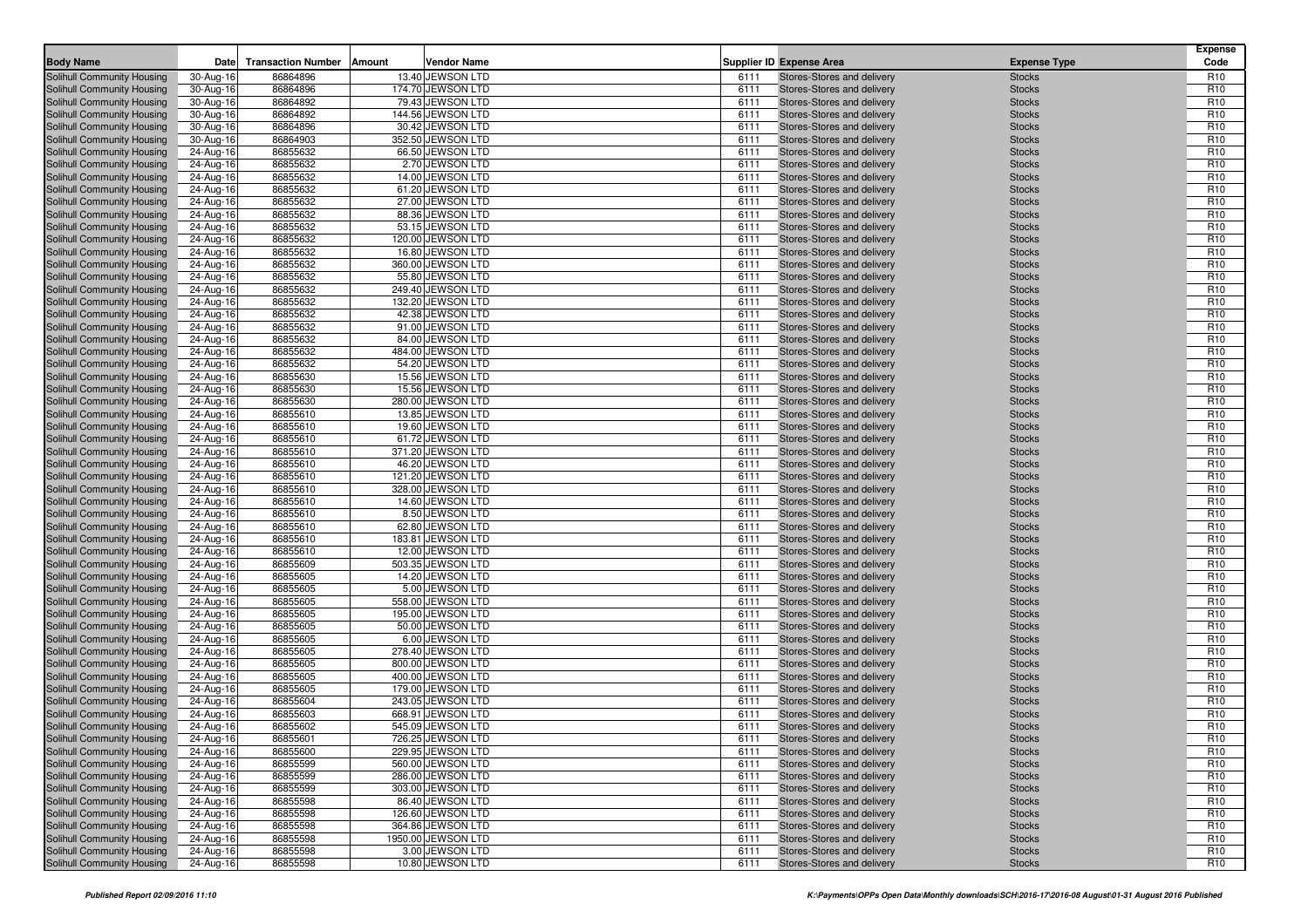|                                                          | Date                   | <b>Transaction Number</b><br>Amount | <b>Vendor Name</b>                     |              |                                                          | <b>Expense Type</b>            | <b>Expense</b><br>Code             |
|----------------------------------------------------------|------------------------|-------------------------------------|----------------------------------------|--------------|----------------------------------------------------------|--------------------------------|------------------------------------|
| <b>Body Name</b>                                         |                        |                                     |                                        |              | <b>Supplier ID Expense Area</b>                          |                                |                                    |
| Solihull Community Housing<br>Solihull Community Housing | 24-Aug-16              | 86855598                            | 14.00 JEWSON LTD                       | 6111         | Stores-Stores and delivery                               | <b>Stocks</b>                  | R <sub>10</sub>                    |
| Solihull Community Housing                               | 24-Aug-16<br>24-Aug-16 | 86855598<br>86855598                | 179.10 JEWSON LTD<br>166.80 JEWSON LTD | 6111<br>6111 | Stores-Stores and delivery<br>Stores-Stores and delivery | <b>Stocks</b><br><b>Stocks</b> | R <sub>10</sub><br>R <sub>10</sub> |
| Solihull Community Housing                               | 24-Aug-16              | 86855598                            | 84.60 JEWSON LTD                       | 6111         | Stores-Stores and delivery                               | <b>Stocks</b>                  | R <sub>10</sub>                    |
| Solihull Community Housing                               | 24-Aug-16              | 86855598                            | 46.00 JEWSON LTD                       | 6111         | Stores-Stores and delivery                               | <b>Stocks</b>                  | R <sub>10</sub>                    |
| Solihull Community Housing                               | 24-Aug-16              | 86855598                            | 228.10 JEWSON LTD                      | 6111         | Stores-Stores and delivery                               | <b>Stocks</b>                  | R <sub>10</sub>                    |
| Solihull Community Housing                               | 24-Aug-16              | 86855595                            | 388.86 JEWSON LTD                      | 6111         | Stores-Stores and delivery                               | <b>Stocks</b>                  | R <sub>10</sub>                    |
| Solihull Community Housing                               | 24-Aug-16              | 86855598                            | 106.80 JEWSON LTD                      | 6111         | Stores-Stores and delivery                               | <b>Stocks</b>                  | R <sub>10</sub>                    |
| Solihull Community Housing                               | 24-Aug-16              | 86855629                            | 554.29 JEWSON LTD                      | 6111         | Stores-Stores and delivery                               | <b>Stocks</b>                  | R <sub>10</sub>                    |
| Solihull Community Housing                               | 24-Aug-16              | 86855628                            | 353.40 JEWSON LTD                      | 6111         | Stores-Stores and delivery                               | <b>Stocks</b>                  | R <sub>10</sub>                    |
| Solihull Community Housing                               | 24-Aug-16              | 86855628                            | 143.00 JEWSON LTD                      | 6111         | Stores-Stores and delivery                               | <b>Stocks</b>                  | R <sub>10</sub>                    |
| Solihull Community Housing                               | 24-Aug-16              | 86855628                            | 135.92 JEWSON LTD                      | 6111         | Stores-Stores and delivery                               | <b>Stocks</b>                  | R <sub>10</sub>                    |
| Solihull Community Housing                               | 24-Aug-16              | 86855624                            | 224.53 JEWSON LTD                      | 6111         | Stores-Stores and delivery                               | <b>Stocks</b>                  | R <sub>10</sub>                    |
| Solihull Community Housing                               | 24-Aug-16              | 86855624                            | 11.60 JEWSON LTD                       | 6111         | Stores-Stores and delivery                               | <b>Stocks</b>                  | R <sub>10</sub>                    |
| Solihull Community Housing                               | 24-Aug-16              | 86855623                            | 1066.70 JEWSON LTD                     | 6111         | Stores-Stores and delivery                               | <b>Stocks</b>                  | R <sub>10</sub>                    |
| Solihull Community Housing                               | 24-Aug-16              | 86855623                            | 107.50 JEWSON LTD                      | 6111         | Stores-Stores and delivery                               | <b>Stocks</b>                  | R <sub>10</sub>                    |
| Solihull Community Housing                               | 24-Aug-16              | 86855623                            | 43.40 JEWSON LTD                       | 6111         | Stores-Stores and delivery                               | <b>Stocks</b>                  | R <sub>10</sub>                    |
| Solihull Community Housing                               | 24-Aug-16              | 86855623                            | 72.80 JEWSON LTD                       | 6111         | Stores-Stores and delivery                               | <b>Stocks</b>                  | R <sub>10</sub>                    |
| Solihull Community Housing                               | 24-Aug-16              | 86855623                            | 40.00 JEWSON LTD                       | 6111         | Stores-Stores and delivery                               | <b>Stocks</b>                  | R <sub>10</sub>                    |
| Solihull Community Housing                               | 24-Aug-16              | 86855623                            | 72.60 JEWSON LTD                       | 6111         | Stores-Stores and delivery                               | <b>Stocks</b>                  | R <sub>10</sub>                    |
| Solihull Community Housing                               | 24-Aug-16              | 86855623                            | 47.60 JEWSON LTD                       | 6111         | Stores-Stores and delivery                               | <b>Stocks</b>                  | R <sub>10</sub>                    |
| Solihull Community Housing                               | 24-Aug-16              | 86855623                            | 42.77 JEWSON LTD                       | 6111         | Stores-Stores and delivery                               | <b>Stocks</b>                  | R <sub>10</sub>                    |
| Solihull Community Housing                               | 24-Aug-16              | 86855623                            | 171.00 JEWSON LTD                      | 6111         | Stores-Stores and delivery                               | <b>Stocks</b>                  | R <sub>10</sub>                    |
| Solihull Community Housing                               | 24-Aug-16              | 86855623                            | 22.24 JEWSON LTD                       | 6111         | Stores-Stores and delivery                               | <b>Stocks</b>                  | R <sub>10</sub>                    |
| Solihull Community Housing                               | 24-Aug-16              | 86855623                            | 120.00 JEWSON LTD                      | 6111         | Stores-Stores and delivery                               | <b>Stocks</b>                  | R <sub>10</sub>                    |
| Solihull Community Housing                               | 24-Aug-16              | 86855614                            | 6.95 JEWSON LTD                        | 6111         | Stores-Stores and delivery                               | <b>Stocks</b>                  | R <sub>10</sub>                    |
| Solihull Community Housing                               | 24-Aug-16              | 86855614                            | 177.00 JEWSON LTD                      | 6111         | Stores-Stores and delivery                               | <b>Stocks</b>                  | R <sub>10</sub>                    |
| Solihull Community Housing                               | 24-Aug-16              | 86855614                            | 69.50 JEWSON LTD                       | 6111         | Stores-Stores and delivery                               | <b>Stocks</b>                  | R <sub>10</sub>                    |
| Solihull Community Housing                               | 24-Aug-16              | 86855614                            | 39.30 JEWSON LTD                       | 6111         | Stores-Stores and delivery                               | <b>Stocks</b>                  | R <sub>10</sub>                    |
| Solihull Community Housing                               | 24-Aug-16              | 86855614                            | 21.40 JEWSON LTD                       | 6111         | Stores-Stores and delivery                               | <b>Stocks</b>                  | R <sub>10</sub>                    |
| Solihull Community Housing                               | 24-Aug-16              | 86855614                            | 14.80 JEWSON LTD                       | 6111         | Stores-Stores and delivery                               | <b>Stocks</b>                  | R <sub>10</sub>                    |
| Solihull Community Housing                               | 24-Aug-16              | 86855614                            | 262.20 JEWSON LTD                      | 6111         | Stores-Stores and delivery                               | <b>Stocks</b>                  | R <sub>10</sub>                    |
| Solihull Community Housing<br>Solihull Community Housing | 24-Aug-16              | 86855614                            | 390.00 JEWSON LTD                      | 6111<br>6111 | Stores-Stores and delivery                               | <b>Stocks</b>                  | R <sub>10</sub>                    |
|                                                          | 24-Aug-16              | 86855614<br>86855594                | 57.90 JEWSON LTD<br>6.65 JEWSON LTD    | 6111         | Stores-Stores and delivery                               | <b>Stocks</b>                  | R <sub>10</sub><br>R <sub>10</sub> |
| Solihull Community Housing<br>Solihull Community Housing | 24-Aug-16              | 86855594                            | 478.20 JEWSON LTD                      | 6111         | Stores-Stores and delivery<br>Stores-Stores and delivery | <b>Stocks</b><br><b>Stocks</b> | R <sub>10</sub>                    |
| Solihull Community Housing                               | 24-Aug-16<br>24-Aug-16 | 86855594                            | 55.20 JEWSON LTD                       | 6111         | Stores-Stores and delivery                               | <b>Stocks</b>                  | R <sub>10</sub>                    |
| Solihull Community Housing                               | 24-Aug-16              | 86855594                            | 33.20 JEWSON LTD                       | 6111         | Stores-Stores and delivery                               | <b>Stocks</b>                  | R <sub>10</sub>                    |
| Solihull Community Housing                               | 24-Aug-16              | 86855594                            | 99.99 JEWSON LTD                       | 6111         | Stores-Stores and delivery                               | <b>Stocks</b>                  | R <sub>10</sub>                    |
| Solihull Community Housing                               | 24-Aug-16              | 86855594                            | 72.60 JEWSON LTD                       | 6111         | Stores-Stores and delivery                               | <b>Stocks</b>                  | R <sub>10</sub>                    |
| Solihull Community Housing                               | 24-Aug-16              | 86855594                            | 92.80 JEWSON LTD                       | 6111         | Stores-Stores and delivery                               | <b>Stocks</b>                  | R <sub>10</sub>                    |
| Solihull Community Housing                               | 24-Aug-16              | 86855594                            | 189.30 JEWSON LTD                      | 6111         | Stores-Stores and delivery                               | <b>Stocks</b>                  | R <sub>10</sub>                    |
| Solihull Community Housing                               | 24-Aug-16              | 86855594                            | 367.40 JEWSON LTD                      | 6111         | Stores-Stores and delivery                               | <b>Stocks</b>                  | R <sub>10</sub>                    |
| Solihull Community Housing                               | 24-Aug-16              | 86855594                            | 65.50 JEWSON LTD                       | 6111         | Stores-Stores and delivery                               | <b>Stocks</b>                  | R <sub>10</sub>                    |
| Solihull Community Housing                               | 24-Aug-16              | 86855594                            | 179.20 JEWSON LTD                      | 6111         | Stores-Stores and delivery                               | <b>Stocks</b>                  | R <sub>10</sub>                    |
| Solihull Community Housing                               | 24-Aug-16              | 86855594                            | 10.62 JEWSON LTD                       | 6111         | Stores-Stores and delivery                               | <b>Stocks</b>                  | R <sub>10</sub>                    |
| Solihull Community Housing                               | 24-Aug-16              | 86855594                            | 81.80 JEWSON LTD                       | 6111         | Stores-Stores and delivery                               | <b>Stocks</b>                  | R <sub>10</sub>                    |
| Solihull Community Housing                               | 24-Aug-16              | 86855593                            | 634.80 JEWSON LTD                      | 6111         | Stores-Stores and delivery                               | <b>Stocks</b>                  | R <sub>10</sub>                    |
| Solihull Community Housing                               | 24-Aug-16              | 86855591                            | 230.50 JEWSON LTD                      | 6111         | Stores-Stores and delivery                               | <b>Stocks</b>                  | R <sub>10</sub>                    |
| Solihull Community Housing                               | 24-Aug-16              | 86855587                            | 269.99 JEWSON LTD                      | 6111         | Stores-Stores and delivery                               | <b>Stocks</b>                  | R <sub>10</sub>                    |
| Solihull Community Housing                               | 24-Aug-16              | 86855594                            | 188.65 JEWSON LTD                      | 6111         | Stores-Stores and delivery                               | <b>Stocks</b>                  | R <sub>10</sub>                    |
| Solihull Community Housing                               | 24-Aug-16              | 86855584                            | 237.99 JEWSON LTD                      | 6111         | Stores-Stores and delivery                               | <b>Stocks</b>                  | R <sub>10</sub>                    |
| Solihull Community Housing                               | 24-Aug-16              | 86855584                            | 145.00 JEWSON LTD                      | 6111         | Stores-Stores and delivery                               | <b>Stocks</b>                  | R <sub>10</sub>                    |
| Solihull Community Housing                               | 16-Aug-16              | 86740584                            | 133.02 JEWSON LTD                      | 6111         | Stores-Stores and delivery                               | <b>Stocks</b>                  | R <sub>10</sub>                    |
| Solihull Community Housing                               | 16-Aug-16              | 86740584                            | 300.20 JEWSON LTD                      | 6111         | Stores-Stores and delivery                               | <b>Stocks</b>                  | R <sub>10</sub>                    |
| <b>Solihull Community Housing</b>                        | 16-Aug-16              | 86740584                            | 318.10 JEWSON LTD                      | 6111         | Stores-Stores and delivery                               | <b>Stocks</b>                  | R <sub>10</sub>                    |
| Solihull Community Housing                               | 16-Aug-16              | 86740584                            | 26.10 JEWSON LTD                       | 6111         | Stores-Stores and delivery                               | <b>Stocks</b>                  | R <sub>10</sub>                    |
| Solihull Community Housing<br>Solihull Community Housing | 16-Aug-16              | 86740584<br>86740584                | 269.00 JEWSON LTD<br>235.80 JEWSON LTD | 6111<br>6111 | Stores-Stores and delivery<br>Stores-Stores and delivery | <b>Stocks</b><br><b>Stocks</b> | R <sub>10</sub><br>R <sub>10</sub> |
| Solihull Community Housing                               | 16-Aug-16              | 86740584                            | 127.00 JEWSON LTD                      | 6111         | Stores-Stores and delivery                               | <b>Stocks</b>                  | R <sub>10</sub>                    |
| Solihull Community Housing                               | 16-Aug-16<br>16-Aug-16 | 86740584                            | 53.50 JEWSON LTD                       | 6111         | Stores-Stores and delivery                               | <b>Stocks</b>                  | R <sub>10</sub>                    |
| Solihull Community Housing                               | 16-Aug-16              | 86740584                            | 70.35 JEWSON LTD                       | 6111         | Stores-Stores and delivery                               | <b>Stocks</b>                  | R <sub>10</sub>                    |
| Solihull Community Housing                               | 16-Aug-16              | 86740584                            | 16.00 JEWSON LTD                       | 6111         | Stores-Stores and delivery                               | <b>Stocks</b>                  | R <sub>10</sub>                    |
| Solihull Community Housing                               | 16-Aug-16              | 86740584                            | 126.00 JEWSON LTD                      | 6111         | Stores-Stores and delivery                               | <b>Stocks</b>                  | R <sub>10</sub>                    |
|                                                          |                        |                                     |                                        |              |                                                          |                                |                                    |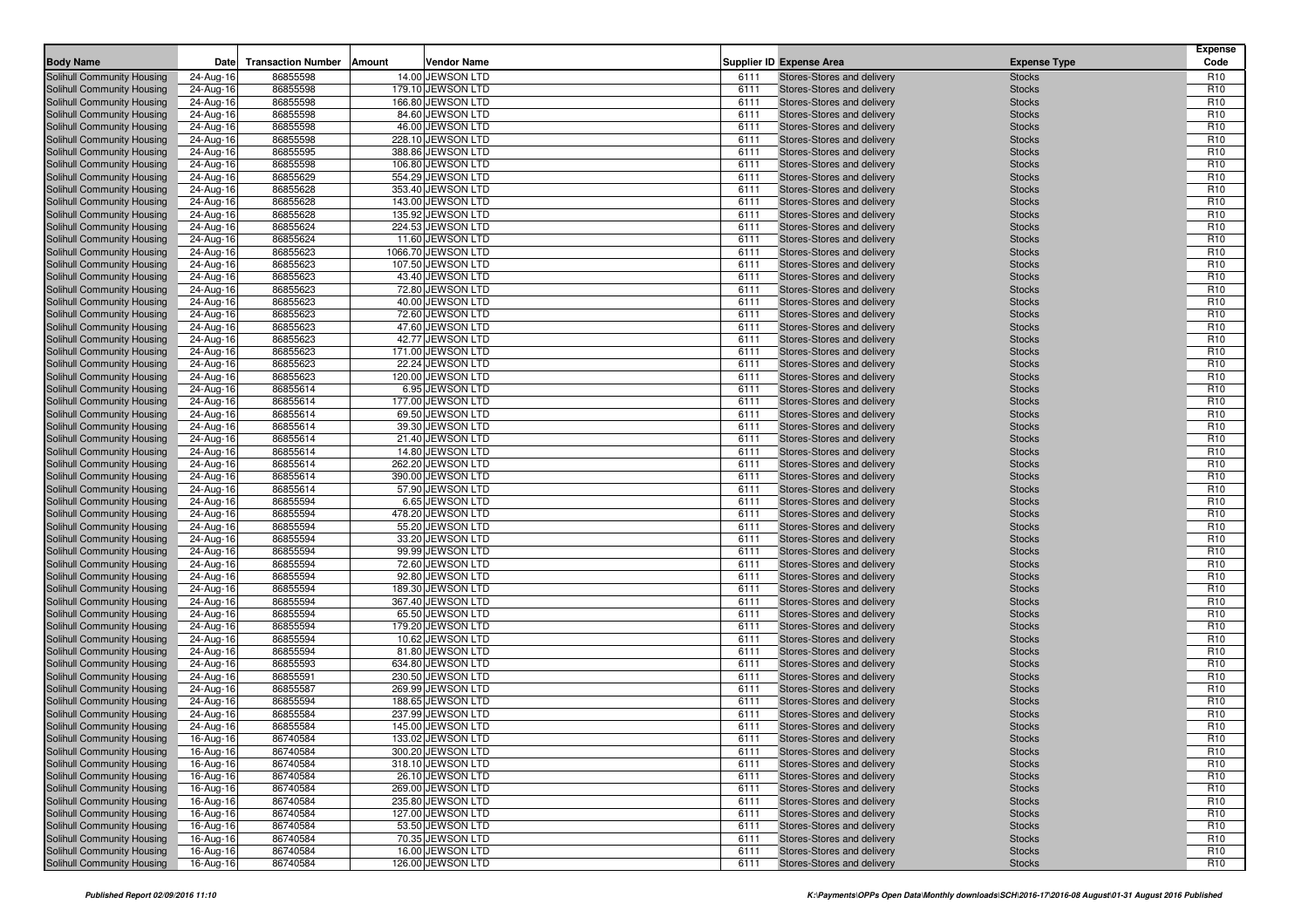| <b>Body Name</b>                                         | Date                   | <b>Transaction Number</b><br>Amount | <b>Vendor Name</b>                     |              | <b>Supplier ID Expense Area</b>                          | <b>Expense Type</b>            | <b>Expense</b><br>Code             |
|----------------------------------------------------------|------------------------|-------------------------------------|----------------------------------------|--------------|----------------------------------------------------------|--------------------------------|------------------------------------|
|                                                          |                        |                                     |                                        |              |                                                          |                                |                                    |
| Solihull Community Housing<br>Solihull Community Housing | 16-Aug-16<br>16-Aug-16 | 86740584<br>86740583                | 146.40 JEWSON LTD<br>37.50 JEWSON LTD  | 6111<br>6111 | Stores-Stores and delivery<br>Stores-Stores and delivery | <b>Stocks</b><br><b>Stocks</b> | R <sub>10</sub><br>R <sub>10</sub> |
| Solihull Community Housing                               | 16-Aug-16              | 86740583                            | 53.15 JEWSON LTD                       | 6111         | Stores-Stores and delivery                               | <b>Stocks</b>                  | R <sub>10</sub>                    |
| Solihull Community Housing                               | 16-Aug-16              | 86740583                            | 90.00 JEWSON LTD                       | 6111         | Stores-Stores and delivery                               | <b>Stocks</b>                  | R <sub>10</sub>                    |
| Solihull Community Housing                               | 16-Aug-16              | 86740583                            | 360.60 JEWSON LTD                      | 6111         | Stores-Stores and delivery                               | <b>Stocks</b>                  | R <sub>10</sub>                    |
| Solihull Community Housing                               | 16-Aug-16              | 86740583                            | 256.20 JEWSON LTD                      | 6111         | Stores-Stores and delivery                               | <b>Stocks</b>                  | R <sub>10</sub>                    |
| Solihull Community Housing                               | 16-Aug-16              | 86740583                            | 206.90 JEWSON LTD                      | 6111         | Stores-Stores and delivery                               | <b>Stocks</b>                  | R <sub>10</sub>                    |
| Solihull Community Housing                               | 16-Aug-16              | 86740583                            | 48.00 JEWSON LTD                       | 6111         | Stores-Stores and delivery                               | <b>Stocks</b>                  | R <sub>10</sub>                    |
| Solihull Community Housing                               | 16-Aug-16              | 86740583                            | 29.00 JEWSON LTD                       | 6111         | Stores-Stores and delivery                               | <b>Stocks</b>                  | R <sub>10</sub>                    |
| Solihull Community Housing                               | 16-Aug-16              | 86740583                            | 105.95 JEWSON LTD                      | 6111         | Stores-Stores and delivery                               | <b>Stocks</b>                  | R <sub>10</sub>                    |
| Solihull Community Housing                               | 16-Aug-16              | 86740583                            | 75.60 JEWSON LTD                       | 6111         | Stores-Stores and delivery                               | <b>Stocks</b>                  | R <sub>10</sub>                    |
| Solihull Community Housing                               | 16-Aug-16              | 86740583                            | 160.80 JEWSON LTD                      | 6111         | Stores-Stores and delivery                               | <b>Stocks</b>                  | R <sub>10</sub>                    |
| Solihull Community Housing                               | 16-Aug-16              | 86740583                            | 8.00 JEWSON LTD                        | 6111         | Stores-Stores and delivery                               | <b>Stocks</b>                  | R <sub>10</sub>                    |
| Solihull Community Housing                               | 16-Aug-16              | 86740583                            | 16.00 JEWSON LTD                       | 6111         | Stores-Stores and delivery                               | <b>Stocks</b>                  | R <sub>10</sub>                    |
| Solihull Community Housing                               | 16-Aug-16              | 86740583                            | 1.40 JEWSON LTD                        | 6111         | Stores-Stores and delivery                               | <b>Stocks</b>                  | R <sub>10</sub>                    |
| Solihull Community Housing                               | 16-Aug-16              | 86740583                            | 37.80 JEWSON LTD                       | 6111         | Stores-Stores and delivery                               | <b>Stocks</b>                  | R <sub>10</sub><br>R <sub>10</sub> |
| Solihull Community Housing<br>Solihull Community Housing | 16-Aug-16              | 86740583<br>86740583                | 29.35 JEWSON LTD<br>126.00 JEWSON LTD  | 6111<br>6111 | Stores-Stores and delivery<br>Stores-Stores and delivery | <b>Stocks</b><br><b>Stocks</b> | R <sub>10</sub>                    |
| Solihull Community Housing                               | 16-Aug-16<br>16-Aug-16 | 86740583                            | 11.00 JEWSON LTD                       | 6111         | Stores-Stores and delivery                               | <b>Stocks</b>                  | R <sub>10</sub>                    |
| Solihull Community Housing                               | 16-Aug-16              | 86740579                            | 18.24 JEWSON LTD                       | 6111         | Stores-Stores and delivery                               | <b>Stocks</b>                  | R <sub>10</sub>                    |
| Solihull Community Housing                               | 16-Aug-16              | 86740579                            | 5.40 JEWSON LTD                        | 6111         | Stores-Stores and delivery                               | <b>Stocks</b>                  | R <sub>10</sub>                    |
| Solihull Community Housing                               | 16-Aug-16              | 86740579                            | 26.00 JEWSON LTD                       | 6111         | Stores-Stores and delivery                               | <b>Stocks</b>                  | R <sub>10</sub>                    |
| Solihull Community Housing                               | 16-Aug-16              | 86740579                            | 94.50 JEWSON LTD                       | 6111         | Stores-Stores and delivery                               | <b>Stocks</b>                  | R <sub>10</sub>                    |
| Solihull Community Housing                               | 16-Aug-16              | 86740579                            | 268.20 JEWSON LTD                      | 6111         | Stores-Stores and delivery                               | <b>Stocks</b>                  | R <sub>10</sub>                    |
| Solihull Community Housing                               | 16-Aug-16              | 86740578                            | 841.53 JEWSON LTD                      | 6111         | Stores-Stores and delivery                               | <b>Stocks</b>                  | R <sub>10</sub>                    |
| Solihull Community Housing                               | 16-Aug-16              | 86740575                            | 310.68 JEWSON LTD                      | 6111         | Stores-Stores and delivery                               | <b>Stocks</b>                  | R <sub>10</sub>                    |
| Solihull Community Housing                               | 16-Aug-16              | 86740575                            | 8.60 JEWSON LTD                        | 6111         | Stores-Stores and delivery                               | <b>Stocks</b>                  | R <sub>10</sub>                    |
| Solihull Community Housing                               | 16-Aug-16              | 86740575                            | 5.70 JEWSON LTD                        | 6111         | Stores-Stores and delivery                               | <b>Stocks</b>                  | R <sub>10</sub>                    |
| Solihull Community Housing                               | 16-Aug-16              | 86740575                            | 43.75 JEWSON LTD                       | 6111         | Stores-Stores and delivery                               | <b>Stocks</b>                  | R <sub>10</sub>                    |
| Solihull Community Housing                               | 16-Aug-16              | 86740575                            | 47.50 JEWSON LTD                       | 6111         | Stores-Stores and delivery                               | <b>Stocks</b>                  | R <sub>10</sub>                    |
| Solihull Community Housing                               | 16-Aug-16              | 86740575                            | 42.60 JEWSON LTD                       | 6111         | Stores-Stores and delivery                               | <b>Stocks</b>                  | R <sub>10</sub>                    |
| Solihull Community Housing                               | 16-Aug-16              | 86740575                            | 35.50 JEWSON LTD                       | 6111         | Stores-Stores and delivery                               | <b>Stocks</b>                  | R <sub>10</sub>                    |
| Solihull Community Housing<br>Solihull Community Housing | 16-Aug-16              | 86740575<br>86740575                | 3.80 JEWSON LTD<br>95.16 JEWSON LTD    | 6111<br>6111 | Stores-Stores and delivery<br>Stores-Stores and delivery | <b>Stocks</b><br><b>Stocks</b> | R <sub>10</sub><br>R <sub>10</sub> |
| Solihull Community Housing                               | 16-Aug-16<br>16-Aug-16 | 86740575                            | 31.60 JEWSON LTD                       | 6111         | Stores-Stores and delivery                               | <b>Stocks</b>                  | R <sub>10</sub>                    |
| Solihull Community Housing                               | 16-Aug-16              | 86740575                            | 46.00 JEWSON LTD                       | 6111         | Stores-Stores and delivery                               | <b>Stocks</b>                  | R <sub>10</sub>                    |
| <b>Solihull Community Housing</b>                        | 16-Aug-16              | 86740575                            | 10.00 JEWSON LTD                       | 6111         | Stores-Stores and delivery                               | <b>Stocks</b>                  | R <sub>10</sub>                    |
| Solihull Community Housing                               | 16-Aug-16              | 86740574                            | 407.93 JEWSON LTD                      | 6111         | Stores-Stores and delivery                               | <b>Stocks</b>                  | R <sub>10</sub>                    |
| Solihull Community Housing                               | 16-Aug-16              | 86740570                            | 182.05 JEWSON LTD                      | 6111         | Stores-Stores and delivery                               | <b>Stocks</b>                  | R <sub>10</sub>                    |
| Solihull Community Housing                               | 16-Aug-16              | 86740570                            | 236.73 JEWSON LTD                      | 6111         | Stores-Stores and delivery                               | <b>Stocks</b>                  | R <sub>10</sub>                    |
| Solihull Community Housing                               | 16-Aug-16              | 86740570                            | 194.43 JEWSON LTD                      | 6111         | Stores-Stores and delivery                               | <b>Stocks</b>                  | R <sub>10</sub>                    |
| Solihull Community Housing                               | 16-Aug-16              | 86740570                            | 182.43 JEWSON LTD                      | 6111         | Stores-Stores and delivery                               | <b>Stocks</b>                  | R <sub>10</sub>                    |
| Solihull Community Housing                               | 16-Aug-16              | 86740568                            | 691.79 JEWSON LTD                      | 6111         | Stores-Stores and delivery                               | <b>Stocks</b>                  | R <sub>10</sub>                    |
| Solihull Community Housing                               | 16-Aug-16              | 86740567                            | 269.99 JEWSON LTD                      | 6111         | Stores-Stores and delivery                               | <b>Stocks</b>                  | R <sub>10</sub>                    |
| Solihull Community Housing                               | 16-Aug-16              | 86740565                            | 211.68 JEWSON LTD                      | 6111         | Stores-Stores and delivery                               | <b>Stocks</b>                  | R <sub>10</sub>                    |
| Solihull Community Housing                               | 16-Aug-16              | 86740565                            | 46.80 JEWSON LTD                       | 6111         | Stores-Stores and delivery                               | <b>Stocks</b>                  | R <sub>10</sub>                    |
| Solihull Community Housing<br>Solihull Community Housing | 16-Aug-16<br>10-Aug-16 | 86740569<br>86669848                | 416.99 JEWSON LTD<br>135.80 JEWSON LTD | 6111<br>6111 | Stores-Stores and delivery<br>Stores-Stores and delivery | <b>Stocks</b><br><b>Stocks</b> | R <sub>10</sub><br>R <sub>10</sub> |
| Solihull Community Housing                               | 10-Aug-16              | 86669848                            | 443.88 JEWSON LTD                      | 6111         | Stores-Stores and delivery                               | <b>Stocks</b>                  | R <sub>10</sub>                    |
| Solihull Community Housing                               | 10-Aug-16              | 86669848                            | 93.60 JEWSON LTD                       | 6111         | Stores-Stores and delivery                               | <b>Stocks</b>                  | R <sub>10</sub>                    |
| Solihull Community Housing                               | 10-Aug-16              | 86669844                            | 843.68 JEWSON LTD                      | 6111         | Stores-Stores and delivery                               | <b>Stocks</b>                  | R <sub>10</sub>                    |
| Solihull Community Housing                               | 10-Aug-16              | 86669844                            | 49.20 JEWSON LTD                       | 6111         | Stores-Stores and delivery                               | <b>Stocks</b>                  | R <sub>10</sub>                    |
| Solihull Community Housing                               | 10-Aug-16              | 86669844                            | 46.53 JEWSON LTD                       | 6111         | Stores-Stores and delivery                               | <b>Stocks</b>                  | R <sub>10</sub>                    |
| Solihull Community Housing                               | 10-Aug-16              | 86669844                            | 1.90 JEWSON LTD                        | 6111         | Stores-Stores and delivery                               | <b>Stocks</b>                  | R <sub>10</sub>                    |
| Solihull Community Housing                               | 10-Aug-16              | 86669844                            | 11.48 JEWSON LTD                       | 6111         | Stores-Stores and delivery                               | <b>Stocks</b>                  | R <sub>10</sub>                    |
| <b>Solihull Community Housing</b>                        | 10-Aug-16              | 86669844                            | 16.44 JEWSON LTD                       | 6111         | Stores-Stores and delivery                               | <b>Stocks</b>                  | R <sub>10</sub>                    |
| Solihull Community Housing                               | 10-Aug-16              | 86669844                            | 274.00 JEWSON LTD                      | 6111         | Stores-Stores and delivery                               | <b>Stocks</b>                  | R <sub>10</sub>                    |
| Solihull Community Housing                               | 10-Aug-16              | 86669844                            | 256.20 JEWSON LTD                      | 6111         | Stores-Stores and delivery                               | <b>Stocks</b>                  | R <sub>10</sub>                    |
| Solihull Community Housing                               | 10-Aug-16              | 86669844                            | 25.20 JEWSON LTD                       | 6111         | Stores-Stores and delivery                               | <b>Stocks</b>                  | R <sub>10</sub>                    |
| Solihull Community Housing                               | 10-Aug-16              | 86669844                            | 146.00 JEWSON LTD                      | 6111         | Stores-Stores and delivery                               | <b>Stocks</b>                  | R <sub>10</sub>                    |
| Solihull Community Housing                               | 10-Aug-16              | 86669844                            | 10.00 JEWSON LTD                       | 6111         | Stores-Stores and delivery                               | <b>Stocks</b>                  | R <sub>10</sub>                    |
| Solihull Community Housing                               | 10-Aug-16              | 86669844                            | 9.80 JEWSON LTD                        | 6111         | Stores-Stores and delivery                               | <b>Stocks</b>                  | R <sub>10</sub>                    |
| Solihull Community Housing                               | 10-Aug-16              | 86669842                            | 706.34 JEWSON LTD                      | 6111         | Stores-Stores and delivery                               | <b>Stocks</b>                  | R <sub>10</sub>                    |
| Solihull Community Housing                               | 10-Aug-16              | 86669847                            | 140.00 JEWSON LTD                      | 6111         | Stores-Stores and delivery                               | <b>Stocks</b>                  | R <sub>10</sub>                    |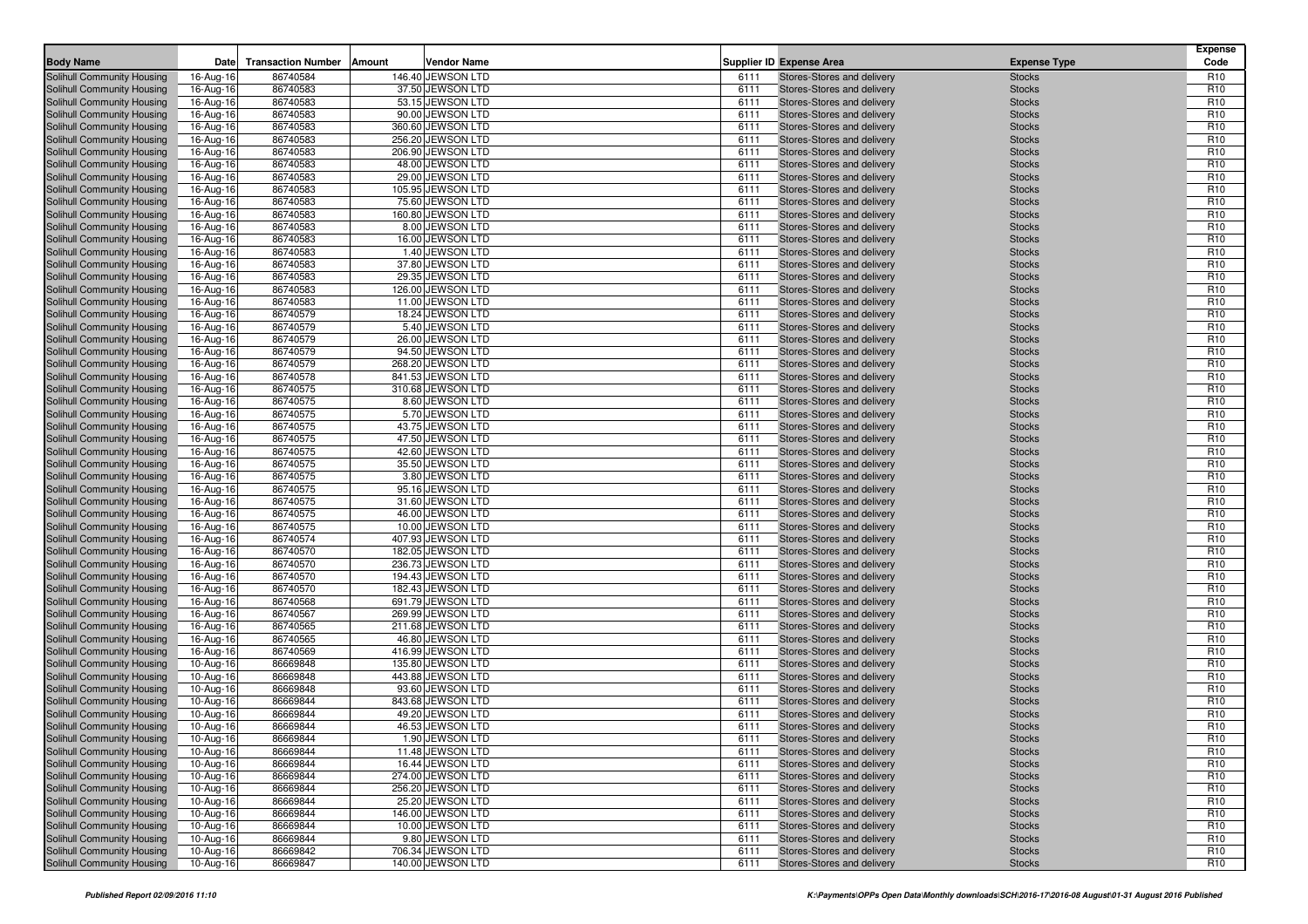| <b>Body Name</b>                                         | Date                    | <b>Transaction Number</b> | Amount | Vendor Name                           |              | <b>Supplier ID Expense Area</b>                          | <b>Expense Type</b>            | <b>Expense</b><br>Code             |
|----------------------------------------------------------|-------------------------|---------------------------|--------|---------------------------------------|--------------|----------------------------------------------------------|--------------------------------|------------------------------------|
| Solihull Community Housing                               | 10-Aug-16               | 86669847                  |        | 27.00 JEWSON LTD                      | 6111         | Stores-Stores and delivery                               | <b>Stocks</b>                  | R <sub>10</sub>                    |
| Solihull Community Housing                               | 10-Aug-16               | 86669847                  |        | 90.00 JEWSON LTD                      | 6111         | Stores-Stores and delivery                               | <b>Stocks</b>                  | R <sub>10</sub>                    |
| Solihull Community Housing                               | 10-Aug-16               | 86669847                  |        | 4.41 JEWSON LTD                       | 6111         | Stores-Stores and delivery                               | <b>Stocks</b>                  | R <sub>10</sub>                    |
| Solihull Community Housing                               | 10-Aug-16               | 86669847                  |        | 19.00 JEWSON LTD                      | 6111         | Stores-Stores and delivery                               | <b>Stocks</b>                  | R <sub>10</sub>                    |
| Solihull Community Housing                               | 10-Aug-16               | 86669847                  |        | 31.00 JEWSON LTD                      | 6111         | Stores-Stores and delivery                               | <b>Stocks</b>                  | R <sub>10</sub>                    |
| Solihull Community Housing                               | 10-Aug-16               | 86669847                  |        | 188.00 JEWSON LTD                     | 6111         | Stores-Stores and delivery                               | <b>Stocks</b>                  | R <sub>10</sub>                    |
| Solihull Community Housing                               | 10-Aug-16               | 86669847                  |        | 14.70 JEWSON LTD                      | 6111         | Stores-Stores and delivery                               | <b>Stocks</b>                  | R <sub>10</sub>                    |
| Solihull Community Housing                               | 10-Aug-16               | 86669847                  |        | 166.80 JEWSON LTD                     | 6111         | Stores-Stores and delivery                               | <b>Stocks</b>                  | R <sub>10</sub>                    |
| Solihull Community Housing                               | 10-Aug-16               | 86669847                  |        | 8.50 JEWSON LTD                       | 6111         | Stores-Stores and delivery                               | <b>Stocks</b>                  | R <sub>10</sub>                    |
| Solihull Community Housing                               | 10-Aug-16               | 86669841                  |        | 61.80 JEWSON LTD                      | 6111         | Stores-Stores and delivery                               | <b>Stocks</b>                  | R <sub>10</sub>                    |
| Solihull Community Housing                               | 10-Aug-16               | 86669841                  |        | 95.00 JEWSON LTD                      | 6111         | Stores-Stores and delivery                               | <b>Stocks</b>                  | R <sub>10</sub>                    |
| Solihull Community Housing                               | 10-Aug-16               | 86669841                  |        | 136.00 JEWSON LTD                     | 6111         | Stores-Stores and delivery                               | <b>Stocks</b>                  | R <sub>10</sub>                    |
| Solihull Community Housing                               | 10-Aug-16               | 86669841                  |        | 163.20 JEWSON LTD                     | 6111         | Stores-Stores and delivery                               | <b>Stocks</b>                  | R <sub>10</sub>                    |
| Solihull Community Housing                               | 10-Aug-16               | 86669841                  |        | 390.00 JEWSON LTD                     | 6111         | Stores-Stores and delivery                               | <b>Stocks</b>                  | R <sub>10</sub>                    |
| Solihull Community Housing                               | 10-Aug-16               | 86669841                  |        | 69.50 JEWSON LTD                      | 6111         | Stores-Stores and delivery                               | <b>Stocks</b>                  | R <sub>10</sub>                    |
| Solihull Community Housing                               | 10-Aug-16               | 86669840                  |        | 27.10 JEWSON LTD                      | 6111         | Stores-Stores and delivery                               | <b>Stocks</b>                  | R <sub>10</sub>                    |
| Solihull Community Housing                               | 10-Aug-16               | 86669840                  |        | 87.00 JEWSON LTD                      | 6111         | Stores-Stores and delivery                               | <b>Stocks</b>                  | R <sub>10</sub>                    |
| Solihull Community Housing                               | 10-Aug-16               | 86669840                  |        | 55.08 JEWSON LTD                      | 6111         | Stores-Stores and delivery                               | <b>Stocks</b>                  | R <sub>10</sub>                    |
| Solihull Community Housing                               | 10-Aug-16               | 86669840                  |        | 61.72 JEWSON LTD                      | 6111         | Stores-Stores and delivery                               | <b>Stocks</b>                  | R <sub>10</sub>                    |
| Solihull Community Housing                               | 10-Aug-16               | 86669840                  |        | 61.72 JEWSON LTD                      | 6111         | Stores-Stores and delivery                               | <b>Stocks</b>                  | R <sub>10</sub>                    |
| Solihull Community Housing                               | 10-Aug-16               | 86669840                  |        | 21.60 JEWSON LTD                      | 6111         | Stores-Stores and delivery                               | <b>Stocks</b>                  | R <sub>10</sub><br>R <sub>10</sub> |
| Solihull Community Housing<br>Solihull Community Housing | 10-Aug-16<br>10-Aug-16  | 86669840<br>86669840      |        | 53.15 JEWSON LTD<br>314.16 JEWSON LTD | 6111<br>6111 | Stores-Stores and delivery<br>Stores-Stores and delivery | <b>Stocks</b><br><b>Stocks</b> | R <sub>10</sub>                    |
|                                                          |                         | 86669840                  |        |                                       | 6111         | Stores-Stores and delivery                               |                                | R <sub>10</sub>                    |
| Solihull Community Housing<br>Solihull Community Housing | 10-Aug-16               | 86669840                  |        | 27.00 JEWSON LTD<br>246.60 JEWSON LTD | 6111         | Stores-Stores and delivery                               | <b>Stocks</b><br><b>Stocks</b> | R <sub>10</sub>                    |
| Solihull Community Housing                               | 10-Aug-16<br>10-Aug-16  | 86669840                  |        | 44.20 JEWSON LTD                      | 6111         | Stores-Stores and delivery                               | <b>Stocks</b>                  | R <sub>10</sub>                    |
| Solihull Community Housing                               | 10-Aug-16               | 86669840                  |        | 469.10 JEWSON LTD                     | 6111         | Stores-Stores and delivery                               | <b>Stocks</b>                  | R <sub>10</sub>                    |
| Solihull Community Housing                               | 10-Aug-16               | 86669840                  |        | 35.04 JEWSON LTD                      | 6111         | Stores-Stores and delivery                               | <b>Stocks</b>                  | R <sub>10</sub>                    |
| Solihull Community Housing                               | 10-Aug-16               | 86669840                  |        | 26.40 JEWSON LTD                      | 6111         | Stores-Stores and delivery                               | <b>Stocks</b>                  | R <sub>10</sub>                    |
| Solihull Community Housing                               | 10-Aug-16               | 86669840                  |        | 161.04 JEWSON LTD                     | 6111         | Stores-Stores and delivery                               | <b>Stocks</b>                  | R <sub>10</sub>                    |
| Solihull Community Housing                               | 10-Aug-16               | 86669839                  |        | 361.68 JEWSON LTD                     | 6111         | Stores-Stores and delivery                               | <b>Stocks</b>                  | R <sub>10</sub>                    |
| Solihull Community Housing                               | 10-Aug-16               | 86669838                  |        | 510.70 JEWSON LTD                     | 6111         | Stores-Stores and delivery                               | <b>Stocks</b>                  | R <sub>10</sub>                    |
| Solihull Community Housing                               | 10-Aug-16               | 86669840                  |        | 54.36 JEWSON LTD                      | 6111         | Stores-Stores and delivery                               | <b>Stocks</b>                  | R <sub>10</sub>                    |
| Solihull Community Housing                               | 10-Aug-16               | 86669835                  |        | 647.21 JEWSON LTD                     | 6111         | Stores-Stores and delivery                               | <b>Stocks</b>                  | R <sub>10</sub>                    |
| Solihull Community Housing                               | 10-Aug-16               | 86669836                  |        | 457.15 JEWSON LTD                     | 6111         | Stores-Stores and delivery                               | <b>Stocks</b>                  | R <sub>10</sub>                    |
| Solihull Community Housing                               | 04-Aug-16               | 86573621                  |        | 930.00 JEWSON LTD                     | 6111         | Stores-Stores and delivery                               | <b>Stocks</b>                  | R <sub>10</sub>                    |
| Solihull Community Housing                               | 04-Aug-16               | 86573620                  |        | 526.85 JEWSON LTD                     | 6111         | Stores-Stores and delivery                               | <b>Stocks</b>                  | R <sub>10</sub>                    |
| Solihull Community Housing                               | 04-Aug-16               | 86573615                  |        | 45.40 JEWSON LTD                      | 6111         | Stores-Stores and delivery                               | <b>Stocks</b>                  | R <sub>10</sub>                    |
| <b>Solihull Community Housing</b>                        | 04-Aug-16               | 86573615                  |        | 39.00 JEWSON LTD                      | 6111         | Stores-Stores and delivery                               | <b>Stocks</b>                  | R <sub>10</sub>                    |
| Solihull Community Housing                               | 04-Aug-16               | 86573615                  |        | 200.00 JEWSON LTD                     | 6111         | Stores-Stores and delivery                               | <b>Stocks</b>                  | R <sub>10</sub>                    |
| Solihull Community Housing                               | 04-Aug-16               | 86573615                  |        | 9.48 JEWSON LTD                       | 6111         | Stores-Stores and delivery                               | <b>Stocks</b>                  | R <sub>10</sub>                    |
| Solihull Community Housing                               | 04-Aug-16               | 86573615                  |        | 10.80 JEWSON LTD                      | 6111         | Stores-Stores and delivery                               | <b>Stocks</b>                  | R <sub>10</sub>                    |
| Solihull Community Housing                               | 04-Aug-16               | 86573615                  |        | 3.20 JEWSON LTD                       | 6111         | Stores-Stores and delivery                               | <b>Stocks</b>                  | R <sub>10</sub>                    |
| Solihull Community Housing                               | 04-Aug-16               | 86573615                  |        | 75.60 JEWSON LTD                      | 6111         | Stores-Stores and delivery                               | <b>Stocks</b>                  | R <sub>10</sub>                    |
| Solihull Community Housing                               | 04-Aug-16               | 86573615                  |        | 72.60 JEWSON LTD                      | 6111         | Stores-Stores and delivery                               | <b>Stocks</b>                  | R <sub>10</sub>                    |
| Solihull Community Housing                               | 04-Aug-16               | 86573615                  |        | 52.70 JEWSON LTD                      | 6111         | Stores-Stores and delivery                               | <b>Stocks</b>                  | R <sub>10</sub>                    |
| Solihull Community Housing                               | 04-Aug-16               | 86573615                  |        | 372.96 JEWSON LTD                     | 6111         | Stores-Stores and delivery                               | <b>Stocks</b>                  | R <sub>10</sub>                    |
| Solihull Community Housing                               | 04-Aug-16               | 86573615                  |        | 705.00 JEWSON LTD                     | 6111         | Stores-Stores and delivery                               | <b>Stocks</b>                  | R <sub>10</sub>                    |
| Solihull Community Housing                               | 04-Aug-16               | 86573615                  |        | 67.20 JEWSON LTD                      | 6111         | Stores-Stores and delivery                               | <b>Stocks</b>                  | R <sub>10</sub>                    |
| Solihull Community Housing                               | 04-Aug-16               | 86573615<br>86573615      |        | 34.56 JEWSON LTD                      | 6111         | Stores-Stores and delivery                               | <b>Stocks</b>                  | R <sub>10</sub><br>R <sub>10</sub> |
| Solihull Community Housing<br>Solihull Community Housing | 04-Aug-16               | 86573609                  |        | 38.00 JEWSON LTD<br>130.00 JEWSON LTD | 6111<br>6111 | Stores-Stores and delivery<br>Stores-Stores and delivery | <b>Stocks</b><br><b>Stocks</b> | R <sub>10</sub>                    |
| Solihull Community Housing                               | 04-Aug-16<br>04-Aug-16  | 86573609                  |        | 180.70 JEWSON LTD                     | 6111         | Stores-Stores and delivery                               | <b>Stocks</b>                  | R <sub>10</sub>                    |
| Solihull Community Housing                               | $\overline{04}$ -Aug-16 | 86573615                  |        | 62.55 JEWSON LTD                      | 6111         | Stores-Stores and delivery                               | <b>Stocks</b>                  | R <sub>10</sub>                    |
| Solihull Community Housing                               |                         | 86573609                  |        | 111.20 JEWSON LTD                     | 6111         | Stores-Stores and delivery                               | <b>Stocks</b>                  | R <sub>10</sub>                    |
| Solihull Community Housing                               | 04-Aug-16<br>04-Aug-16  | 86573608                  |        | 560.00 JEWSON LTD                     | 6111         | Stores-Stores and delivery                               | <b>Stocks</b>                  | R <sub>10</sub>                    |
| Solihull Community Housing                               | 04-Aug-16               | 86573607                  |        | 477.08 JEWSON LTD                     | 6111         | Stores-Stores and delivery                               | <b>Stocks</b>                  | R <sub>10</sub>                    |
| Solihull Community Housing                               | 04-Aug-16               | 86573606                  |        | 600.36 JEWSON LTD                     | 6111         | Stores-Stores and delivery                               | <b>Stocks</b>                  | R <sub>10</sub>                    |
| Solihull Community Housing                               | 04-Aug-16               | 86573605                  |        | 505.12 JEWSON LTD                     | 6111         | Stores-Stores and delivery                               | <b>Stocks</b>                  | R <sub>10</sub>                    |
| Solihull Community Housing                               | 04-Aug-16               | 86573601                  |        | 24.62 JEWSON LTD                      | 6111         | Stores-Stores and delivery                               | <b>Stocks</b>                  | R <sub>10</sub>                    |
| Solihull Community Housing                               | 04-Aug-16               | 86573601                  |        | 143.00 JEWSON LTD                     | 6111         | Stores-Stores and delivery                               | <b>Stocks</b>                  | R <sub>10</sub>                    |
| Solihull Community Housing                               | 04-Aug-16               | 86573601                  |        | 46.20 JEWSON LTD                      | 6111         | Stores-Stores and delivery                               | <b>Stocks</b>                  | R <sub>10</sub>                    |
| Solihull Community Housing                               | 04-Aug-16               | 86573601                  |        | 46.00 JEWSON LTD                      | 6111         | Stores-Stores and delivery                               | <b>Stocks</b>                  | R <sub>10</sub>                    |
| Solihull Community Housing                               | 04-Aug-16               | 86573601                  |        | 56.10 JEWSON LTD                      | 6111         | Stores-Stores and delivery                               | <b>Stocks</b>                  | R <sub>10</sub>                    |
|                                                          |                         |                           |        |                                       |              |                                                          |                                |                                    |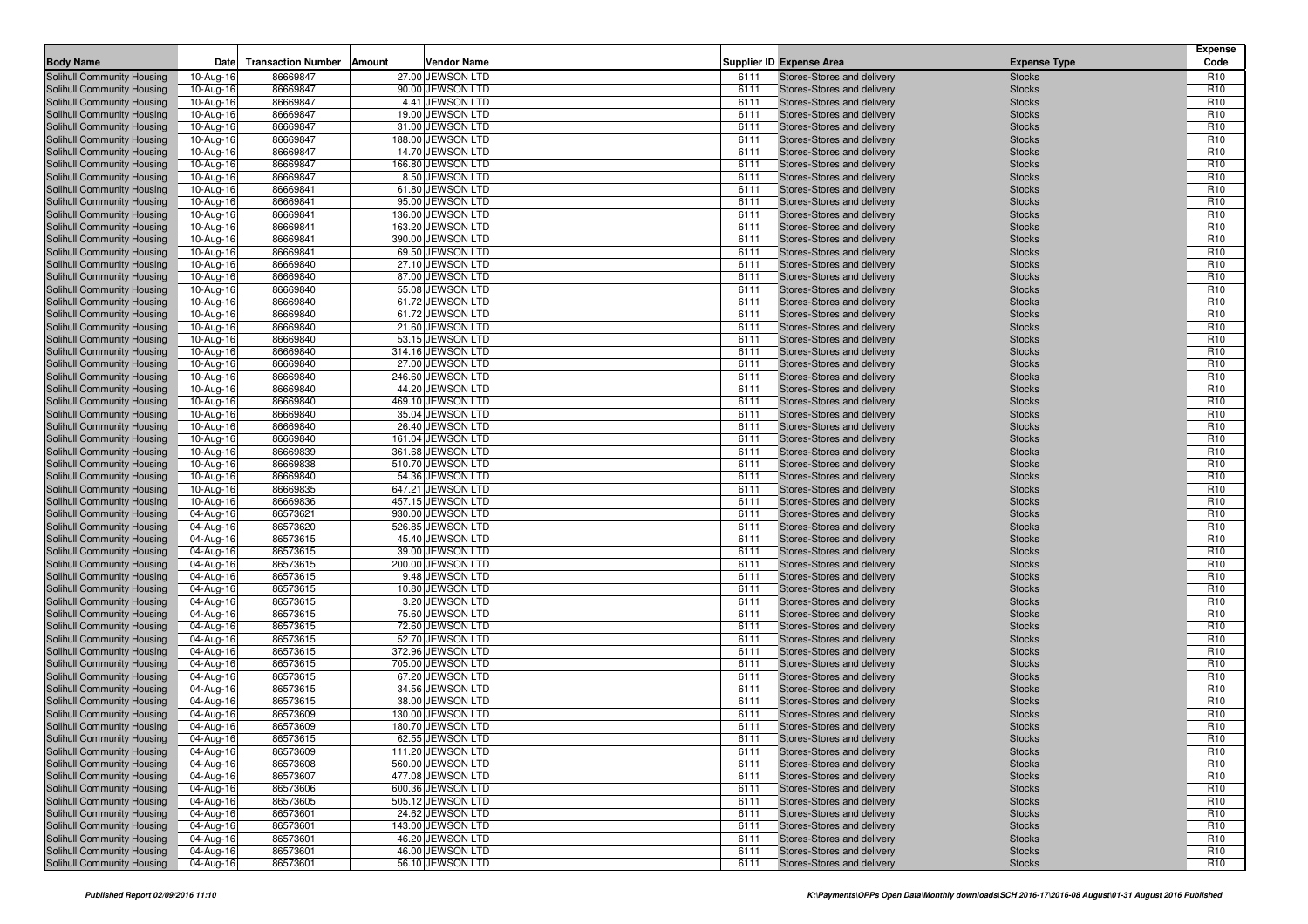| <b>Body Name</b>                                         | Date                    | <b>Transaction Number</b><br>Amount | <b>Vendor Name</b>                     |              | <b>Supplier ID Expense Area</b>                          | <b>Expense Type</b>            | <b>Expense</b><br>Code             |
|----------------------------------------------------------|-------------------------|-------------------------------------|----------------------------------------|--------------|----------------------------------------------------------|--------------------------------|------------------------------------|
|                                                          | 04-Aug-16               | 86573601                            | 3.60 JEWSON LTD                        | 6111         | Stores-Stores and delivery                               |                                | R <sub>10</sub>                    |
| Solihull Community Housing<br>Solihull Community Housing | 04-Aug-16               | 86573601                            | 53.40 JEWSON LTD                       | 6111         | Stores-Stores and delivery                               | <b>Stocks</b><br><b>Stocks</b> | R <sub>10</sub>                    |
| Solihull Community Housing                               | 04-Aug-16               | 86573601                            | 269.00 JEWSON LTD                      | 6111         | Stores-Stores and delivery                               | <b>Stocks</b>                  | R <sub>10</sub>                    |
| Solihull Community Housing                               | 04-Aug-16               | 86573601                            | 14.00 JEWSON LTD                       | 6111         | Stores-Stores and delivery                               | <b>Stocks</b>                  | R <sub>10</sub>                    |
| Solihull Community Housing                               | 04-Aug-16               | 86573601                            | 53.50 JEWSON LTD                       | 6111         | Stores-Stores and delivery                               | <b>Stocks</b>                  | R <sub>10</sub>                    |
| Solihull Community Housing                               | 04-Aug-16               | 86573601                            | 25.20 JEWSON LTD                       | 6111         | Stores-Stores and delivery                               | <b>Stocks</b>                  | R <sub>10</sub>                    |
| Solihull Community Housing                               | 04-Aug-16               | 86573601                            | 246.50 JEWSON LTD                      | 6111         | Stores-Stores and delivery                               | <b>Stocks</b>                  | R <sub>10</sub>                    |
| Solihull Community Housing                               | 04-Aug-16               | 86573597                            | 53.28 JEWSON LTD                       | 6111         | Stores-Stores and delivery                               | <b>Stocks</b>                  | R <sub>10</sub>                    |
| Solihull Community Housing                               | 04-Aug-16               | 86573597                            | 4.20 JEWSON LTD                        | 6111         | Stores-Stores and delivery                               | <b>Stocks</b>                  | R <sub>10</sub>                    |
| Solihull Community Housing                               | 04-Aug-16               | 86573597                            | 84.30 JEWSON LTD                       | 6111         | Stores-Stores and delivery                               | <b>Stocks</b>                  | R <sub>10</sub>                    |
| Solihull Community Housing                               | 04-Aug-16               | 86573597                            | 56.50 JEWSON LTD                       | 6111         | Stores-Stores and delivery                               | <b>Stocks</b>                  | R <sub>10</sub>                    |
| Solihull Community Housing                               | 04-Aug-16               | 86573597                            | 78.75 JEWSON LTD                       | 6111         | Stores-Stores and delivery                               | <b>Stocks</b>                  | R <sub>10</sub>                    |
| Solihull Community Housing                               | 04-Aug-16               | 86573597                            | 100.75 JEWSON LTD                      | 6111         | Stores-Stores and delivery                               | <b>Stocks</b>                  | R <sub>10</sub>                    |
| Solihull Community Housing                               | 04-Aug-16               | 86573597                            | 72.80 JEWSON LTD                       | 6111         | Stores-Stores and delivery                               | <b>Stocks</b>                  | R <sub>10</sub>                    |
| Solihull Community Housing                               | 04-Aug-16               | 86573597                            | 262.80 JEWSON LTD                      | 6111         | Stores-Stores and delivery                               | <b>Stocks</b>                  | R <sub>10</sub>                    |
| Solihull Community Housing                               | 04-Aug-16               | 86573597                            | 485.00 JEWSON LTD                      | 6111         | Stores-Stores and delivery                               | <b>Stocks</b>                  | R <sub>10</sub>                    |
| Solihull Community Housing                               | 04-Aug-16               | 86573597                            | 84.60 JEWSON LTD                       | 6111         | Stores-Stores and delivery                               | <b>Stocks</b>                  | R <sub>10</sub>                    |
| Solihull Community Housing                               | 04-Aug-16               | 86573597                            | 22.50 JEWSON LTD                       | 6111         | Stores-Stores and delivery                               | <b>Stocks</b>                  | R <sub>10</sub>                    |
| Solihull Community Housing                               | 04-Aug-16               | 86573597                            | 7.00 JEWSON LTD                        | 6111         | Stores-Stores and delivery                               | <b>Stocks</b>                  | R <sub>10</sub>                    |
| Solihull Community Housing                               | 04-Aug-16               | 86573597                            | 329.20 JEWSON LTD                      | 6111         | Stores-Stores and delivery                               | <b>Stocks</b>                  | R <sub>10</sub>                    |
| Solihull Community Housing                               | 04-Aug-16               | 86573597                            | 4.50 JEWSON LTD<br>170.43 JEWSON LTD   | 6111<br>6111 | Stores-Stores and delivery                               | <b>Stocks</b>                  | R <sub>10</sub><br>R <sub>10</sub> |
| Solihull Community Housing<br>Solihull Community Housing | 04-Aug-16<br>04-Aug-16  | 86573597<br>86573597                | 159.50 JEWSON LTD                      | 6111         | Stores-Stores and delivery<br>Stores-Stores and delivery | <b>Stocks</b><br><b>Stocks</b> | R <sub>10</sub>                    |
| Solihull Community Housing                               | 04-Aug-16               | 86573597                            | 183.81 JEWSON LTD                      | 6111         | Stores-Stores and delivery                               | <b>Stocks</b>                  | R <sub>10</sub>                    |
| Solihull Community Housing                               | 04-Aug-16               | 86573597                            | 179.00 JEWSON LTD                      | 6111         | Stores-Stores and delivery                               | <b>Stocks</b>                  | R <sub>10</sub>                    |
| Solihull Community Housing                               | 04-Aug-16               | 86573596                            | 527.35 JEWSON LTD                      | 6111         | Stores-Stores and delivery                               | <b>Stocks</b>                  | R <sub>10</sub>                    |
| Solihull Community Housing                               | 04-Aug-16               | 86573603                            | 222.67 JEWSON LTD                      | 6111         | Stores-Stores and delivery                               | <b>Stocks</b>                  | R <sub>10</sub>                    |
| Solihull Community Housing                               | 04-Aug-16               | 86573603                            | 318.10 JEWSON LTD                      | 6111         | Stores-Stores and delivery                               | <b>Stocks</b>                  | R <sub>10</sub>                    |
| Solihull Community Housing                               | 04-Aug-16               | 86573591                            | 75.60 JEWSON LTD                       | 6111         | Stores-Stores and delivery                               | <b>Stocks</b>                  | R <sub>10</sub>                    |
| Solihull Community Housing                               | 04-Aug-16               | 86573591                            | 77.84 JEWSON LTD                       | 6111         | Stores-Stores and delivery                               | <b>Stocks</b>                  | R <sub>10</sub>                    |
| Solihull Community Housing                               | 04-Aug-16               | 86573591                            | 7.00 JEWSON LTD                        | 6111         | Stores-Stores and delivery                               | <b>Stocks</b>                  | R <sub>10</sub>                    |
| Solihull Community Housing                               | 04-Aug-16               | 86573591                            | 17.20 JEWSON LTD                       | 6111         | Stores-Stores and delivery                               | <b>Stocks</b>                  | R <sub>10</sub>                    |
| Solihull Community Housing                               | 04-Aug-16               | 86573591                            | 126.00 JEWSON LTD                      | 6111         | Stores-Stores and delivery                               | <b>Stocks</b>                  | R <sub>10</sub>                    |
| Solihull Community Housing                               | 04-Aug-16               | 86573591                            | 11.48 JEWSON LTD                       | 6111         | Stores-Stores and delivery                               | <b>Stocks</b>                  | R <sub>10</sub>                    |
| Solihull Community Housing                               | 04-Aug-16               | 86573591                            | 113.52 JEWSON LTD                      | 6111         | Stores-Stores and delivery                               | <b>Stocks</b>                  | R <sub>10</sub>                    |
| Solihull Community Housing                               | 04-Aug-16               | 86573591                            | 256.20 JEWSON LTD                      | 6111         | Stores-Stores and delivery                               | <b>Stocks</b>                  | R <sub>10</sub>                    |
| <b>Solihull Community Housing</b>                        | 04-Aug-16               | 86573591                            | 34.50 JEWSON LTD                       | 6111         | Stores-Stores and delivery                               | <b>Stocks</b>                  | R <sub>10</sub>                    |
| Solihull Community Housing                               | 04-Aug-16               | 86573591                            | 30.42 JEWSON LTD                       | 6111         | Stores-Stores and delivery                               | <b>Stocks</b>                  | R <sub>10</sub>                    |
| Solihull Community Housing                               | 04-Aug-16               | 86573591                            | 257.04 JEWSON LTD                      | 6111         | Stores-Stores and delivery                               | <b>Stocks</b>                  | R <sub>10</sub>                    |
| Solihull Community Housing                               | 04-Aug-16               | 86573591                            | 66.54 JEWSON LTD                       | 6111         | Stores-Stores and delivery                               | <b>Stocks</b>                  | R <sub>10</sub>                    |
| Solihull Community Housing                               | 04-Aug-16               | 86573591                            | 243.24 JEWSON LTD                      | 6111         | Stores-Stores and delivery                               | <b>Stocks</b>                  | R <sub>10</sub>                    |
| Solihull Community Housing                               | 04-Aug-16               | 86573591                            | 304.60 JEWSON LTD                      | 6111         | Stores-Stores and delivery                               | <b>Stocks</b>                  | R <sub>10</sub>                    |
| Solihull Community Housing                               | 04-Aug-16               | 86573591                            | 57.00 JEWSON LTD                       | 6111         | Stores-Stores and delivery                               | <b>Stocks</b>                  | R <sub>10</sub>                    |
| Solihull Community Housing<br>Solihull Community Housing | 04-Aug-16<br>04-Aug-16  | 86573590<br>86573589                | 606.44 JEWSON LTD<br>615.09 JEWSON LTD | 6111<br>6111 | Stores-Stores and delivery<br>Stores-Stores and delivery | <b>Stocks</b><br><b>Stocks</b> | R <sub>10</sub><br>R <sub>10</sub> |
| Solihull Community Housing                               | 04-Aug-16               | 86573588                            | 582.58 JEWSON LTD                      | 6111         | Stores-Stores and delivery                               | <b>Stocks</b>                  | R <sub>10</sub>                    |
| Solihull Community Housing                               | 04-Aug-16               | 86573587                            | 656.01 JEWSON LTD                      | 6111         | Stores-Stores and delivery                               | <b>Stocks</b>                  | R <sub>10</sub>                    |
| Solihull Community Housing                               | 04-Aug-16               | 86573586                            | 641.39 JEWSON LTD                      | 6111         | Stores-Stores and delivery                               | <b>Stocks</b>                  | R <sub>10</sub>                    |
| Solihull Community Housing                               | 04-Aug-16               | 86573585                            | 537.52 JEWSON LTD                      | 6111         | Stores-Stores and delivery                               | <b>Stocks</b>                  | R <sub>10</sub>                    |
| Solihull Community Housing                               | 04-Aug-16               | 86573584                            | 835.74 JEWSON LTD                      | 6111         | Stores-Stores and delivery                               | <b>Stocks</b>                  | R <sub>10</sub>                    |
| Solihull Community Housing                               | 04-Aug-16               | 86573582                            | 192.00 JEWSON LTD                      | 6111         | Stores-Stores and delivery                               | <b>Stocks</b>                  | R <sub>10</sub>                    |
| Solihull Community Housing                               | 04-Aug-16               | 86573582                            | 135.00 JEWSON LTD                      | 6111         | Stores-Stores and delivery                               | <b>Stocks</b>                  | R <sub>10</sub>                    |
| Solihull Community Housing                               | 04-Aug-16               | 86573580                            | 237.99 JEWSON LTD                      | 6111         | Stores-Stores and delivery                               | <b>Stocks</b>                  | R <sub>10</sub>                    |
| Solihull Community Housing                               | $\overline{04}$ -Aug-16 | 86573630                            | 460.68 JEWSON LTD                      | 6111         | Stores-Stores and delivery                               | <b>Stocks</b>                  | R <sub>10</sub>                    |
| Solihull Community Housing                               | 04-Aug-16               | 86573628                            | 262.20 JEWSON LTD                      | 6111         | Stores-Stores and delivery                               | <b>Stocks</b>                  | R <sub>10</sub>                    |
| Solihull Community Housing                               | 04-Aug-16               | 86573628                            | 21.43 JEWSON LTD                       | 6111         | Stores-Stores and delivery                               | <b>Stocks</b>                  | R <sub>10</sub>                    |
| Solihull Community Housing                               | 04-Aug-16               | 86573626                            | 236.76 JEWSON LTD                      | 6111         | Stores-Stores and delivery                               | <b>Stocks</b>                  | R <sub>10</sub>                    |
| Solihull Community Housing                               | 04-Aug-16               | 86573626                            | 194.43 JEWSON LTD                      | 6111         | Stores-Stores and delivery                               | <b>Stocks</b>                  | R <sub>10</sub>                    |
| Solihull Community Housing                               | 04-Aug-16               | 86573626                            | 182.41 JEWSON LTD                      | 6111         | Stores-Stores and delivery                               | <b>Stocks</b>                  | R <sub>10</sub>                    |
| Solihull Community Housing                               | 04-Aug-16               | 86573626                            | 166.80 JEWSON LTD                      | 6111         | Stores-Stores and delivery                               | <b>Stocks</b>                  | R <sub>10</sub>                    |
| Solihull Community Housing                               | 04-Aug-16               | 86573626                            | 9.90 JEWSON LTD                        | 6111         | Stores-Stores and delivery                               | <b>Stocks</b>                  | R <sub>10</sub>                    |
| Solihull Community Housing                               | 04-Aug-16               | 86573626                            | 7.50 JEWSON LTD                        | 6111         | Stores-Stores and delivery                               | <b>Stocks</b>                  | R <sub>10</sub>                    |
| Solihull Community Housing                               | 04-Aug-16               | 86573626                            | 42.42 JEWSON LTD                       | 6111         | Stores-Stores and delivery                               | <b>Stocks</b>                  | R <sub>10</sub>                    |
| Solihull Community Housing                               | 04-Aug-16               | 86573626                            | 179.10 JEWSON LTD                      | 6111         | Stores-Stores and delivery                               | <b>Stocks</b>                  | R <sub>10</sub>                    |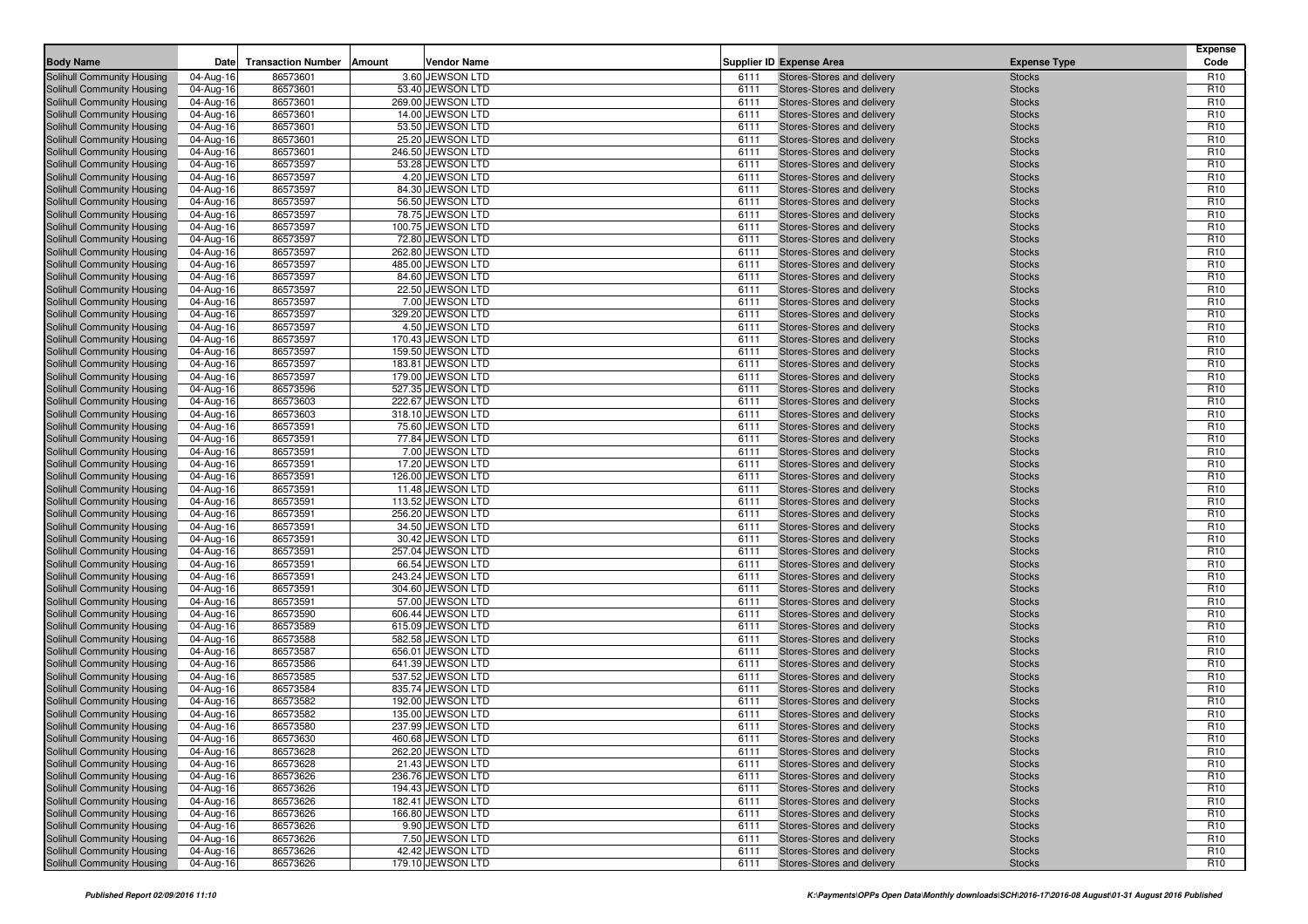|                                                          |                        |                           |        |                                                                                                        |                    |                                                                          |                                                              | <b>Expense</b>                     |
|----------------------------------------------------------|------------------------|---------------------------|--------|--------------------------------------------------------------------------------------------------------|--------------------|--------------------------------------------------------------------------|--------------------------------------------------------------|------------------------------------|
| <b>Body Name</b>                                         | Date                   | <b>Transaction Number</b> | Amount | Vendor Name                                                                                            |                    | <b>Supplier ID Expense Area</b>                                          | <b>Expense Type</b>                                          | Code                               |
| Solihull Community Housing                               | 04-Aug-16              | 86573626                  |        | 11.48 JEWSON LTD                                                                                       | 6111               | Stores-Stores and delivery                                               | <b>Stocks</b>                                                | R <sub>10</sub>                    |
| Solihull Community Housing                               | 04-Aug-16              | 86573626                  |        | 121.20 JEWSON LTD                                                                                      | 6111               | Stores-Stores and delivery                                               | <b>Stocks</b>                                                | R <sub>10</sub>                    |
| Solihull Community Housing                               | 04-Aug-16              | 86573626                  |        | 6.60 JEWSON LTD                                                                                        | 6111               | Stores-Stores and delivery                                               | <b>Stocks</b>                                                | R <sub>10</sub>                    |
| Solihull Community Housing                               | 04-Aug-16              | 86573626                  |        | 28.00 JEWSON LTD                                                                                       | 6111               | Stores-Stores and delivery                                               | <b>Stocks</b>                                                | R <sub>10</sub>                    |
| Solihull Community Housing                               | 04-Aug-16              | 86573626                  |        | 84.60 JEWSON LTD                                                                                       | 6111               | Stores-Stores and delivery                                               | <b>Stocks</b>                                                | R <sub>10</sub>                    |
| Solihull Community Housing                               | 04-Aug-16              | 86573626                  |        | 30.42 JEWSON LTD                                                                                       | 6111               | Stores-Stores and delivery                                               | <b>Stocks</b>                                                | R <sub>10</sub>                    |
| Solihull Community Housing                               | 04-Aug-16              | 86573626                  |        | 41.40 JEWSON LTD                                                                                       | 6111               | Stores-Stores and delivery                                               | <b>Stocks</b>                                                | R <sub>10</sub><br>R <sub>10</sub> |
| Solihull Community Housing<br>Solihull Community Housing | 04-Aug-16<br>04-Aug-16 | 86573626<br>86573625      |        | 14.70 JEWSON LTD<br>42.35 JEWSON LTD                                                                   | 6111<br>6111       | Stores-Stores and delivery<br>Stores-Stores and delivery                 | <b>Stocks</b><br><b>Stocks</b>                               | R <sub>10</sub>                    |
| Solihull Community Housing                               | 04-Aug-16              | 86573625                  |        | 210.00 JEWSON LTD                                                                                      | 6111               | Stores-Stores and delivery                                               | <b>Stocks</b>                                                | R <sub>10</sub>                    |
| Solihull Community Housing                               | 04-Aug-16              | 86573625                  |        | 364.65 JEWSON LTD                                                                                      | 6111               | Stores-Stores and delivery                                               | <b>Stocks</b>                                                | R <sub>10</sub>                    |
| Solihull Community Housing                               | 04-Aug-16              | 86573625                  |        | 12.50 JEWSON LTD                                                                                       | 6111               | Stores-Stores and delivery                                               | <b>Stocks</b>                                                | R <sub>10</sub>                    |
| Solihull Community Housing                               | 04-Aug-16              | 86573625                  |        | 50.83 JEWSON LTD                                                                                       | 6111               | Stores-Stores and delivery                                               | <b>Stocks</b>                                                | R <sub>10</sub>                    |
| Solihull Community Housing                               | 04-Aug-16              | 86573625                  |        | 207.42 JEWSON LTD                                                                                      | 6111               | Stores-Stores and delivery                                               | <b>Stocks</b>                                                | R <sub>10</sub>                    |
| Solihull Community Housing                               | 04-Aug-16              | 86573625                  |        | 33.60 JEWSON LTD                                                                                       | 6111               | Stores-Stores and delivery                                               | <b>Stocks</b>                                                | R <sub>10</sub>                    |
| Solihull Community Housing                               | 04-Aug-16              | 86573625                  |        | 84.00 JEWSON LTD                                                                                       | 6111               | Stores-Stores and delivery                                               | <b>Stocks</b>                                                | R <sub>10</sub>                    |
| Solihull Community Housing                               | 04-Aug-16              | 86573625                  |        | 58.80 JEWSON LTD                                                                                       | 6111               | Stores-Stores and delivery                                               | <b>Stocks</b>                                                | R <sub>10</sub>                    |
| Solihull Community Housing                               | 17-Aug-16              | 86754568                  |        | -223.71 JEWSON LTD                                                                                     | 6111               | Stores-Stores and delivery                                               | <b>Stocks</b>                                                | R <sub>10</sub>                    |
| Solihull Community Housing                               | 08-Aug-16              | 86632561                  |        | 656.04 JLA TOTAL CARE LTD                                                                              | 9980687            | <b>Laundry Service</b>                                                   | <b>Equipment Rental/Lease</b>                                | D <sub>18</sub>                    |
| Solihull Community Housing                               | 30-Aug-16              | 86863700                  |        | 40850.00 JMG ROOFING LTD                                                                               | 2076651            | Flat Re-roofing                                                          | <b>Contractor Payments</b>                                   | <b>B70</b>                         |
| Solihull Community Housing                               | 30-Aug-16              | 86863702                  |        | 19478.00 JMG ROOFING LTD                                                                               | 2076651            | Flat Re-roofing                                                          | <b>Contractor Payments</b>                                   | <b>B70</b>                         |
| Solihull Community Housing                               | 25-Aug-16              | 86861550                  |        | 10277.88 KELBEC CIVILS                                                                                 | 8543687            | <b>Tarmac &amp; Resurfacing Works</b>                                    | <b>Contractor Payments</b>                                   | <b>B70</b>                         |
| Solihull Community Housing                               | 25-Aug-16              | 86861549                  |        | 4607.45 KELBEC CIVILS                                                                                  | 8543687            | <b>Tarmac &amp; Resurfacing Works</b>                                    | <b>Contractor Payments</b>                                   | <b>B70</b>                         |
| Solihull Community Housing                               | 25-Aug-16              | 86861548                  |        | 4805.60 KELBEC CIVILS                                                                                  | 8543687            | <b>Tarmac &amp; Resurfacing Works</b>                                    | <b>Contractor Payments</b>                                   | <b>B70</b>                         |
| Solihull Community Housing                               | 03-Aug-16              | 86552620                  |        | 3898.87 KELBEC CIVILS                                                                                  | 8543687            | <b>Tarmac &amp; Resurfacing Works</b>                                    | <b>Contractor Payments</b>                                   | <b>B70</b>                         |
| Solihull Community Housing                               | 03-Aug-16              | 86552619                  |        | 7135.34 KELBEC CIVILS                                                                                  | 8543687            | <b>Tarmac &amp; Resurfacing Works</b>                                    | <b>Contractor Payments</b>                                   | <b>B70</b>                         |
| Solihull Community Housing                               | 03-Aug-16              | 86552618                  |        | 1915.73 KELBEC CIVILS                                                                                  | 8543687            | <b>Tarmac &amp; Resurfacing Works</b>                                    | <b>Contractor Payments</b>                                   | <b>B70</b>                         |
| Solihull Community Housing                               | 02-Aug-16              | 86533552                  |        | 4984.37 KELBEC CIVILS                                                                                  | 8543687            | <b>Tarmac &amp; Resurfacing Works</b>                                    | <b>Contractor Payments</b>                                   | <b>B70</b>                         |
| Solihull Community Housing                               | 18-Aug-16              | 86767453                  |        | 450.00 KILLGERM CHEMICALS LTD                                                                          | 6233               | <b>Pest Control</b>                                                      | <b>Materials</b>                                             | D <sub>13</sub>                    |
| Solihull Community Housing                               | 10-Aug-16              | 86659548                  |        | 315.85 KILLGERM CHEMICALS LTD                                                                          | 6233               | <b>Pest Control</b>                                                      | <b>Materials</b>                                             | D <sub>13</sub>                    |
| Solihull Community Housing                               | 12-Aug-16              | 86708548                  |        | 23276.31 LEX AUTOLEASE LIMITED<br>681.18 LEX AUTOLEASE LIMITED                                         | 5540686            | Client - Fleet Management                                                | <b>Vehicle Hire</b>                                          | C <sub>30</sub>                    |
| Solihull Community Housing<br>Solihull Community Housing | 12-Aug-16              | 86707548<br>86707547      |        | 640.64 LEX AUTOLEASE LIMITED                                                                           | 5540686            | Client - Fleet Management<br>Client - Fleet Management                   | <b>Vehicle Hire</b>                                          | C <sub>30</sub>                    |
| Solihull Community Housing                               | 12-Aug-16<br>12-Aug-16 | 86705553                  |        | 640.64 LEX AUTOLEASE LIMITED                                                                           | 5540686<br>5540686 | Client - Fleet Management                                                | Vehicle Hire<br><b>Vehicle Hire</b>                          | C <sub>30</sub><br>C <sub>30</sub> |
| Solihull Community Housing                               | 12-Aug-16              | 86705551                  |        | 317.60 LEX AUTOLEASE LIMITED                                                                           | 5540686            | Client - Fleet Management                                                | <b>Vehicle Hire</b>                                          | C30                                |
| Solihull Community Housing                               | 12-Aug-16              | 86705552                  |        | 640.64 LEX AUTOLEASE LIMITED                                                                           | 5540686            | Client - Fleet Management                                                | Vehicle Hire                                                 | C <sub>30</sub>                    |
| Solihull Community Housing                               | 12-Aug-16              | 86705550                  |        | 483.67 LEX AUTOLEASE LIMITED                                                                           | 5540686            | Client - Fleet Management                                                | <b>Vehicle Hire</b>                                          | C <sub>30</sub>                    |
| Solihull Community Housing                               | 12-Aug-16              | 86708549                  |        | 5060.00 LEX AUTOLEASE LIMITED                                                                          | 5540686            | Client - Fleet Management                                                | Insurance and Tax                                            | C <sub>50</sub>                    |
| Solihull Community Housing                               | 11-Aug-16              | 86695548                  |        | 3900.00 LIBERATA UK LIMITED                                                                            | 260485             | Income Collection Team                                                   | <b>Court Fees</b>                                            | D <sub>54</sub>                    |
| Solihull Community Housing                               | 31-Aug-16              | 86866906                  |        | 258.41 LIFT & ENGINEERING SERVICES                                                                     | 1656614            | <b>Mechanical &amp; Electrical</b>                                       | <b>Utility Related Works</b>                                 | <b>B34</b>                         |
| Solihull Community Housing                               | 18-Aug-16              | 86778654                  |        | 533.67 LIFT & ENGINEERING SERVICES                                                                     | 1656614            | <b>Mechanical &amp; Electrical</b>                                       | <b>Utility Related Works</b>                                 | <b>B34</b>                         |
| Solihull Community Housing                               | 18-Aug-16              | 86778653                  |        | 603.52 LIFT & ENGINEERING SERVICES                                                                     | 1656614            | <b>Mechanical &amp; Electrical</b>                                       | <b>Utility Related Works</b>                                 | <b>B34</b>                         |
| Solihull Community Housing                               | 04-Aug-16              | 86580622                  |        | 4036.90 LIFT & ENGINEERING SERVICES                                                                    | 1656614            | <b>Mechanical &amp; Electrical</b>                                       | <b>Utility Related Works</b>                                 | <b>B34</b>                         |
| Solihull Community Housing                               | 05-Aug-16              | 86594563                  |        | -13877.67 LOVELL PARTNERSHIP LTD                                                                       | 286554             | New Build - Richmond Road                                                | <b>Contractor Payments</b>                                   | <b>B70</b>                         |
| Solihull Community Housing                               | 05-Aug-16              | 86594563                  |        | 70089.26 LOVELL PARTNERSHIP LTD                                                                        | 286554             | New Build - Richmond Road                                                | <b>Contractor Payments</b>                                   | <b>B70</b>                         |
| Solihull Community Housing                               | 05-Aug-16              | 86594553                  |        | 251.39 LYRECO UK LTD                                                                                   | 74691              | <b>Endeavour House</b>                                                   | Stationery                                                   | D <sub>25</sub>                    |
| Solihull Community Housing                               | 18-Aug-16              | 86778745                  |        | 1238.36 MOSSVALE MAINTENANCE & SEALING SERVICES LTD                                                    | 48908              | North Property Repairs-Day to day                                        | <b>Internal Works</b>                                        | <b>B31</b>                         |
| Solihull Community Housing                               | 18-Aug-16              | 86778747                  |        | 270.51 MOSSVALE MAINTENANCE & SEALING SERVICES LTD                                                     | 48908              | <b>Mechanical &amp; Electrical</b>                                       | <b>Utility Related Works</b>                                 | <b>B34</b>                         |
| Solihull Community Housing                               | 18-Aug-16              | 86778744                  |        | 30.65 MOSSVALE MAINTENANCE & SEALING SERVICES LTD                                                      | 48908              | <b>Mechanical &amp; Electrical</b>                                       | <b>Utility Related Works</b>                                 | <b>B34</b>                         |
| Solihull Community Housing                               | 18-Aug-16              | 86778744                  |        | 30.65 MOSSVALE MAINTENANCE & SEALING SERVICES LTD                                                      | 48908              | <b>Mechanical &amp; Electrical</b>                                       | <b>Utility Related Works</b>                                 | <b>B34</b>                         |
| Solihull Community Housing                               | 18-Aug-16              | 86778744                  |        | 30.65 MOSSVALE MAINTENANCE & SEALING SERVICES LTD                                                      | 48908              | <b>Mechanical &amp; Electrical</b>                                       | <b>Utility Related Works</b>                                 | <b>B34</b>                         |
| Solihull Community Housing                               | 18-Aug-16              | 86778744                  |        | 30.65 MOSSVALE MAINTENANCE & SEALING SERVICES LTD                                                      | 48908              | <b>Mechanical &amp; Electrical</b>                                       | <b>Utility Related Works</b>                                 | <b>B34</b>                         |
| Solihull Community Housing                               | 18-Aug-16              | 86778744                  |        | 30.65 MOSSVALE MAINTENANCE & SEALING SERVICES LTD                                                      | 48908              | <b>Mechanical &amp; Electrical</b>                                       | <b>Utility Related Works</b>                                 | <b>B34</b>                         |
| Solihull Community Housing                               | 18-Aug-16              | 86778744                  |        | 30.65 MOSSVALE MAINTENANCE & SEALING SERVICES LTD                                                      | 48908              | Mechanical & Electrical                                                  | <b>Utility Related Works</b>                                 | <b>B34</b>                         |
| Solihull Community Housing<br>Solihull Community Housing | 18-Aug-16              | 86778744                  |        | 30.65 MOSSVALE MAINTENANCE & SEALING SERVICES LTD                                                      | 48908<br>48908     | <b>Mechanical &amp; Electrical</b><br><b>Mechanical &amp; Electrical</b> | <b>Utility Related Works</b><br><b>Utility Related Works</b> | <b>B34</b><br><b>B34</b>           |
|                                                          | 18-Aug-16              | 86778744<br>86778744      |        | 30.65 MOSSVALE MAINTENANCE & SEALING SERVICES LTD<br>30.65 MOSSVALE MAINTENANCE & SEALING SERVICES LTD |                    |                                                                          |                                                              |                                    |
| Solihull Community Housing<br>Solihull Community Housing | 18-Aug-16<br>18-Aug-16 | 86778744                  |        | 30.65 MOSSVALE MAINTENANCE & SEALING SERVICES LTD                                                      | 48908<br>48908     | <b>Mechanical &amp; Electrical</b><br><b>Mechanical &amp; Electrical</b> | <b>Utility Related Works</b><br><b>Utility Related Works</b> | <b>B34</b><br><b>B34</b>           |
| Solihull Community Housing                               | 18-Aug-16              | 86778744                  |        | 30.65 MOSSVALE MAINTENANCE & SEALING SERVICES LTD                                                      | 48908              | <b>Mechanical &amp; Electrical</b>                                       | <b>Utility Related Works</b>                                 | <b>B34</b>                         |
| Solihull Community Housing                               | 18-Aug-16              | 86778744                  |        | 30.65 MOSSVALE MAINTENANCE & SEALING SERVICES LTD                                                      | 48908              | Mechanical & Electrical                                                  | <b>Utility Related Works</b>                                 | <b>B34</b>                         |
| Solihull Community Housing                               | 18-Aug-16              | 86778744                  |        | 30.65 MOSSVALE MAINTENANCE & SEALING SERVICES LTD                                                      | 48908              | <b>Mechanical &amp; Electrical</b>                                       | <b>Utility Related Works</b>                                 | <b>B34</b>                         |
| Solihull Community Housing                               | 18-Aug-16              | 86778744                  |        | 30.65 MOSSVALE MAINTENANCE & SEALING SERVICES LTD                                                      | 48908              | <b>Mechanical &amp; Electrical</b>                                       | <b>Utility Related Works</b>                                 | <b>B34</b>                         |
| Solihull Community Housing                               | 18-Aug-16              | 86778744                  |        | 30.65 MOSSVALE MAINTENANCE & SEALING SERVICES LTD                                                      | 48908              | <b>Mechanical &amp; Electrical</b>                                       | <b>Utility Related Works</b>                                 | <b>B34</b>                         |
| Solihull Community Housing                               | 18-Aug-16              | 86778744                  |        | 30.65 MOSSVALE MAINTENANCE & SEALING SERVICES LTD                                                      | 48908              | <b>Mechanical &amp; Electrical</b>                                       | <b>Utility Related Works</b>                                 | <b>B34</b>                         |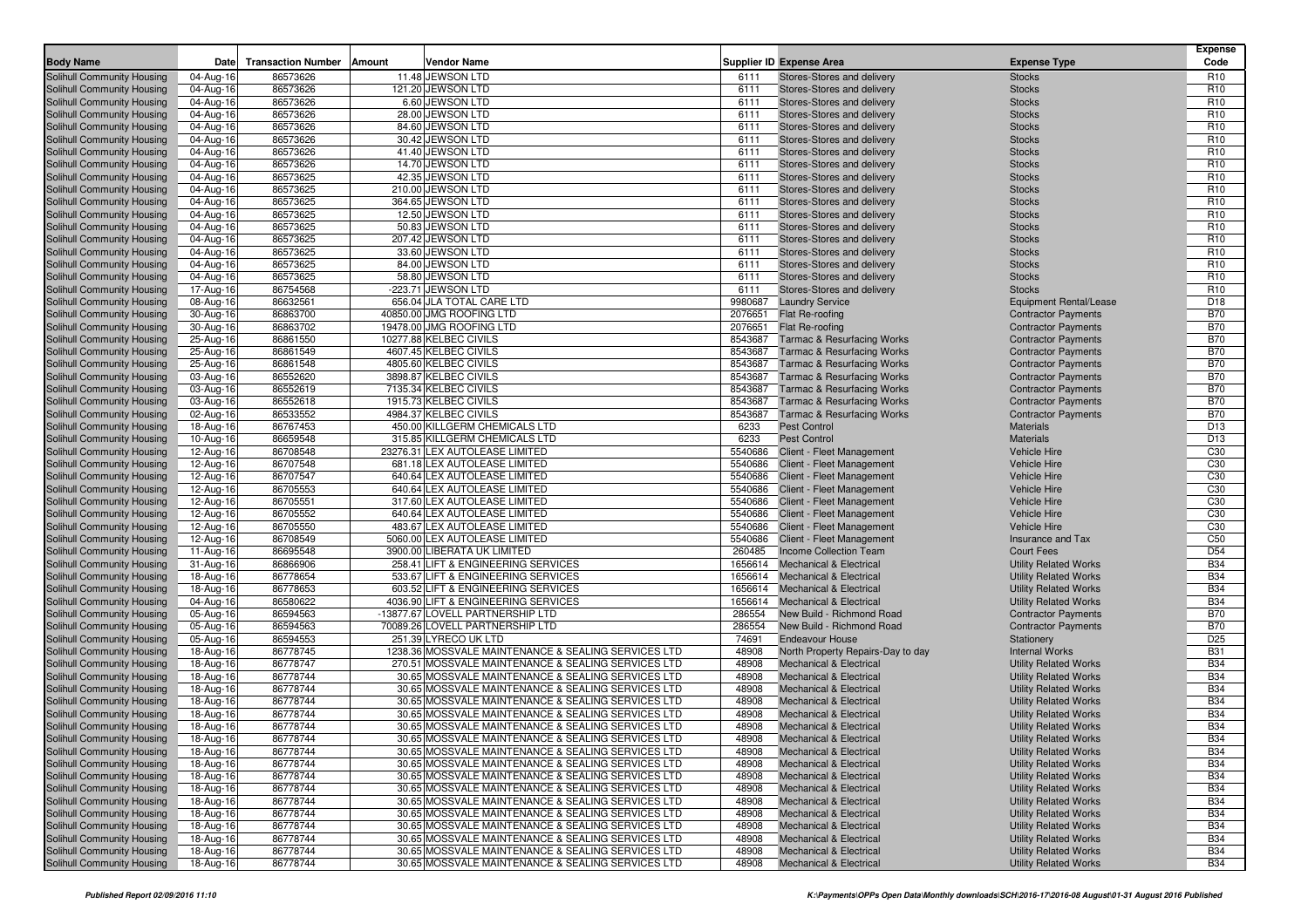| <b>Body Name</b>                                         | Date                   | <b>Transaction Number</b> | <b>Vendor Name</b><br>Amount                                                                           |                | <b>Supplier ID Expense Area</b>                                          | <b>Expense Type</b>                                          | <b>Expense</b><br>Code   |
|----------------------------------------------------------|------------------------|---------------------------|--------------------------------------------------------------------------------------------------------|----------------|--------------------------------------------------------------------------|--------------------------------------------------------------|--------------------------|
| Solihull Community Housing                               | 18-Aug-16              | 86778744                  | 30.65 MOSSVALE MAINTENANCE & SEALING SERVICES LTD                                                      | 48908          | <b>Mechanical &amp; Electrical</b>                                       | <b>Utility Related Works</b>                                 | <b>B34</b>               |
| Solihull Community Housing                               | 18-Aug-16              | 86778744                  | 30.65 MOSSVALE MAINTENANCE & SEALING SERVICES LTD                                                      | 48908          | <b>Mechanical &amp; Electrical</b>                                       | <b>Utility Related Works</b>                                 | <b>B34</b>               |
| Solihull Community Housing                               | 18-Aug-16              | 86778744                  | 30.65 MOSSVALE MAINTENANCE & SEALING SERVICES LTD                                                      | 48908          | <b>Mechanical &amp; Electrical</b>                                       | <b>Utility Related Works</b>                                 | <b>B34</b>               |
| Solihull Community Housing                               | 18-Aug-16              | 86778744                  | 30.65 MOSSVALE MAINTENANCE & SEALING SERVICES LTD                                                      | 48908          | <b>Mechanical &amp; Electrical</b>                                       | <b>Utility Related Works</b>                                 | <b>B34</b>               |
| Solihull Community Housing                               | 18-Aug-16              | 86778744                  | 30.65 MOSSVALE MAINTENANCE & SEALING SERVICES LTD                                                      | 48908          | <b>Mechanical &amp; Electrical</b>                                       | <b>Utility Related Works</b>                                 | <b>B34</b>               |
| Solihull Community Housing                               | 18-Aug-16              | 86778744                  | 30.65 MOSSVALE MAINTENANCE & SEALING SERVICES LTD                                                      | 48908          | <b>Mechanical &amp; Electrical</b>                                       | <b>Utility Related Works</b>                                 | <b>B34</b>               |
| Solihull Community Housing                               | 18-Aug-16              | 86778744                  | 30.65 MOSSVALE MAINTENANCE & SEALING SERVICES LTD                                                      | 48908          | <b>Mechanical &amp; Electrical</b>                                       | <b>Utility Related Works</b>                                 | <b>B34</b>               |
| Solihull Community Housing                               | 18-Aug-16              | 86778744                  | 30.65 MOSSVALE MAINTENANCE & SEALING SERVICES LTD                                                      | 48908          | <b>Mechanical &amp; Electrical</b>                                       | <b>Utility Related Works</b>                                 | <b>B34</b>               |
| Solihull Community Housing                               | 18-Aug-16              | 86778744                  | 30.65 MOSSVALE MAINTENANCE & SEALING SERVICES LTD                                                      | 48908          | <b>Mechanical &amp; Electrical</b>                                       | <b>Utility Related Works</b>                                 | <b>B34</b>               |
| Solihull Community Housing                               | 18-Aug-16              | 86778744                  | 30.65 MOSSVALE MAINTENANCE & SEALING SERVICES LTD                                                      | 48908          | <b>Mechanical &amp; Electrical</b>                                       | <b>Utility Related Works</b>                                 | <b>B34</b>               |
| Solihull Community Housing                               | 18-Aug-16              | 86778744                  | 30.65 MOSSVALE MAINTENANCE & SEALING SERVICES LTD                                                      | 48908          | <b>Mechanical &amp; Electrical</b>                                       | <b>Utility Related Works</b>                                 | <b>B34</b>               |
| Solihull Community Housing                               | 18-Aug-16              | 86778744                  | 30.65 MOSSVALE MAINTENANCE & SEALING SERVICES LTD                                                      | 48908          | <b>Mechanical &amp; Electrical</b>                                       | <b>Utility Related Works</b>                                 | <b>B34</b>               |
| Solihull Community Housing                               | 18-Aug-16              | 86778744                  | 30.65 MOSSVALE MAINTENANCE & SEALING SERVICES LTD                                                      | 48908          | <b>Mechanical &amp; Electrical</b>                                       | <b>Utility Related Works</b>                                 | <b>B34</b>               |
| Solihull Community Housing                               | 18-Aug-16              | 86778744                  | 30.65 MOSSVALE MAINTENANCE & SEALING SERVICES LTD                                                      | 48908          | <b>Mechanical &amp; Electrical</b>                                       | <b>Utility Related Works</b>                                 | <b>B34</b>               |
| Solihull Community Housing                               | 18-Aug-16              | 86778744                  | 30.65 MOSSVALE MAINTENANCE & SEALING SERVICES LTD                                                      | 48908          | <b>Mechanical &amp; Electrical</b>                                       | <b>Utility Related Works</b>                                 | <b>B34</b>               |
| Solihull Community Housing                               | 18-Aug-16              | 86778744                  | 30.65 MOSSVALE MAINTENANCE & SEALING SERVICES LTD                                                      | 48908          | <b>Mechanical &amp; Electrical</b>                                       | <b>Utility Related Works</b>                                 | <b>B34</b>               |
| Solihull Community Housing                               | 18-Aug-16              | 86778744                  | 30.65 MOSSVALE MAINTENANCE & SEALING SERVICES LTD                                                      | 48908          | <b>Mechanical &amp; Electrical</b>                                       | <b>Utility Related Works</b>                                 | <b>B34</b>               |
| Solihull Community Housing                               | 18-Aug-16              | 86778744                  | 30.65 MOSSVALE MAINTENANCE & SEALING SERVICES LTD                                                      | 48908          | <b>Mechanical &amp; Electrical</b>                                       | <b>Utility Related Works</b>                                 | <b>B34</b>               |
| Solihull Community Housing                               | 18-Aug-16              | 86778744                  | 30.65 MOSSVALE MAINTENANCE & SEALING SERVICES LTD                                                      | 48908          | <b>Mechanical &amp; Electrical</b>                                       | <b>Utility Related Works</b>                                 | <b>B34</b>               |
| Solihull Community Housing                               | 18-Aug-16              | 86778744                  | 30.65 MOSSVALE MAINTENANCE & SEALING SERVICES LTD                                                      | 48908          | <b>Mechanical &amp; Electrical</b>                                       | <b>Utility Related Works</b>                                 | <b>B34</b>               |
| Solihull Community Housing                               | 18-Aug-16              | 86778744                  | 30.65 MOSSVALE MAINTENANCE & SEALING SERVICES LTD                                                      | 48908          | <b>Mechanical &amp; Electrical</b>                                       | <b>Utility Related Works</b>                                 | <b>B34</b>               |
| Solihull Community Housing                               | 18-Aug-16              | 86778743                  | 38.31 MOSSVALE MAINTENANCE & SEALING SERVICES LTD                                                      | 48908          | <b>Mechanical &amp; Electrical</b>                                       | <b>Utility Related Works</b>                                 | <b>B34</b>               |
| Solihull Community Housing                               | 18-Aug-16              | 86778743                  | 38.31 MOSSVALE MAINTENANCE & SEALING SERVICES LTD                                                      | 48908          | <b>Mechanical &amp; Electrical</b>                                       | <b>Utility Related Works</b>                                 | <b>B34</b>               |
| Solihull Community Housing                               | 18-Aug-16              | 86778743                  | 38.31 MOSSVALE MAINTENANCE & SEALING SERVICES LTD                                                      | 48908          | <b>Mechanical &amp; Electrical</b>                                       | <b>Utility Related Works</b>                                 | <b>B34</b>               |
| Solihull Community Housing                               | 18-Aug-16              | 86778743                  | 38.31 MOSSVALE MAINTENANCE & SEALING SERVICES LTD                                                      | 48908          | <b>Mechanical &amp; Electrical</b>                                       | <b>Utility Related Works</b>                                 | <b>B34</b>               |
| Solihull Community Housing                               | 18-Aug-16              | 86778743                  | 38.31 MOSSVALE MAINTENANCE & SEALING SERVICES LTD                                                      | 48908          | <b>Mechanical &amp; Electrical</b>                                       | <b>Utility Related Works</b>                                 | <b>B34</b>               |
| Solihull Community Housing                               | 18-Aug-16              | 86778743                  | 38.31 MOSSVALE MAINTENANCE & SEALING SERVICES LTD                                                      | 48908          | <b>Mechanical &amp; Electrical</b>                                       | <b>Utility Related Works</b>                                 | <b>B34</b>               |
| Solihull Community Housing                               | 18-Aug-16              | 86778743                  | 38.31 MOSSVALE MAINTENANCE & SEALING SERVICES LTD                                                      | 48908          | <b>Mechanical &amp; Electrical</b>                                       | <b>Utility Related Works</b>                                 | <b>B34</b>               |
| Solihull Community Housing                               | 18-Aug-16              | 86778743                  | 38.31 MOSSVALE MAINTENANCE & SEALING SERVICES LTD                                                      | 48908          | <b>Mechanical &amp; Electrical</b>                                       | <b>Utility Related Works</b>                                 | <b>B34</b>               |
| Solihull Community Housing                               | 18-Aug-16              | 86778743                  | 38.31 MOSSVALE MAINTENANCE & SEALING SERVICES LTD                                                      | 48908          | <b>Mechanical &amp; Electrical</b>                                       | <b>Utility Related Works</b>                                 | <b>B34</b>               |
| Solihull Community Housing                               | 18-Aug-16              | 86778743                  | 38.31 MOSSVALE MAINTENANCE & SEALING SERVICES LTD                                                      | 48908          | <b>Mechanical &amp; Electrical</b>                                       | <b>Utility Related Works</b>                                 | <b>B34</b>               |
| Solihull Community Housing                               | 18-Aug-16              | 86778743                  | 38.31 MOSSVALE MAINTENANCE & SEALING SERVICES LTD                                                      | 48908          | <b>Mechanical &amp; Electrical</b>                                       | <b>Utility Related Works</b>                                 | <b>B34</b>               |
| Solihull Community Housing                               | 18-Aug-16              | 86778743                  | 38.31 MOSSVALE MAINTENANCE & SEALING SERVICES LTD                                                      | 48908          | <b>Mechanical &amp; Electrical</b>                                       | <b>Utility Related Works</b>                                 | <b>B34</b>               |
| Solihull Community Housing                               | 18-Aug-16              | 86778743                  | 38.31 MOSSVALE MAINTENANCE & SEALING SERVICES LTD                                                      | 48908          | <b>Mechanical &amp; Electrical</b>                                       | <b>Utility Related Works</b>                                 | <b>B34</b>               |
| Solihull Community Housing                               | 18-Aug-16              | 86778743                  | 38.31 MOSSVALE MAINTENANCE & SEALING SERVICES LTD                                                      | 48908          | <b>Mechanical &amp; Electrical</b>                                       | <b>Utility Related Works</b>                                 | <b>B34</b>               |
| Solihull Community Housing                               | 18-Aug-16              | 86778743                  | 38.31 MOSSVALE MAINTENANCE & SEALING SERVICES LTD                                                      | 48908          | <b>Mechanical &amp; Electrical</b>                                       | <b>Utility Related Works</b>                                 | <b>B34</b>               |
| Solihull Community Housing                               | 18-Aug-16              | 86778743<br>86778743      | 38.31 MOSSVALE MAINTENANCE & SEALING SERVICES LTD                                                      | 48908<br>48908 | <b>Mechanical &amp; Electrical</b>                                       | <b>Utility Related Works</b>                                 | <b>B34</b><br><b>B34</b> |
| Solihull Community Housing<br>Solihull Community Housing | 18-Aug-16              | 86778743                  | 38.31 MOSSVALE MAINTENANCE & SEALING SERVICES LTD<br>38.31 MOSSVALE MAINTENANCE & SEALING SERVICES LTD | 48908          | <b>Mechanical &amp; Electrical</b><br><b>Mechanical &amp; Electrical</b> | <b>Utility Related Works</b><br><b>Utility Related Works</b> | <b>B34</b>               |
| Solihull Community Housing                               | 18-Aug-16<br>18-Aug-16 | 86778743                  | 38.31 MOSSVALE MAINTENANCE & SEALING SERVICES LTD                                                      | 48908          | <b>Mechanical &amp; Electrical</b>                                       | <b>Utility Related Works</b>                                 | <b>B34</b>               |
| Solihull Community Housing                               | 18-Aug-16              | 86778743                  | 38.31 MOSSVALE MAINTENANCE & SEALING SERVICES LTD                                                      | 48908          | <b>Mechanical &amp; Electrical</b>                                       | <b>Utility Related Works</b>                                 | <b>B34</b>               |
| Solihull Community Housing                               | 12-Aug-16              | 86711569                  | 385.35 MTD SCAFFOLDING LTD                                                                             | 233945         | North Property Repairs-Day to day                                        | <b>External Structures</b>                                   | <b>B33</b>               |
| Solihull Community Housing                               | 12-Aug-16              | 86711568                  | 256.90 MTD SCAFFOLDING LTD                                                                             | 233945         | North Property Repairs-Day to day                                        | <b>External Structures</b>                                   | <b>B33</b>               |
| Solihull Community Housing                               | 12-Aug-16              | 86711566                  | 385.35 MTD SCAFFOLDING LTD                                                                             | 233945         | North Property Repairs-Day to day                                        | <b>External Structures</b>                                   | <b>B33</b>               |
| Solihull Community Housing                               | 12-Aug-16              | 86711565                  | 385.35 MTD SCAFFOLDING LTD                                                                             | 233945         | North Property Repairs-Day to day                                        | <b>External Structures</b>                                   | <b>B33</b>               |
| Solihull Community Housing                               | 03-Aug-16              | 86552557                  | 414.96 NATIONAL GRID GAS PLC                                                                           | 153829         | Gas Warm Air/B'boiler/Storage Heater                                     | <b>Contractor Payments</b>                                   | <b>B70</b>               |
| Solihull Community Housing                               | 16-Aug-16              | 86740559                  | 308.00 NATIONAL PLASTICS                                                                               | 206818         | Stores-Stores and delivery                                               | <b>Stocks</b>                                                | R <sub>10</sub>          |
| Solihull Community Housing                               | 16-Aug-16              | 86740559                  | 18.12 NATIONAL PLASTICS                                                                                | 206818         | Stores-Stores and delivery                                               | <b>Stocks</b>                                                | R <sub>10</sub>          |
| Solihull Community Housing                               | 16-Aug-16              | 86740594                  | 223.50 NATIONAL SAFETY SUPPLIES                                                                        | 8072696        | Stores-Stores and delivery                                               | <b>Stocks</b>                                                | R <sub>10</sub>          |
| Solihull Community Housing                               | 16-Aug-16              | 86740595                  | 179.80 NATIONAL SAFETY SUPPLIES                                                                        | 8072696        | Stores-Stores and delivery                                               | <b>Stocks</b>                                                | R <sub>10</sub>          |
| Solihull Community Housing                               | 16-Aug-16              | 86740595                  | 37.60 NATIONAL SAFETY SUPPLIES                                                                         | 8072696        | Stores-Stores and delivery                                               | <b>Stocks</b>                                                | R <sub>10</sub>          |
| Solihull Community Housing                               | 16-Aug-16              | 86740595                  | 3.18 NATIONAL SAFETY SUPPLIES                                                                          | 8072696        | Stores-Stores and delivery                                               | <b>Stocks</b>                                                | R <sub>10</sub>          |
| Solihull Community Housing                               | 16-Aug-16              | 86740595                  | 40.11 NATIONAL SAFETY SUPPLIES                                                                         |                | 8072696 Stores-Stores and delivery                                       | <b>Stocks</b>                                                | R <sub>10</sub>          |
| Solihull Community Housing                               | 19-Aug-16              | 86782572                  | 5140.80 NAVMAN WIRELESS UK LTD                                                                         |                | 6765686 Client - Fleet Management                                        | Vehicle Hire                                                 | C30                      |
| Solihull Community Housing                               | 05-Aug-16              | 86594557                  | 44.70 NEOPOST FINANCE LTD                                                                              |                | 115406 Endeavour House                                                   | Postages                                                     | D21                      |
| Solihull Community Housing                               | 05-Aug-16              | 86594557                  | 418.52 NEOPOST FINANCE LTD                                                                             |                | 115406 Endeavour House                                                   | Postages                                                     | D21                      |
| Solihull Community Housing                               | 24-Aug-16              | 86855552                  | 51.00 NICHOLLS & CLARKE BUILDING PRODUCTS LTD                                                          | 176278         | Stores-Stores and delivery                                               | <b>Stocks</b>                                                | R <sub>10</sub>          |
| Solihull Community Housing                               | 24-Aug-16              | 86855552                  | 214.20 NICHOLLS & CLARKE BUILDING PRODUCTS LTD                                                         | 176278         | Stores-Stores and delivery                                               | <b>Stocks</b>                                                | R <sub>10</sub>          |
| Solihull Community Housing                               | 24-Aug-16              | 86855550                  | 214.20 NICHOLLS & CLARKE BUILDING PRODUCTS LTD                                                         | 176278         | Stores-Stores and delivery                                               | <b>Stocks</b>                                                | R <sub>10</sub>          |
| Solihull Community Housing                               | 24-Aug-16              | 86855548                  | 77.52 NICHOLLS & CLARKE BUILDING PRODUCTS LTD                                                          | 176278         | Stores-Stores and delivery                                               | <b>Stocks</b>                                                | R <sub>10</sub>          |
| Solihull Community Housing                               | 24-Aug-16              | 86855548                  | 1050.00 NICHOLLS & CLARKE BUILDING PRODUCTS LTD                                                        | 176278         | Stores-Stores and delivery                                               | <b>Stocks</b>                                                | R <sub>10</sub>          |
| Solihull Community Housing                               | 10-Aug-16              | 86669819                  | 214.20 NICHOLLS & CLARKE BUILDING PRODUCTS LTD                                                         | 176278         | Stores-Stores and delivery                                               | <b>Stocks</b>                                                | R <sub>10</sub>          |
| Solihull Community Housing                               | 04-Aug-16              | 86573553                  | 214.20 NICHOLLS & CLARKE BUILDING PRODUCTS LTD                                                         | 176278         | Stores-Stores and delivery                                               | <b>Stocks</b>                                                | R <sub>10</sub>          |
| Solihull Community Housing                               | 04-Aug-16              | 86573551                  | 1050.00 NICHOLLS & CLARKE BUILDING PRODUCTS LTD                                                        |                | 176278 Stores-Stores and delivery                                        | <b>Stocks</b>                                                | R <sub>10</sub>          |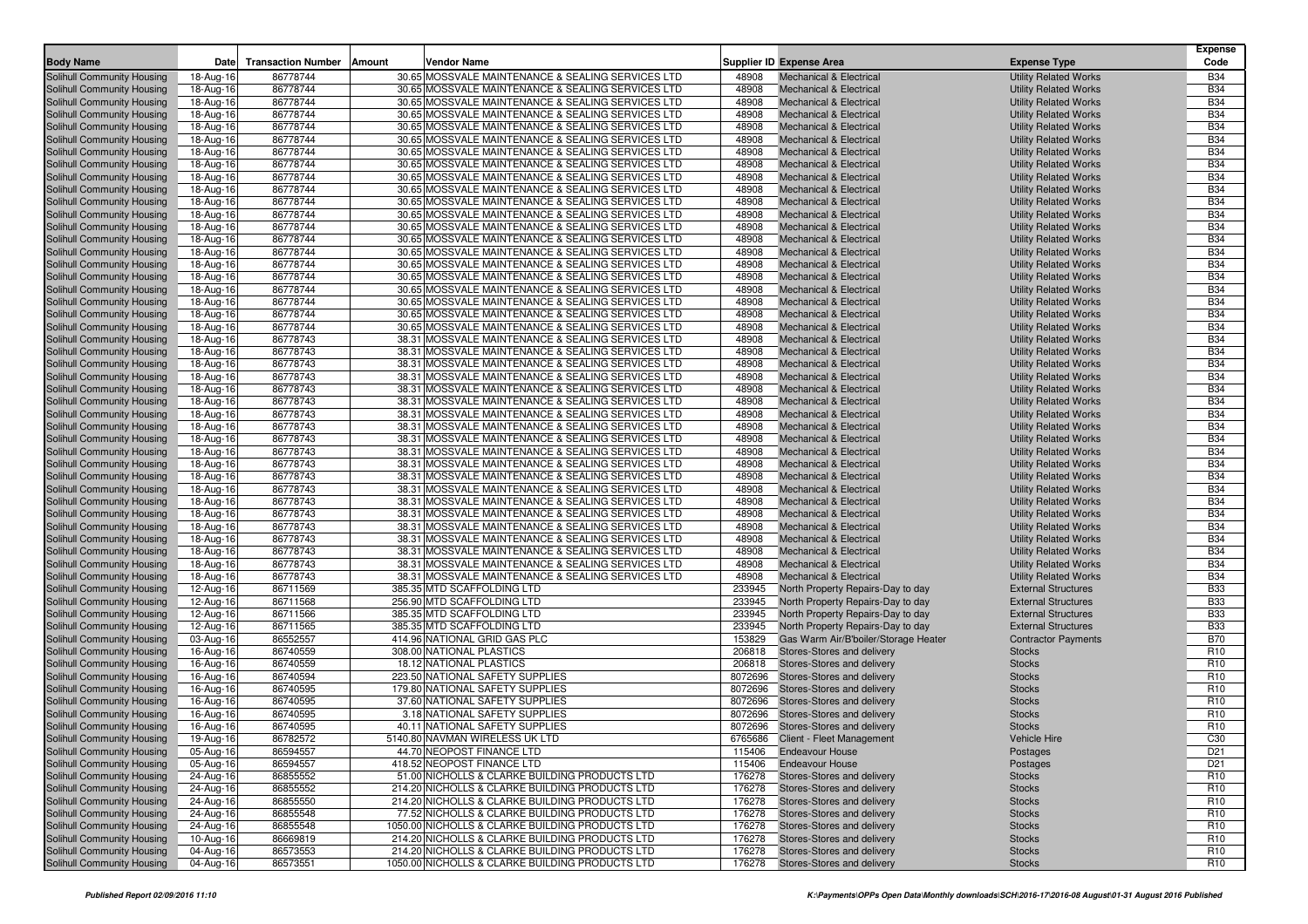| <b>Body Name</b>                                         | Date                   | <b>Transaction Number</b> | Amount | Vendor Name                                                                       |         | Supplier ID Expense Area                                                     | <b>Expense Type</b>                                           | <b>Expense</b><br>Code   |
|----------------------------------------------------------|------------------------|---------------------------|--------|-----------------------------------------------------------------------------------|---------|------------------------------------------------------------------------------|---------------------------------------------------------------|--------------------------|
| <b>Solihull Community Housing</b>                        | 04-Aug-16              | 86573549                  |        | 428.40 NICHOLLS & CLARKE BUILDING PRODUCTS LTD                                    | 176278  | Stores-Stores and delivery                                                   | <b>Stocks</b>                                                 | R <sub>10</sub>          |
| Solihull Community Housing                               | 04-Aug-16              | 86573549                  |        | 25.50 NICHOLLS & CLARKE BUILDING PRODUCTS LTD                                     | 176278  | Stores-Stores and delivery                                                   | <b>Stocks</b>                                                 | R <sub>10</sub>          |
| Solihull Community Housing                               | 04-Aug-16              | 86573548                  |        | 214.00 NICHOLLS & CLARKE BUILDING PRODUCTS LTD                                    | 176278  | Stores-Stores and delivery                                                   | <b>Stocks</b>                                                 | R <sub>10</sub>          |
| <b>Solihull Community Housing</b>                        | 04-Aug-16              | 86573552                  |        | 2500.00 NICHOLLS & CLARKE BUILDING PRODUCTS LTD                                   | 176278  | Stores-Stores and delivery                                                   | <b>Stocks</b>                                                 | R <sub>10</sub>          |
| Solihull Community Housing                               | 25-Aug-16              | 86861551                  |        | 518.74 NIYAA PEOPLE                                                               | 1651616 | <b>Capital Programmes</b>                                                    | <b>Agency Staff</b>                                           | A60                      |
| Solihull Community Housing                               | 18-Aug-16              | 86767412                  |        | 518.74 NIYAA PEOPLE                                                               |         | 1651616 Capital Programmes                                                   | <b>Agency Staff</b>                                           | A60                      |
| Solihull Community Housing                               | 10-Aug-16              | 86663548                  |        | 269.37 NIYAA PEOPLE                                                               |         | 1651616 Capital Programmes                                                   | <b>Agency Staff</b>                                           | A60                      |
| Solihull Community Housing                               | 10-Aug-16              | 86663548                  |        | 151.23 NIYAA PEOPLE                                                               |         | 1651616 Capital Programmes                                                   | <b>Agency Staff</b>                                           | A60                      |
| Solihull Community Housing                               | 10-Aug-16              | 86664547                  |        | 518.74 NIYAA PEOPLE                                                               |         | 1651616 Capital Programmes                                                   | <b>Agency Staff</b>                                           | A60                      |
| Solihull Community Housing                               | 24-Aug-16              | 86846548                  |        | 552.78 NIYAA PEOPLE                                                               |         | 1651616 North Property Repairs-Voids                                         | <b>Agency Staff</b>                                           | A60                      |
| Solihull Community Housing                               | 24-Aug-16              | 86846547                  |        | 552.78 NIYAA PEOPLE                                                               |         | 1651616 North Property Repairs-Voids                                         | <b>Agency Staff</b>                                           | A60                      |
| Solihull Community Housing                               | 24-Aug-16              | 86845580                  |        | 552.78 NIYAA PEOPLE                                                               |         | 1651616 North Property Repairs-Voids                                         | <b>Agency Staff</b>                                           | A60                      |
| Solihull Community Housing                               | 24-Aug-16              | 86845579                  |        | 444.00 NIYAA PEOPLE                                                               |         | 1651616 North Property Repairs-Voids                                         | <b>Agency Staff</b>                                           | A60                      |
| Solihull Community Housing                               | 24-Aug-16              | 86845578                  |        | 552.78 NIYAA PEOPLE                                                               |         | 1651616 North Property Repairs-Voids                                         | <b>Agency Staff</b>                                           | A60                      |
| Solihull Community Housing                               | 17-Aug-16              | 86753615                  |        | 333.11 NIYAA PEOPLE                                                               |         | 1651616 North Property Repairs-Voids                                         | <b>Agency Staff</b>                                           | A60                      |
| Solihull Community Housing                               | 17-Aug-16              | 86753615                  |        | 107.62 NIYAA PEOPLE                                                               |         | 1651616 North Property Repairs-Voids                                         | <b>Agency Staff</b>                                           | A60                      |
| Solihull Community Housing                               | 17-Aug-16              | 86753611                  |        | 453.60 NIYAA PEOPLE                                                               |         | 1651616 North Property Repairs-Voids                                         | <b>Agency Staff</b>                                           | A60                      |
| Solihull Community Housing                               | 17-Aug-16              | 86753616                  |        | 552.78 NIYAA PEOPLE                                                               |         | 1651616 North Property Repairs-Voids                                         | <b>Agency Staff</b>                                           | A60                      |
| Solihull Community Housing                               | 17-Aug-16              | 86753611                  |        | 260.40 NIYAA PEOPLE                                                               |         | 1651616 North Property Repairs-Voids                                         | <b>Agency Staff</b>                                           | A60                      |
| Solihull Community Housing                               | 17-Aug-16              | 86753559                  |        | 448.20 NIYAA PEOPLE                                                               |         | 1651616 North Property Repairs-Voids                                         | <b>Agency Staff</b>                                           | A60                      |
| Solihull Community Housing                               | 17-Aug-16              | 86753555                  |        | 448.20 NIYAA PEOPLE                                                               |         | 1651616 North Property Repairs-Voids                                         | <b>Agency Staff</b>                                           | A60                      |
| Solihull Community Housing                               | 17-Aug-16              | 86753553                  |        | 552.78 NIYAA PEOPLE                                                               |         | 1651616 North Property Repairs-Voids                                         | <b>Agency Staff</b>                                           | A60                      |
| Solihull Community Housing                               | 17-Aug-16              | 86753557                  |        | 552.78 NIYAA PEOPLE                                                               |         | 1651616 North Property Repairs-Voids                                         | <b>Agency Staff</b>                                           | A60                      |
| Solihull Community Housing                               | 12-Aug-16              | 86708551                  |        | 552.78 NIYAA PEOPLE                                                               |         | 1651616 North Property Repairs-Voids                                         | <b>Agency Staff</b>                                           | A60                      |
| Solihull Community Housing                               | 12-Aug-16              | 86708550                  |        | 444.00 NIYAA PEOPLE                                                               |         | 1651616 North Property Repairs-Voids                                         | <b>Agency Staff</b>                                           | A60                      |
| Solihull Community Housing                               | 10-Aug-16              | 86672547                  |        | 552.78 NIYAA PEOPLE                                                               |         | 1651616 North Property Repairs-Voids                                         | <b>Agency Staff</b>                                           | A60<br>A60               |
| Solihull Community Housing<br>Solihull Community Housing | 10-Aug-16              | 86664552<br>86664552      |        | 109.01 NIYAA PEOPLE<br>443.77 NIYAA PEOPLE                                        |         | 1651616 North Property Repairs-Voids<br>1651616 North Property Repairs-Voids | <b>Agency Staff</b>                                           | A60                      |
| Solihull Community Housing                               | 10-Aug-16<br>10-Aug-16 | 86664548                  |        | 552.78 NIYAA PEOPLE                                                               |         | 1651616 North Property Repairs-Voids                                         | <b>Agency Staff</b><br><b>Agency Staff</b>                    | A60                      |
| Solihull Community Housing                               | 10-Aug-16              | 86664551                  |        | 448.20 NIYAA PEOPLE                                                               |         | 1651616 North Property Repairs-Voids                                         | <b>Agency Staff</b>                                           | A60                      |
| Solihull Community Housing                               | 10-Aug-16              | 86664550                  |        | 552.78 NIYAA PEOPLE                                                               |         | 1651616 North Property Repairs-Voids                                         | <b>Agency Staff</b>                                           | A60                      |
| Solihull Community Housing                               | 10-Aug-16              | 86664549                  |        | 325.64 NIYAA PEOPLE                                                               |         | 1651616 North Property Repairs-Voids                                         | <b>Agency Staff</b>                                           | A60                      |
| Solihull Community Housing                               | 10-Aug-16              | 86664549                  |        | 227.14 NIYAA PEOPLE                                                               |         | 1651616 North Property Repairs-Voids                                         | <b>Agency Staff</b>                                           | A60                      |
| Solihull Community Housing                               | 03-Aug-16              | 86552628                  |        | 444.00 NIYAA PEOPLE                                                               |         | 1651616 North Property Repairs-Voids                                         | <b>Agency Staff</b>                                           | A60                      |
| Solihull Community Housing                               | 03-Aug-16              | 86552626                  |        | 549.74 NIYAA PEOPLE                                                               |         | 1651616 North Property Repairs-Voids                                         | <b>Agency Staff</b>                                           | A60                      |
| Solihull Community Housing                               | 03-Aug-16              | 86552626                  |        | 3.04 NIYAA PEOPLE                                                                 |         | 1651616 North Property Repairs-Voids                                         | <b>Agency Staff</b>                                           | A60                      |
| Solihull Community Housing                               | 03-Aug-16              | 86552624                  |        | 336.15 NIYAA PEOPLE                                                               |         | 1651616 North Property Repairs-Voids                                         | <b>Agency Staff</b>                                           | A60                      |
| Solihull Community Housing                               | 03-Aug-16              | 86552621                  |        | 552.78 NIYAA PEOPLE                                                               |         | 1651616 North Property Repairs-Voids                                         | <b>Agency Staff</b>                                           | A60                      |
| Solihull Community Housing                               | 03-Aug-16              | 86552622                  |        | 552.78 NIYAA PEOPLE                                                               |         | 1651616 North Property Repairs-Voids                                         | <b>Agency Staff</b>                                           | A60                      |
| Solihull Community Housing                               | 31-Aug-16              | 86866811                  |        | 475.00 NOPAC MIDLAND SUPPLIES                                                     | 9619    | <b>Private Sector - Minor Works</b>                                          | <b>Contractor Payments</b>                                    | <b>B70</b>               |
| Solihull Community Housing                               | 24-Aug-16              | 86846550                  |        | 1417.54 NOVUS PROPERTY SOLUTIONS                                                  | 3522686 | Low Rise window Replacement                                                  | <b>Contractor Payments</b>                                    | <b>B70</b>               |
| Solihull Community Housing                               | 24-Aug-16              | 86846549                  |        | 10439.05 NOVUS PROPERTY SOLUTIONS                                                 | 3522686 | <b>Cyclical Maintenance</b>                                                  | <b>Contractor Payments</b>                                    | <b>B70</b>               |
| Solihull Community Housing                               | 02-Aug-16              | 86531549                  |        | -23.50 NPOWER                                                                     | 40119   | Private Sector Leasing - 87 Warwick Rd                                       | Electricity                                                   | <b>B11</b>               |
| Solihull Community Housing                               | 02-Aug-16              | 86531549                  |        | 176.60 NPOWER                                                                     | 40119   | Private Sector Leasing - 87 Warwick Rd                                       | Electricity                                                   | <b>B11</b>               |
| Solihull Community Housing                               | 02-Aug-16              | 86531549                  |        | 657.66 NPOWER                                                                     | 40119   | Private Sector Leasing - 87 Warwick Rd                                       | Electricity                                                   | <b>B11</b>               |
| Solihull Community Housing                               | 02-Aug-16              | 86531549                  |        | $-10.50$ NPOWER                                                                   | 40119   | Private Sector Leasing - 87 Warwick Rd                                       | Electricity                                                   | <b>B11</b>               |
| Solihull Community Housing                               | 19-Aug-16              | 86782555                  |        | 689.69 OFFICE DEPOT UK LTD                                                        | 115453  | <b>Endeavour House</b>                                                       | Stationery                                                    | D <sub>25</sub>          |
| Solihull Community Housing                               | 19-Aug-16              | 86782555                  |        | 46.86 OFFICE DEPOT UK LTD                                                         | 115453  | <b>Endeavour House</b>                                                       | <b>Catering Provisions</b>                                    | D75                      |
| Solihull Community Housing                               | 26-Aug-16              | 86862991                  |        | 510.31 OPENVIEW SECURITY SOLUTIONS LTD                                            | 2385686 | North Property Repairs-Day to day                                            | <b>Internal Works</b>                                         | <b>B31</b>               |
| Solihull Community Housing                               | 18-Aug-16              | 86778723                  |        | 325.36 OPENVIEW SECURITY SOLUTIONS LTD                                            | 2385686 | <b>Mechanical &amp; Electrical</b>                                           | <b>Utility Related Works</b>                                  | <b>B34</b>               |
| Solihull Community Housing                               | 18-Aug-16              | 86778716                  |        | 325.36 OPENVIEW SECURITY SOLUTIONS LTD                                            | 2385686 | <b>Mechanical &amp; Electrical</b>                                           | <b>Utility Related Works</b>                                  | <b>B34</b>               |
| Solihull Community Housing                               | 18-Aug-16              | 86778714                  |        | 325.36 OPENVIEW SECURITY SOLUTIONS LTD                                            | 2385686 | <b>Mechanical &amp; Electrical</b>                                           | <b>Utility Related Works</b>                                  | <b>B34</b>               |
| Solihull Community Housing<br>Solihull Community Housing | 18-Aug-16              | 86778678                  |        | 527.62 OPENVIEW SECURITY SOLUTIONS LTD                                            |         | 2385686 Mechanical & Electrical                                              | <b>Utility Related Works</b><br><b>Utility Related Works</b>  | <b>B34</b>               |
| Solihull Community Housing                               | 18-Aug-16              | 86778715                  |        | 325.36 OPENVIEW SECURITY SOLUTIONS LTD<br>1466.31 OPENVIEW SECURITY SOLUTIONS LTD |         | 2385686 Mechanical & Electrical                                              |                                                               | <b>B34</b><br><b>B34</b> |
| Solihull Community Housing                               | 18-Aug-16<br>18-Aug-16 | 86778658<br>86778673      |        | 644.29 OPENVIEW SECURITY SOLUTIONS LTD                                            |         | 2385686 Mechanical & Electrical<br>2385686 Frontline Offices                 | <b>Utility Related Works</b><br><b>General Building Costs</b> | <b>B30</b>               |
| Solihull Community Housing                               | 26-Aug-16              | 86862992                  |        | -510.31 OPENVIEW SECURITY SOLUTIONS LTD                                           |         | 2385686 North Property Repairs-Day to day                                    | <b>Internal Works</b>                                         | <b>B31</b>               |
| Solihull Community Housing                               | 10-Aug-16              | 86672548                  |        | 3166.66 ORBIS PROTECT LIMITED                                                     |         | 6049687 Call Centre                                                          | Other Fees and Charges                                        | D <sub>59</sub>          |
| Solihull Community Housing                               | 10-Aug-16              | 86664553                  |        | 3166.66 ORBIS PROTECT LIMITED                                                     |         | 6049687 Call Centre                                                          | Other Fees and Charges                                        | D <sub>59</sub>          |
| Solihull Community Housing                               | 10-Aug-16              | 86664553                  |        | -3166.66 ORBIS PROTECT LIMITED                                                    |         | 6049687 Call Centre                                                          | Other Fees and Charges                                        | D59                      |
| Solihull Community Housing                               | 10-Aug-16              | 86664553                  |        | 3166.66 ORBIS PROTECT LIMITED                                                     |         | 6049687 Call Centre                                                          | Other Fees and Charges                                        | D <sub>59</sub>          |
| Solihull Community Housing                               | 31-Aug-16              | 86866998                  |        | 423.50 ORBIS PROTECT LIMITED                                                      |         | 6049687 MST -Structural Works                                                | <b>Contractor Payments</b>                                    | <b>B70</b>               |
| Solihull Community Housing                               | 31-Aug-16              | 86867036                  |        | 321.83 ORBIS PROTECT LIMITED                                                      |         | 6049687 North Property Repairs-Voids                                         | Voids                                                         | <b>B38</b>               |
| Solihull Community Housing                               | 31-Aug-16              | 86866936                  |        | 284.26 ORBIS PROTECT LIMITED                                                      |         | 6049687 North Property Repairs-Voids                                         | Voids                                                         | <b>B38</b>               |
|                                                          |                        |                           |        |                                                                                   |         |                                                                              |                                                               |                          |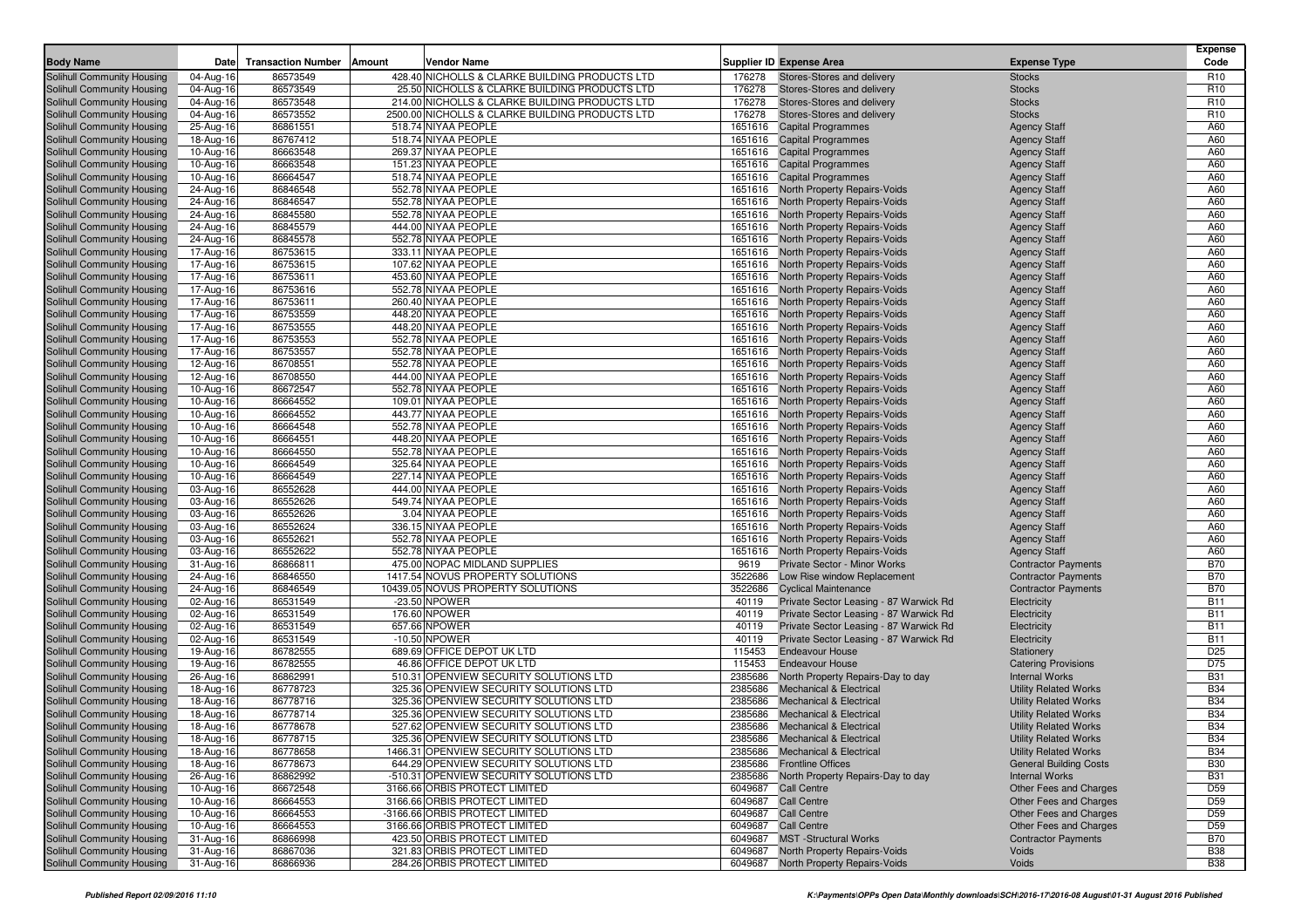|                                                          |                        |                           |        |                                                                    |                    |                                                                                  |                                                     | <b>Expense</b>                     |
|----------------------------------------------------------|------------------------|---------------------------|--------|--------------------------------------------------------------------|--------------------|----------------------------------------------------------------------------------|-----------------------------------------------------|------------------------------------|
| <b>Body Name</b>                                         | Date                   | <b>Transaction Number</b> | Amount | Vendor Name                                                        |                    | <b>Supplier ID Expense Area</b>                                                  | <b>Expense Type</b>                                 | Code                               |
| Solihull Community Housing                               | 31-Aug-16              | 86866935                  |        | 366.91 ORBIS PROTECT LIMITED                                       | 6049687            | <b>North Property Repairs-Voids</b>                                              | Voids                                               | <b>B38</b>                         |
| Solihull Community Housing                               | 31-Aug-16              | 86866934                  |        | 351.76 ORBIS PROTECT LIMITED                                       | 6049687            | North Property Repairs-Voids                                                     | Voids                                               | <b>B38</b><br><b>B38</b>           |
| Solihull Community Housing<br>Solihull Community Housing | 31-Aug-16<br>31-Aug-16 | 86867033<br>86867029      |        | 302.56 ORBIS PROTECT LIMITED<br>279.41 ORBIS PROTECT LIMITED       | 6049687<br>6049687 | North Property Repairs-Voids<br>North Property Repairs-Voids                     | Voids<br>Voids                                      | <b>B38</b>                         |
| Solihull Community Housing                               | 31-Aug-16              | 86867023                  |        | 304.50 ORBIS PROTECT LIMITED                                       | 6049687            | North Property Repairs-Voids                                                     | Voids                                               | <b>B38</b>                         |
| Solihull Community Housing                               | 31-Aug-16              | 86867019                  |        | 217.11 ORBIS PROTECT LIMITED                                       | 6049687            | North Property Repairs-Voids                                                     | Voids                                               | <b>B38</b>                         |
| Solihull Community Housing                               | 31-Aug-16              | 86867018                  |        | 226.63 ORBIS PROTECT LIMITED                                       | 6049687            | North Property Repairs-Voids                                                     | Voids                                               | <b>B38</b>                         |
| Solihull Community Housing                               | 31-Aug-16              | 86867024                  |        | 239.41 ORBIS PROTECT LIMITED                                       | 6049687            | North Property Repairs-Voids                                                     | Voids                                               | <b>B38</b>                         |
| Solihull Community Housing                               | 31-Aug-16              | 86867008                  |        | 334.90 ORBIS PROTECT LIMITED                                       | 6049687            | North Property Repairs-Voids                                                     | Voids                                               | <b>B38</b>                         |
| Solihull Community Housing                               | 31-Aug-16              | 86867006                  |        | 289.02 ORBIS PROTECT LIMITED                                       | 6049687            | North Property Repairs-Voids                                                     | Voids                                               | <b>B38</b>                         |
| Solihull Community Housing                               | 31-Aug-16              | 86866989                  |        | 237.50 ORBIS PROTECT LIMITED                                       | 6049687            | North Property Repairs-Voids                                                     | Voids                                               | <b>B38</b>                         |
| Solihull Community Housing                               | 31-Aug-16              | 86866958                  |        | 339.37 ORBIS PROTECT LIMITED                                       | 6049687            | North Property Repairs-Voids                                                     | Voids                                               | <b>B38</b>                         |
| Solihull Community Housing                               | 31-Aug-16              | 86866952                  |        | 248.42 ORBIS PROTECT LIMITED                                       | 6049687            | North Property Repairs-Voids                                                     | Voids                                               | <b>B38</b>                         |
| Solihull Community Housing                               | 31-Aug-16              | 86866944                  |        | 231.52 ORBIS PROTECT LIMITED                                       | 6049687            | North Property Repairs-Voids                                                     | Voids                                               | <b>B38</b>                         |
| Solihull Community Housing                               | 31-Aug-16              | 86866943                  |        | 574.69 ORBIS PROTECT LIMITED                                       | 6049687            | North Property Repairs-Voids                                                     | Voids                                               | <b>B38</b>                         |
| Solihull Community Housing                               | 31-Aug-16              | 86866951                  |        | 263.42 ORBIS PROTECT LIMITED                                       | 6049687            | North Property Repairs-Voids                                                     | Voids                                               | <b>B38</b>                         |
| Solihull Community Housing                               | 18-Aug-16              | 86778757                  |        | 684.50 ORBIS PROTECT LIMITED                                       | 6049687            | <b>North Property Repairs-Voids</b>                                              | Voids                                               | <b>B38</b>                         |
| Solihull Community Housing                               | 18-Aug-16              | 86778754                  |        | 225.00 ORBIS PROTECT LIMITED                                       | 6049687            | North Property Repairs-Voids                                                     | Voids                                               | <b>B38</b>                         |
| Solihull Community Housing                               | 18-Aug-16              | 86778753                  |        | 254.00 ORBIS PROTECT LIMITED                                       | 6049687            | <b>North Property Repairs-Voids</b>                                              | Voids                                               | <b>B38</b>                         |
| Solihull Community Housing                               | 05-Aug-16              | 86593602                  |        | 249.50 ORBIS PROTECT LIMITED                                       | 6049687            | North Property Repairs-Voids                                                     | Voids                                               | <b>B38</b>                         |
| <b>Solihull Community Housing</b>                        | 05-Aug-16              | 86593593                  |        | 211.07 ORBIS PROTECT LIMITED                                       | 6049687            | North Property Repairs-Voids                                                     | Voids                                               | <b>B38</b>                         |
| Solihull Community Housing<br>Solihull Community Housing | 05-Aug-16              | 86593582<br>86593580      |        | 222.81 ORBIS PROTECT LIMITED<br>269.37 ORBIS PROTECT LIMITED       | 6049687            | North Property Repairs-Voids                                                     | Voids                                               | <b>B38</b><br><b>B38</b>           |
|                                                          | 05-Aug-16              |                           |        |                                                                    | 6049687            | North Property Repairs-Voids                                                     | Voids<br>Voids                                      | <b>B38</b>                         |
| Solihull Community Housing<br>Solihull Community Housing | 05-Aug-16<br>05-Aug-16 | 86593569<br>86593572      |        | 380.00 ORBIS PROTECT LIMITED<br>355.06 ORBIS PROTECT LIMITED       | 6049687<br>6049687 | <b>North Property Repairs-Voids</b><br>North Property Repairs-Voids              | Voids                                               | <b>B38</b>                         |
| Solihull Community Housing                               | 05-Aug-16              | 86593576                  |        | 496.00 ORBIS PROTECT LIMITED                                       | 6049687            | <b>North Property Repairs-Voids</b>                                              | Voids                                               | <b>B38</b>                         |
| <b>Solihull Community Housing</b>                        | 05-Aug-16              | 86590575                  |        | 502.50 ORBIS PROTECT LIMITED                                       | 6049687            | North Property Repairs-Voids                                                     | Voids                                               | <b>B38</b>                         |
| Solihull Community Housing                               | 05-Aug-16              | 86590573                  |        | 309.40 ORBIS PROTECT LIMITED                                       | 6049687            | North Property Repairs-Voids                                                     | Voids                                               | <b>B38</b>                         |
| Solihull Community Housing                               | 05-Aug-16              | 86590574                  |        | 256.00 ORBIS PROTECT LIMITED                                       | 6049687            | North Property Repairs-Voids                                                     | Voids                                               | <b>B38</b>                         |
| <b>Solihull Community Housing</b>                        | 05-Aug-16              | 86590571                  |        | 475.36 ORBIS PROTECT LIMITED                                       | 6049687            | <b>North Property Repairs-Voids</b>                                              | Voids                                               | <b>B38</b>                         |
| Solihull Community Housing                               | 05-Aug-16              | 86590570                  |        | 433.62 ORBIS PROTECT LIMITED                                       | 6049687            | North Property Repairs-Voids                                                     | Voids                                               | <b>B38</b>                         |
| Solihull Community Housing                               | 05-Aug-16              | 86590568                  |        | 261.13 ORBIS PROTECT LIMITED                                       | 6049687            | North Property Repairs-Voids                                                     | Voids                                               | <b>B38</b>                         |
| Solihull Community Housing                               | 05-Aug-16              | 86590565                  |        | 237.50 ORBIS PROTECT LIMITED                                       | 6049687            | <b>North Property Repairs-Voids</b>                                              | Voids                                               | <b>B38</b>                         |
| Solihull Community Housing                               | 05-Aug-16              | 86590564                  |        | 264.92 ORBIS PROTECT LIMITED                                       | 6049687            | North Property Repairs-Voids                                                     | Voids                                               | <b>B38</b>                         |
| Solihull Community Housing                               | 05-Aug-16              | 86590563                  |        | 344.25 ORBIS PROTECT LIMITED                                       | 6049687            | North Property Repairs-Voids                                                     | Voids                                               | <b>B38</b>                         |
| Solihull Community Housing                               | 05-Aug-16              | 86590567                  |        | 378.06 ORBIS PROTECT LIMITED                                       | 6049687            | North Property Repairs-Voids                                                     | Voids                                               | <b>B38</b>                         |
| Solihull Community Housing                               | 10-Aug-16              | 86669873                  |        | 6564.00 PACE PETROLEUM LTD                                         | 112230             | Stores-Stores and delivery                                                       | <b>Stocks</b>                                       | R <sub>10</sub>                    |
| Solihull Community Housing                               | 17-Aug-16              | 86752547                  |        | 6.00 PARK RETAIL LTD                                               | 218404             | <b>Endeavour House</b>                                                           | Postages                                            | D <sub>21</sub>                    |
| Solihull Community Housing                               | 17-Aug-16              | 86752547                  |        | 500.00 PARK RETAIL LTD                                             | 218404             | <b>Balance Sheet</b>                                                             | <b>High Street Vouchers</b>                         | R <sub>51</sub>                    |
| Solihull Community Housing                               | 18-Aug-16              | 86767413                  |        | 800.00 PENNINGTON CHOICE LTD<br>1000.00 PLAIN ENGLISH CAMPAIGN LTD | 227134             | <b>Energy Performance Certificates</b>                                           | <b>Other Fees and Charges</b>                       | D <sub>59</sub><br>D <sub>50</sub> |
| Solihull Community Housing                               | 05-Aug-16              | 86594559<br>86594560      |        | 1730.75 QUALITY GAS AUDIT SERVICES LTD                             | 25046<br>118053    | Customer, Communication & Information Team<br><b>Mechanical &amp; Electrical</b> | <b>Professional Fees</b>                            | <b>B34</b>                         |
| Solihull Community Housing<br>Solihull Community Housing | 05-Aug-16<br>04-Aug-16 | 86580624                  |        | 353.40 RANDSTAD EMPLOYMENT BUREAU LTD                              | 54515              | Safe and Sound Operational                                                       | <b>Utility Related Works</b><br><b>Agency Staff</b> | A60                                |
| Solihull Community Housing                               | 04-Aug-16              | 86580623                  |        | 435.86 RANDSTAD EMPLOYMENT BUREAU LTD                              | 54515              | Safe and Sound Operational                                                       | <b>Agency Staff</b>                                 | A60                                |
| Solihull Community Housing                               | 10-Aug-16              | 86664672                  |        | 485.63 RANDSTAD EMPLOYMENT BUREAU LTD                              | 54515              | Anti Graffiti Team                                                               | Pay: APT & C                                        | A10                                |
| Solihull Community Housing                               | 15-Aug-16              | 86719547                  |        | 3084.00 REDACTED PERSONAL INFORMATION                              | 9058687            | Private Sector - Disabled Facilities Grants                                      | <b>Contractor Payments</b>                          | <b>B70</b>                         |
| Solihull Community Housing                               | 30-Aug-16              | 86863695                  |        | 2435.25 REDACTED PERSONAL INFORMATION                              | 10762687           | <b>Balance Sheet</b>                                                             | Movement Incentive Scheme                           | U32                                |
| Solihull Community Housing                               | 08-Aug-16              | 86610719                  |        | 2556.00 REDACTED PERSONAL INFORMATION                              | 11328687           | Private Sector - Renewal                                                         | <b>Contractor Payments</b>                          | <b>B70</b>                         |
| Solihull Community Housing                               | 15-Aug-16              | 86719548                  |        | 3118.75 REDACTED PERSONAL INFORMATION                              | 58114              | Private Sector - Disabled Facilities Grants                                      | <b>Contractor Payments</b>                          | <b>B70</b>                         |
| Solihull Community Housing                               | 15-Aug-16              | 86717567                  |        | 10000.00 REDACTED PERSONAL INFORMATION                             | 10788687           | Private Sector - Disabled Facilities Grants                                      | <b>Contractor Payments</b>                          | <b>B70</b>                         |
| Solihull Community Housing                               | 15-Aug-16              | 86717554                  |        | 1926.40 REDACTED PERSONAL INFORMATION                              | 62348              | <b>Balance Sheet</b>                                                             | Movement Incentive Scheme                           | U32                                |
| Solihull Community Housing                               | 08-Aug-16              | 86610716                  |        | 7500.00 REDACTED PERSONAL INFORMATION                              | 11056687           | Private Sector - Disabled Facilities Grants                                      | <b>Contractor Payments</b>                          | <b>B70</b>                         |
| Solihull Community Housing                               | 30-Aug-16              | 86863713                  |        | 566.53 REED                                                        | 260459             | <b>Call Centre</b>                                                               | <b>Agency Staff</b>                                 | A60                                |
| Solihull Community Housing                               | 30-Aug-16              | 86863712                  |        | 513.77 REED                                                        |                    | 260459 Call Centre                                                               | <b>Agency Staff</b>                                 | A60                                |
| Solihull Community Housing                               | 30-Aug-16              | 86863703                  |        | 464.25 REED                                                        | 260459             | <b>Call Centre</b>                                                               | <b>Agency Staff</b>                                 | A60                                |
| Solihull Community Housing                               | 16-Aug-16              | 86746725                  |        | 326.59 REED                                                        | 260459             | <b>Call Centre</b>                                                               | <b>Agency Staff</b>                                 | A60                                |
| Solihull Community Housing                               | 16-Aug-16              | 86746721                  |        | 499.88 REED                                                        | 260459             | <b>Call Centre</b>                                                               | <b>Agency Staff</b>                                 | A60                                |
| Solihull Community Housing                               | 16-Aug-16              | 86746720                  |        | 420.92 REED                                                        | 260459             | <b>Call Centre</b>                                                               | <b>Agency Staff</b>                                 | A60                                |
| Solihull Community Housing                               | 16-Aug-16              | 86746723                  |        | 439.49 REED                                                        | 260459             | <b>Call Centre</b>                                                               | <b>Agency Staff</b>                                 | A60                                |
| Solihull Community Housing<br>Solihull Community Housing | 10-Aug-16              | 86664853<br>86664852      |        | 499.88 REED<br>464.25 REED                                         | 260459             | <b>Call Centre</b>                                                               | <b>Agency Staff</b>                                 | A60                                |
| Solihull Community Housing                               | 10-Aug-16              | 86664851                  |        | 499.88 REED                                                        | 260459<br>260459   | <b>Call Centre</b><br><b>Call Centre</b>                                         | <b>Agency Staff</b><br><b>Agency Staff</b>          | A60<br>A60                         |
| Solihull Community Housing                               | 10-Aug-16<br>10-Aug-16 | 86664850                  |        | 464.25 REED                                                        | 260459             | <b>Call Centre</b>                                                               | <b>Agency Staff</b>                                 | A60                                |
| Solihull Community Housing                               | 10-Aug-16              | 86664849                  |        | 499.88 REED                                                        | 260459             | <b>Call Centre</b>                                                               | <b>Agency Staff</b>                                 | A60                                |
|                                                          |                        |                           |        |                                                                    |                    |                                                                                  |                                                     |                                    |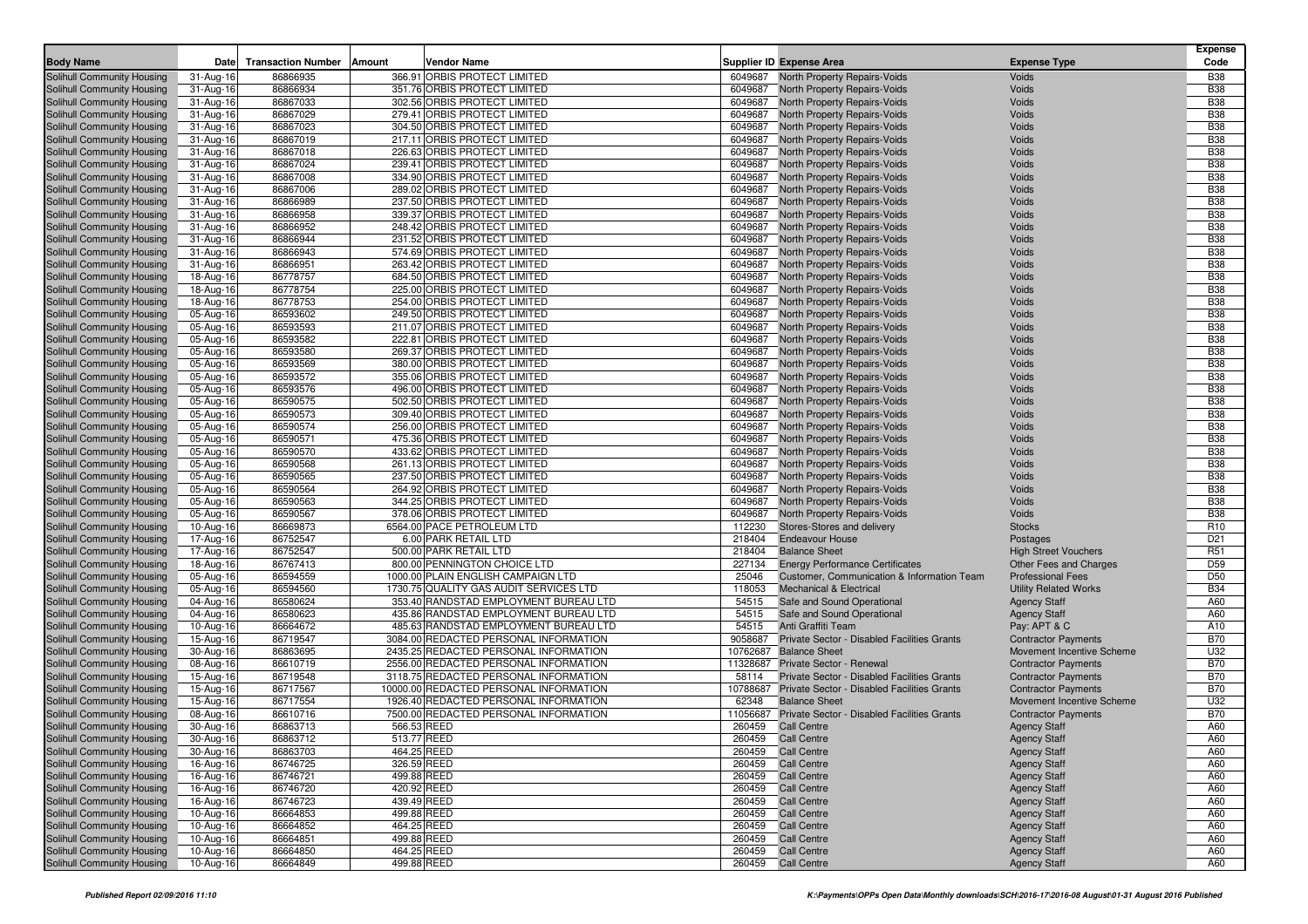|                                                          | Date                   | <b>Transaction Number</b> | Amount<br><b>Vendor Name</b>                                            |                  | <b>Supplier ID Expense Area</b>                                        |                                                                | <b>Expense</b><br>Code   |
|----------------------------------------------------------|------------------------|---------------------------|-------------------------------------------------------------------------|------------------|------------------------------------------------------------------------|----------------------------------------------------------------|--------------------------|
| <b>Body Name</b>                                         |                        |                           |                                                                         |                  |                                                                        | <b>Expense Type</b>                                            |                          |
| Solihull Community Housing<br>Solihull Community Housing | 25-Aug-16<br>25-Aug-16 | 86861553<br>86861552      | 397.07 REED<br>511.48 REED                                              | 260459<br>260459 | North Property Repairs-Day to day<br>North Property Repairs-Day to day | <b>Agency Staff</b><br><b>Agency Staff</b>                     | A60<br>A60               |
| Solihull Community Housing                               | 12-Aug-16              | 86708552                  | 411.55 REED                                                             | 260459           | North Property Repairs-Day to day                                      | <b>Agency Staff</b>                                            | A60                      |
| Solihull Community Housing                               | 12-Aug-16              | 86708552                  | 93.20 REED                                                              | 260459           | North Property Repairs-Day to day                                      | <b>Agency Staff</b>                                            | A60                      |
| Solihull Community Housing                               | 05-Aug-16              | 86590577                  | 923.00 RESOURCE PRINT SOLUTIONS                                         | 1030596          | <b>Commercial Activity</b>                                             | <b>Publicity &amp; Promotions</b>                              | D93                      |
| Solihull Community Housing                               | 02-Aug-16              | 86533555                  | 804.75 RESOURCING GROUP                                                 | 131156           | <b>Capital Programmes</b>                                              | <b>Agency Staff</b>                                            | A60                      |
| Solihull Community Housing                               | 19-Aug-16              | 86782575                  | 1467.70 ROYAL MAIL                                                      | 7602             | <b>Endeavour House</b>                                                 | Postages                                                       | D <sub>21</sub>          |
| Solihull Community Housing                               | 05-Aug-16              | 86594561                  | 1559.78 ROYAL MAIL                                                      | 7602             | <b>Endeavour House</b>                                                 | Postages                                                       | D <sub>21</sub>          |
| Solihull Community Housing                               | 04-Aug-16              | 86573645                  | 7.49 SCREWFIX DIRECT                                                    | 7711             | Stores-Stores and delivery                                             | <b>Stocks</b>                                                  | R <sub>10</sub>          |
| Solihull Community Housing                               | 04-Aug-16              | 86573645                  | 10.83 SCREWFIX DIRECT                                                   | 7711             | Stores-Stores and delivery                                             | <b>Stocks</b>                                                  | R <sub>10</sub>          |
| Solihull Community Housing                               | 04-Aug-16              | 86573645                  | 13.74 SCREWFIX DIRECT                                                   | 7711             | Stores-Stores and delivery                                             | <b>Stocks</b>                                                  | R <sub>10</sub>          |
| Solihull Community Housing                               | 04-Aug-16              | 86573645                  | 216.65 SCREWFIX DIRECT                                                  | 7711             | Stores-Stores and delivery                                             | <b>Stocks</b>                                                  | R <sub>10</sub>          |
| Solihull Community Housing                               | 11-Aug-16              | 86680553                  | 324.08 SEVERN TRENT WATER LTD                                           | 7745             | <b>Frontline Offices</b>                                               | Water                                                          | <b>B12</b>               |
| Solihull Community Housing                               | 31-Aug-16              | 86866812                  | 1690.84 SEVERN TRENT WATER LTD                                          | 7745             | Private Sector Leasing - 87 Warwick Rd                                 | Water                                                          | <b>B12</b>               |
| Solihull Community Housing                               | 15-Aug-16              | 86722612                  | 6.80 SOLIHULL COMMUNITY HOUSING                                         | 102685           | <b>Direct - Asbestos</b>                                               | Tools                                                          | D <sub>16</sub>          |
| Solihull Community Housing                               | 15-Aug-16              | 86722612                  | 11.32 SOLIHULL COMMUNITY HOUSING                                        | 102685           | Client - Fleet Management                                              | Vehicle service and repair                                     | C60                      |
| Solihull Community Housing                               | 15-Aug-16              | 86722612                  | 6.00 SOLIHULL COMMUNITY HOUSING                                         | 102685           | <b>Direct-Fire Precaution Works</b>                                    | <b>Materials</b>                                               | D <sub>13</sub>          |
| Solihull Community Housing                               | 15-Aug-16              | 86722612                  | 10.41 SOLIHULL COMMUNITY HOUSING                                        | 102685           | North Property Repairs-Voids                                           | <b>Materials</b>                                               | D <sub>13</sub>          |
| Solihull Community Housing                               | 15-Aug-16              | 86722612                  | 0.95 SOLIHULL COMMUNITY HOUSING                                         | 102685           | North Property Repairs-Day to day                                      | <b>Materials</b>                                               | D <sub>13</sub>          |
| Solihull Community Housing                               | 15-Aug-16              | 86722612                  | 328.00 SOLIHULL COMMUNITY HOUSING                                       | 102685           | North Property Repairs-Voids                                           | Electricity                                                    | <b>B11</b>               |
| Solihull Community Housing                               | 24-Aug-16              | 86837547                  | 2304.00 SOLIHULL MBC                                                    | 80026            | Payroll - Payable to SMBC                                              | <b>Creditor: Solihull MBC</b>                                  | S09<br>S09               |
| Solihull Community Housing<br>Solihull Community Housing | 24-Aug-16<br>24-Aug-16 | 86837547<br>86837547      | 463.64 SOLIHULL MBC<br>404.04 SOLIHULL MBC                              | 80026<br>80026   | Payroll - Payable to SMBC<br>Payroll - Payable to SMBC                 | <b>Creditor: Solihull MBC</b><br><b>Creditor: Solihull MBC</b> | S09                      |
| Solihull Community Housing                               |                        | 86837547                  | 2.00 SOLIHULL MBC                                                       | 80026            | Payroll - Payable to SMBC                                              | <b>Creditor: Solihull MBC</b>                                  | S09                      |
| Solihull Community Housing                               | 24-Aug-16<br>15-Aug-16 | 86727582                  | 25000.00 SOLIHULL MBC                                                   | 80026            | Gas Warm Air/B'boiler/Storage Heater                                   | <b>Contractor Payments</b>                                     | <b>B70</b>               |
| Solihull Community Housing                               | 19-Aug-16              | 86782553                  | 1376.18 SOUTHERN ELECTRIC PLC                                           | 76903            | <b>Endeavour House</b>                                                 | Electricity                                                    | <b>B11</b>               |
| Solihull Community Housing                               | 19-Aug-16              | 86782553                  | 84.94 SOUTHERN ELECTRIC PLC                                             | 76903            | Homelessness                                                           | Electricity                                                    | <b>B11</b>               |
| Solihull Community Housing                               | 19-Aug-16              | 86782553                  | 20265.55 SOUTHERN ELECTRIC PLC                                          | 76903            | Low Rise (inc. Safe & Sound)                                           | Electricity                                                    | <b>B11</b>               |
| Solihull Community Housing                               | 19-Aug-16              | 86782553                  | 1381.49 SOUTHERN ELECTRIC PLC                                           | 76903            | Low Rise (inc. Safe & Sound)                                           | Electricity                                                    | <b>B11</b>               |
| <b>Solihull Community Housing</b>                        | 15-Aug-16              | 86727581                  | 2242.27 SOUTHERN ELECTRIC PLC                                           | 76903            | Low Rise (inc. Safe & Sound)                                           | Electricity                                                    | <b>B11</b>               |
| Solihull Community Housing                               | 19-Aug-16              | 86782553                  | 1002.21 SOUTHERN ELECTRIC PLC                                           | 76903            | Business Support - MST Back Office Support                             | Electricity                                                    | <b>B11</b>               |
| Solihull Community Housing                               | 19-Aug-16              | 86782553                  | 50.28 SOUTHERN ELECTRIC PLC                                             | 76903            | <b>Crabtree Hall</b>                                                   | Electricity                                                    | <b>B11</b>               |
| Solihull Community Housing                               | 19-Aug-16              | 86782553                  | 161.18 SOUTHERN ELECTRIC PLC                                            | 76903            | <b>Cesspool Emptying</b>                                               | Electricity                                                    | <b>B11</b>               |
| Solihull Community Housing                               | 19-Aug-16              | 86782553                  | 320.62 SOUTHERN ELECTRIC PLC                                            | 76903            | <b>Biomass System</b>                                                  | Electricity                                                    | <b>B11</b>               |
| Solihull Community Housing                               | 10-Aug-16              | 86669870                  | 2517.48 SUPRA UK LTD                                                    | 73055            | Stores-Stores and delivery                                             | <b>Stocks</b>                                                  | R <sub>10</sub>          |
| Solihull Community Housing                               | 15-Aug-16              | 86727584                  | 1900.00 THE DESIGNERY                                                   | 11283687         | Anti Graffiti Team                                                     | <b>Publicity &amp; Promotions</b>                              | D93                      |
| Solihull Community Housing                               | 10-Aug-16              | 86665547                  | 350.00 THOMPSONS SOLICITORS                                             | 66818            | <b>Central Administration</b>                                          | <b>Other Employee Costs</b>                                    | A90                      |
| Solihull Community Housing                               | 10-Aug-16              | 86665548                  | 350.00 TOTAL HYGIENE LTD                                                | 47193            | Public Sector - Minor Works                                            | <b>Contractor Payments</b>                                     | <b>B70</b>               |
| Solihull Community Housing                               | 10-Aug-16              | 86665555                  | 2000.00 TRUSTID                                                         | 10793687         | <b>IT Strategy</b>                                                     | ICT - General                                                  | D30                      |
| Solihull Community Housing                               | 10-Aug-16              | 86665553                  | 5500.00 TRUSTID                                                         | 10793687         | <b>IT Strategy</b>                                                     | ICT - General                                                  | D30                      |
| Solihull Community Housing                               | 12-Aug-16              | 86711653                  | 667.62 TYRER BUILDING CONTRACTORS                                       | 104269           | North Property Repairs-Day to day                                      | <b>External Structures</b>                                     | <b>B33</b>               |
| Solihull Community Housing                               | 12-Aug-16              | 86711652                  | 651.42 TYRER BUILDING CONTRACTORS                                       | 104269           | North Property Repairs-Day to day                                      | <b>External Structures</b>                                     | <b>B33</b><br><b>B33</b> |
| Solihull Community Housing                               | 12-Aug-16              | 86711650<br>86711649      | 1507.15 TYRER BUILDING CONTRACTORS<br>250.59 TYRER BUILDING CONTRACTORS | 104269<br>104269 | North Property Repairs-Day to day                                      | <b>External Structures</b><br><b>External Structures</b>       | <b>B33</b>               |
| Solihull Community Housing<br>Solihull Community Housing | 12-Aug-16<br>12-Aug-16 | 86711648                  | 272.68 TYRER BUILDING CONTRACTORS                                       | 104269           | North Property Repairs-Day to day<br>North Property Repairs-Day to day | <b>External Structures</b>                                     | <b>B33</b>               |
| Solihull Community Housing                               | 12-Aug-16              | 86711651                  | 749.30 TYRER BUILDING CONTRACTORS                                       | 104269           | North Property Repairs-Day to day                                      | <b>External Structures</b>                                     | <b>B33</b>               |
| Solihull Community Housing                               | 12-Aug-16              | 86711646                  | 1436.97 TYRER BUILDING CONTRACTORS                                      | 104269           | North Property Repairs-Day to day                                      | <b>External Structures</b>                                     | <b>B33</b>               |
| Solihull Community Housing                               | 12-Aug-16              | 86711645                  | 475.79 TYRER BUILDING CONTRACTORS                                       | 104269           | North Property Repairs-Day to day                                      | <b>External Structures</b>                                     | <b>B33</b>               |
| Solihull Community Housing                               | 12-Aug-16              | 86711647                  | 666.58 TYRER BUILDING CONTRACTORS                                       | 104269           | North Property Repairs-Day to day                                      | <b>External Structures</b>                                     | <b>B33</b>               |
| Solihull Community Housing                               | 08-Aug-16              | 86632558                  | 27.63 UK CARD SERVICES LTD                                              | 2614703          | Client - Fleet Management                                              | Fuel                                                           | C40                      |
| Solihull Community Housing                               | 08-Aug-16              | 86632558                  | 62.57 UK CARD SERVICES LTD                                              | 2614703          | Client - Fleet Management                                              | Fuel                                                           | C40                      |
| Solihull Community Housing                               | 08-Aug-16              | 86632558                  | 45.07 UK CARD SERVICES LTD                                              | 2614703          | Client - Fleet Management                                              | Fuel                                                           | C40                      |
| Solihull Community Housing                               | 08-Aug-16              | 86632558                  | 11.24 UK CARD SERVICES LTD                                              |                  | 2614703 Client - Fleet Management                                      | Fuel                                                           | C40                      |
| Solihull Community Housing                               | 08-Aug-16              | 86632558                  | 75.66 UK CARD SERVICES LTD                                              |                  | 2614703 Client - Fleet Management                                      | Fuel                                                           | C40                      |
| Solihull Community Housing                               | 08-Aug-16              | 86632558                  | 70.69 UK CARD SERVICES LTD                                              |                  | 2614703 Client - Fleet Management                                      | Fuel                                                           | C40                      |
| Solihull Community Housing                               | 08-Aug-16              | 86632558                  | 229.35 UK CARD SERVICES LTD                                             |                  | 2614703 Client - Fleet Management                                      | Fuel                                                           | C40                      |
| Solihull Community Housing                               | 08-Aug-16              | 86632558                  | 62.69 UK CARD SERVICES LTD                                              |                  | 2614703 Client - Fleet Management                                      | Fuel                                                           | C40                      |
| Solihull Community Housing                               | 08-Aug-16              | 86632558                  | 60.29 UK CARD SERVICES LTD                                              |                  | 2614703 Client - Fleet Management                                      | Fuel                                                           | C40                      |
| Solihull Community Housing                               | 08-Aug-16              | 86632558                  | 67.55 UK CARD SERVICES LTD                                              |                  | 2614703 Client - Fleet Management                                      | Fuel                                                           | C40                      |
| Solihull Community Housing                               | 25-Aug-16              | 86861555                  | 354.90 VENN GROUP                                                       |                  | 115628 Direct - Asbestos                                               | <b>Agency Staff</b>                                            | A60                      |
| Solihull Community Housing                               | 25-Aug-16              | 86861554                  | 377.69 VENN GROUP                                                       | 115628           | Direct - Asbestos                                                      | <b>Agency Staff</b>                                            | A60                      |
| Solihull Community Housing                               | 08-Aug-16              | 86632572                  | 354.90 VENN GROUP                                                       | 115628           | Direct - Asbestos                                                      | <b>Agency Staff</b>                                            | A60                      |
| Solihull Community Housing                               | 08-Aug-16              | 86632571                  | 443.63 VENN GROUP                                                       |                  | 115628 Direct - Asbestos                                               | <b>Agency Staff</b>                                            | A60                      |
| Solihull Community Housing                               | 26-Aug-16              | 86863000                  | 63992.55 WARM ZONES                                                     |                  | 11071687 Low Rise Overcladding                                         | <b>Contractor Payments</b>                                     | <b>B70</b>               |